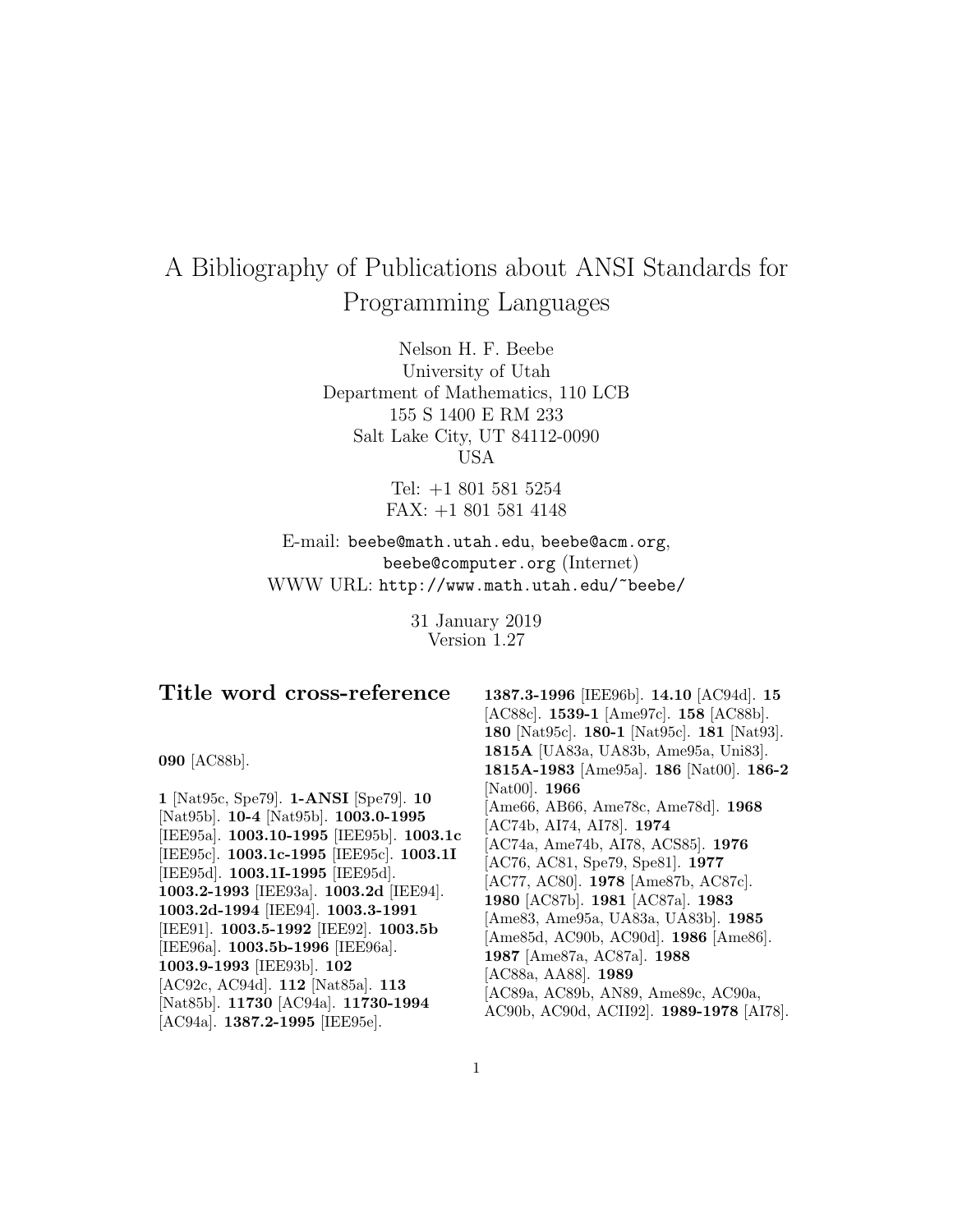**1989-1985** [ACS85]. **198X** [AC87c, Ame87c]. **198X.** [AC87d, AC86]. **1990** [AM90, AC90c, ACII92, AMM95]. **1992** [AC92a, AC92b]. **1993** [AN93, AC94b]. **1994** [AC94c, AC94a, AI94, AN94a, AN94b, AI96a]. **1995** [Ame95b, Ame95a, AIC95, AMM95, AN95a, AN95b, Nat95a]. **1996** [AI96b, AN96a, AN96b]. **1997** [Ame97c, AN97a, AN97b, AN97c, AN97d, Nat97]. **1998** [Ame98a]. **1999** [Ame99, AN99, Nat99a]. **199x** [Ame90, AC92c, AC94d].

**2** [Nat00]. **2003.1-1993** [IEE93c]. **2003.2-1996** [IEE96c]. **2010** [Ano11]. **2011** [Ame11].

**3** [Nat99b]. **3/4/1991** [Ame91c]. **319** [Ame98a]. **319-1998** [Ame98a]. **381** [AC86]. **381-D** [AC88c, AC86].

**4** [Nat95b]. **46** [Nat99b]. **46-3** [Nat99b].

**555-1988** [Ame97a]. **571** [AC87d]. **571-D** [AC87d].

**67** [Ame87b]. **67-R** [Ame87b].

**7185** [AC90c]. **7185-1990** [AC90c]. **754-1985** [IEE85]. **77** [Ell90]. **770.X3.97** [AC90c]. **770.X3.97-1983** [AC90c]. **770X3.97** [Ame83]. **770X3.97-1983** [Ame83]. **78-06-01** [Ame78e].

**854-1987** [ANS87]. **8652** [Ame95b, Ame95a]. **8652-1995** [Ame95b, Ame95a]. **88-090** [AC88b]. **88-15** [AC88c]. **88-158** [AC88b]. **8x** [MR87, Ame89a].

**9075-3-1995** [Ame95c]. **9075-4-1996** [Ame96b]. **92-102** [AC92c]. **93-102** [AC94d]. **94** [BDDH95]. **9579-2-1993** [Ame93].

**9593-1-1990** [Ame97b]. **96-0225** [Ame97d]. **9899** [ACII92, Ame99]. **9899-1990** [ACII92]. **9899-1999** [Ame99]. **9R1** [Spe81]. **9X** [Ano93a].

**Abstracts** [AN97a]. **Acceptance** [Ame97a]. **Access** [Ame93, ANS92, IA78]. **Account** [IEE96b]. **Ada** [Ano93a, IEE92, IEE96a, Ame95a, Ame95b, Uni83, UA83a, UA83b]. **Address** [AN93]. **Addresses** [Pla89]. **Administration** [IEE95e, IEE96b]. **Administrative** [Nat95b]. **adoption** [FC83]. **Algorithm** [Ano11, Hop83]. **Alphabet** [AN98b]. **Alphabetical** [Nat99a]. **Alphameric** [ANS69a]. **Amendment** [IEE94, IEE95c, IEE95d, IEE96a, AC94b]. **Amendments** [AI00]. **American** [Ame81, AC76, Ame78c, Ame78d, AI83, ANS87, Ame88a, Ame88b, Ame92, AC93, AI00, Ame91c, FC83, Org91, ANS69a, Ame90, Bur83, Cad71, Hon76, Hop83, New71, Spe79, Spe81, Sch90, Uni83]. **analise** [Cad71]. **Annotated** [Sch90]. **ANS** [FG84]. **ANS-10.2-1988** [AA88]. **ANSEL** [AN98b]. **ANSI** [Ame78c, Ame78d, AC80, AC81, ACS85, AC85, AC87b, AC87c, AC94b, AIC95, Ame96c, Ame66, AC74a, Ame74b, AC74b, AI74, AC76, AC77, AI78, Ame78c, Ame78d, AC80, AC81, AI83, Ame83, AM84, ACS85, AC85, Ame85d, Ame86, AC87b, Ame87a, Ame87b, AC87a, Ame87c, AC88a, AA88, AC89a, AC89b, AN89, Ame89b, Ame89c, AC90a, AC90b, AC90d, AM90, AC90c, Ame91b, Ame91a, ACII92, AC92a, AC92b, Ame92, Ame93, AN93, AC94b, AC94c, AC94a, AI94, AN94a, AN94b, Ame95c, Ame95b, Ame95a, AIC95, AMM95, AN95a, AN95b, Ame96b, AI96a, AI96b, AN96a, AN96b, Ame96c, Ame96a, Ame97a, Ame97c, Ame97b, AN97e, AN97a, AN97b, AN97c, AN97d, Ame98a, AN98b, AN98a, Ame98b, Ame99, AN99, Ame11, Ano11, Dyb96, IEE85, PB92, Rel87, Spe79, Spe81, Sak92, Sch90, Uni83, UA83a, UA83b].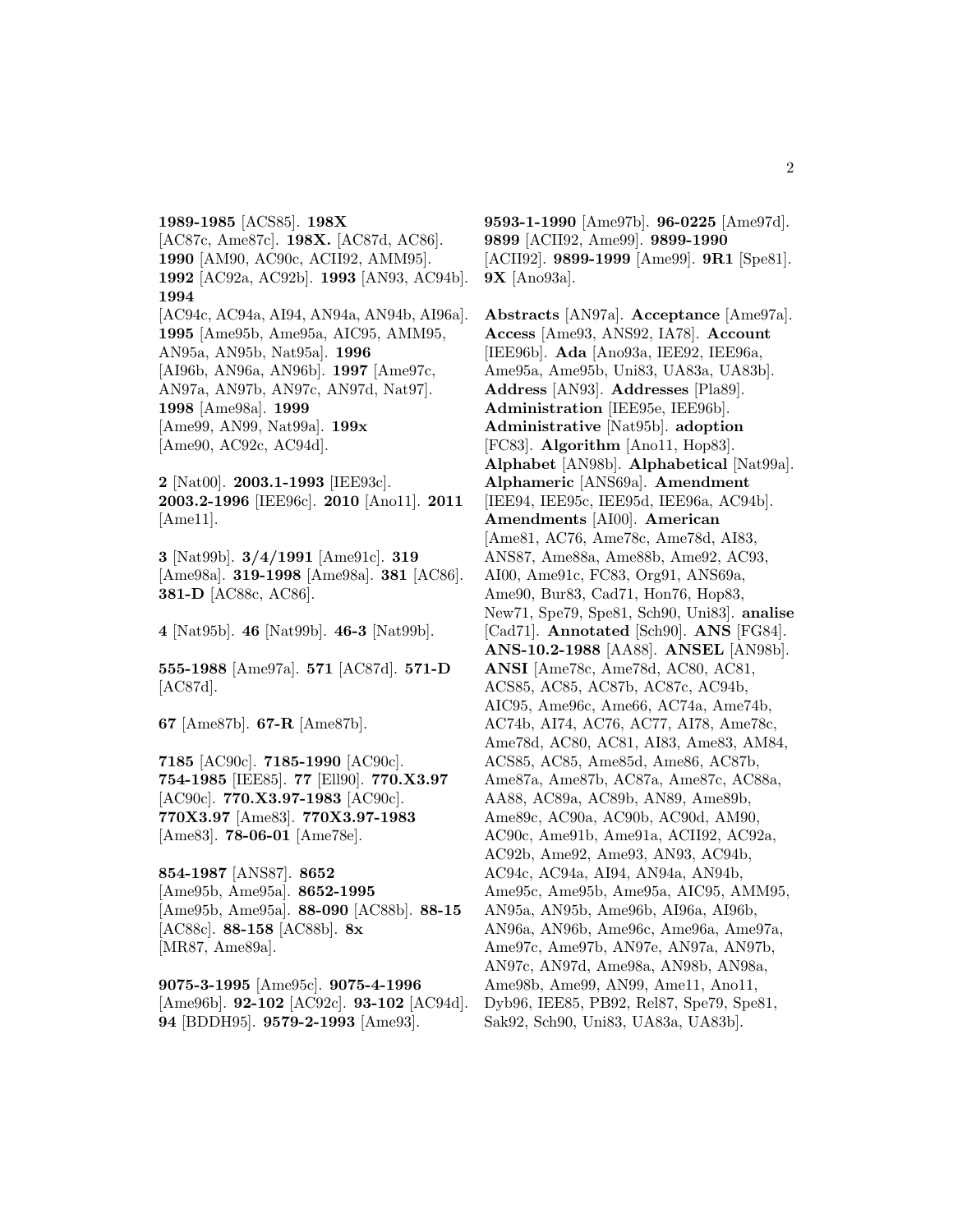**ANSI/ANS** [AA88]. **ANSI/ANS-10.2-1988** [AA88]. **ANSI/EIA** [Ame97a]. **ANSI/IEEE** [AI83, Ame83, AC90c, IEE85]. **ANSI/ISO** [AC90c, ACII92, Ame97b]. **ANSI/ISO/IEC** [Ame93, AC94a, Ame95c, Ame95b, Ame95a, Ame96b, Ame97c, Ame99, Ame11]. **ANSI/MDC** [AM84, AM90, AMM95]. **ANSI/MIL** [Ame95a, Uni83, UA83a, UA83b]. **ANSI/MIL-STD-1815A** [Uni83]. **ANSI/MIL-STD-1815A-1983** [UA83a, UA83b]. **ANSI/NISO** [Ame96c, AN89, AN93, AN94a, AN94b, AN95a, AN95b, AN96a, AN96b, Ame96c, AN97e, AN97a, AN97b, AN97c, AN97d, AN98b, AN98a, AN99]. **ANSI/X3.215** [AC94c]. **ANSI/X3.215-1994** [AC94c]. **ANSI/X3.23b** [AC94b]. **ANSI/X3.23b-1993** [AC94b]. **APG** [Nat93]. **API** [IEE92, IEE93b, IEE95c, IEE95d, IEE96a]. **Application** [AN95b, IEE92, IEE95c, IEE95b, IEE96a, Ass86a, Ass86b]. **Applications** [IEE95d]. **approved** [AI74, AC76, AI78, Ame78c, Ame78d]. **April** [Ame78c, Ame78d]. **APT** [AC74a, AC77, AC80, AC87b, AIC95]. **Architecture** [Hor85]. **Archives** [AN97e]. **area** [ANS92]. **Areas** [Nat95b]. **Arithmetic** [ANS87, IEE85]. **Arrangement** [Nat99a]. **Assessment** [Col95]. **August** [AC76]. **Authentication** [Nat85b]. **Automated** [Nat93].

**B** [AI94]. **balance** [Str93]. **Base** [Ame97c]. **Based** [Ano11]. **Basic** [AB66, Ame84, Ame87a, AC89a, Ame98b, Hop83]. **Batch** [IEE94]. **benefit** [FC83]. **Bibliographic** [Ame78a, AN98b]. **Binary** [IEE85]. **Binding** [Ame96a, IEE92, IEE93b, IEE96a, Ame85a].

**Bindings** [Ame97b]. **bit** [Ins76].

**C** [Ame97d, Sak92, AC88b, AC88c, AC86, Ame88a, Ame88b, AC89b, Ame89c, AC90a, ACII92, Ame99, Ame11, IEE95c, IEE95d, Pla89, PB92, Pla92, Rel87, Sch90]. **Call** [Ame95c]. **Call-Level** [Ame95c]. **Capability** [Col95]. **Carrier** [ANS92]. **category** [Uni80]. **CBEMA** [Pla93]. **CD** [ANS92]. **Challenge** [Pla89]. **Character** [AN98b, Ame98b, AC89a]. **Characters** [ANS69a]. **Clarification** [ANS69b, ANS71]. **CLI** [Ame95c]. **COBOL** [Ame81, Ame74b, Ame74a, AC74b, AI74, AI78, ACS85, AC85, AC90b, AC90d, Ame91b, Ame91a, AC94b, FC83, FG84, Hon76, New71]. **Coded** [AN98b]. **Codes** [AN94b]. **collision** [ANS92]. **Committees** [Ano94]. **Common** [AC92c, AC94d, AI96a]. **Compliance** [Ame97a]. **Computer** [Ame85d, Ame86, Ame88c, Ame97b, Nat85b, AA82, AI83, Ame85b, Ame85a, AA88, IAJ83, Ins76, IA78]. **Conformance** [IEE91, IEE93c, IEE96c, AC93, Ame91c]. **conforming** [Ass86a, Ass86b]. **consider** [Str93]. **Construction** [AN98a]. **contention** [IA78]. **Contribution** [AN96b, Ame96c]. **control** [IA78]. **corrected** [AI78]. **correction** [AC94b]. **Corrections** [AN89]. **Corrigenda** [IEE95d]. **Cost** [FC83]. **Cost-benefit** [FC83]. **Countries** [Nat95b]. **Creation** [AN97b]. **Criteria** [AN99]. **CSMA** [ANS92]. **CSMA/CD** [ANS92]. **Current** [Hor85].

**D** [AC88c, AC87d, AC86]. **Data** [Bur83, Nat85b, Nat99b]. **Database** [Ame89b, Ame93, Ame95c, Ame96b, Ame92]. **definicao** [Cad71]. **Definition** [AN95b]. **delicate** [Str93]. **Dependencies** [Nat95b]. **Description** [Ame86, Ame87d, Ame85b]. **Design** [AN95a]. **detection** [ANS92]. **Determination** [Col95]. **Devices** [Nat97]. **DIBOL** [AC88a, AC92a]. **Digital** [Nat00]. **Distributed** [Bur83]. **Divisions** [Nat95b]. **Doc** [AC88b]. **Document** [Ame97d, Hor85].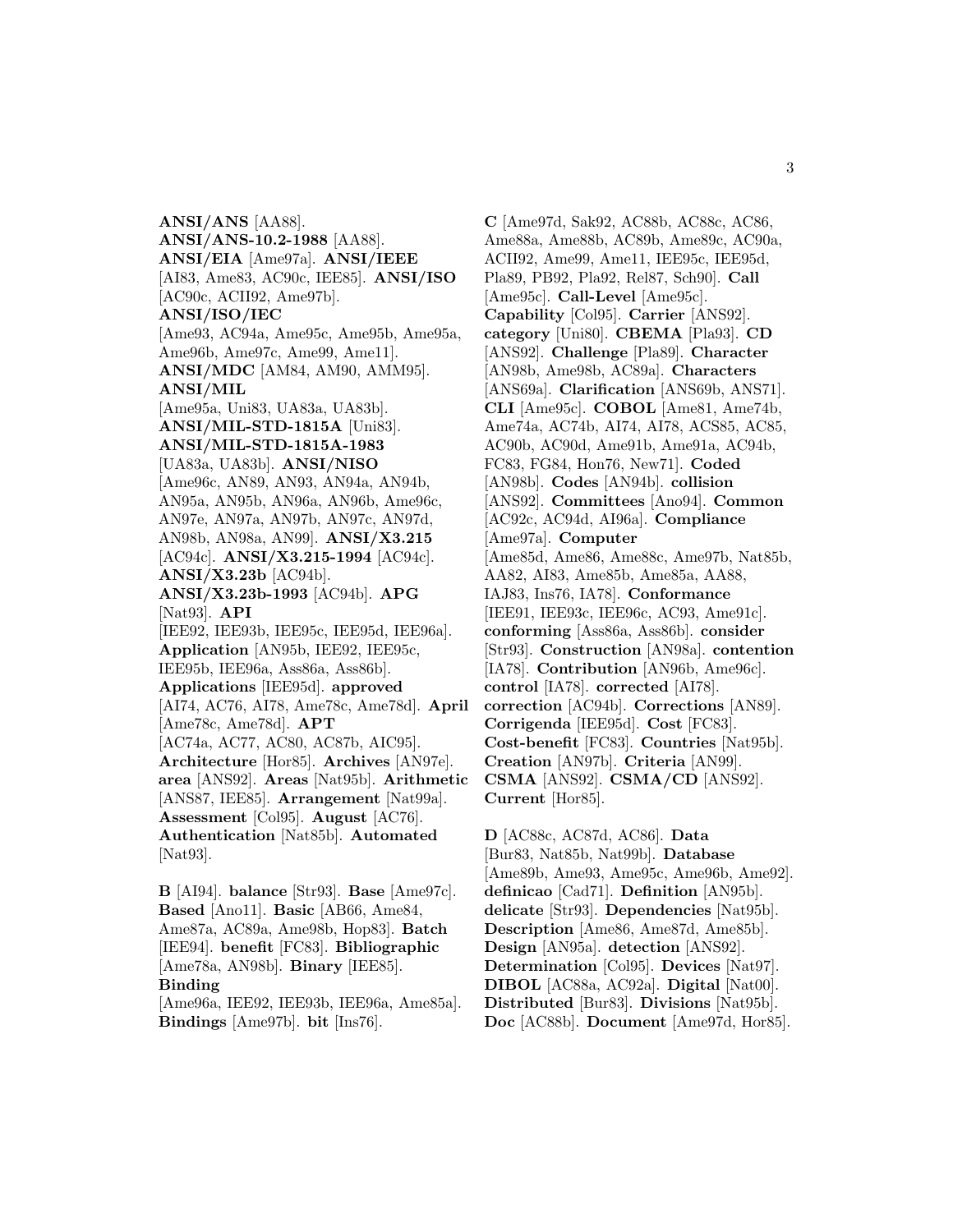# **Documents** [AN97e]. **Draft** [Ame84, AC88b, AC87d, AC86, Ame87e, Ame81, Ame87c, Ame88a, Ame88b, Ame88c, Ame90, AC92c, AC94d, EA75, AC88c, Ame87b, Ame89a, Ame91c, FC83, Ame97d]. **DSS** [Nat00].

**Edition** [IEE91, AI78]. **EIA** [Ame97a]. **Electronic** [Org91]. **Elements** [AN95a]. **embedding** [AC87d]. **Encryption** [Nat99b]. **engineering** [AA88]. **Environment** [IEE94, IEE95a, IEE95b]. **Environmental** [Nat95a]. **Errata** [AI00]. **Establishment** [Ano11]. **Evolution** [Ano93a]. **executive** [Ins76]. **Expect** [Pan92]. **Explained** [MR87]. **Extended** [Ame90, AC92b, AN98b]. **Extension** [IEE95c, IEE95d, IEE96a]. **extensions** [Str93].

**facilitate** [AA82, AA88]. **Fees** [Pla93]. **file** [IA78]. **Financial** [Ano11]. **FIPS** [Nat85a, Nat85b, Nat93, Nat95b, Nat95c, Nat99b, Nat00]. **Floating** [ANS87, IEE85]. **Floating-Point** [ANS87, IEE85]. **Form** [AC94a]. **Format** [AN94a, AN97b, AN98a]. **Formats** [Hor85]. **formulas** [Ass86a]. **Forth** [AC94c]. **Fortran** [Ame66, Ame87c, MR87, AB66, Ame78c, Ame78b, Ame78d, Ame85a, Ame87b, AC92b, Ame96a, Ame97b, IEE93b, Ins76, IA78, Uni80, Ame87e, ANS69b, ANS71, Ame78e, AC87c, Ame89a, Ame90, Ame97c, Ano93b, Cad71, Ell90, Int87, Nat70]. **full** [Ame87a, AC89a, Ame98b]. **Function** [Ame91b, AC90b, AC90d]. **Functional** [Ame87d, Ame85b]. **functions** [Ins76].

**general** [AC81, AC87a]. **general-purpose** [AC81, AC87a]. **Generalized** [Ass86a, Ass86b, Ame85e, AC93, Ame91c]. **Generator** [Nat93]. **GKS** [Ame85b, Ame85a, Ame85d, Ame96a, BDDH95, HGDS86]. **GKS-94** [BDDH95].

**Graphical** [Ame85d, Ame88c, Ame96a, HGDS86, Ame85a, Ame85b]. **Graphics** [Ame85d, Ame86, Ame88c, Ame97b, Ame85b, Ame85a]. **Group** [IEE96b]. **Guide** [IEE95a]. **Guidelines** [Nat95a, AN97a, AN98a, Nat97, Nat99a].

**Hash** [Nat95c]. **Headers** [AN96a]. **Hierarchical** [Ame88c, Ame97b]. **High** [Ano93b]. **hypermedia** [Gol91]. **HyTime** [Gol91].

**Identifier** [Ame96c, AN96b]. **IEC** [AC92b, Ame93, AC94a, Ame95c, Ame95b, Ame95a, Ame96b, Ame97c, Ame99, Ame11]. **IEEE** [AI83, ANS87, AI83, Ame83, AC90c]. **impact** [FC83]. **Improvement** [Col95]. **Inc.** [AC76, Ame78c, Ame78d]. **included** [Ame96a]. **includes** [Ame89b]. **Increases** [Pla93]. **Independent** [ANS87]. **Indexes** [AN99, Nat97]. **Individual** [Ame98b, AC89a]. **Industrial** [Ins76, IA78]. **Industry** [AN93, Ano11]. **Information** [ANS69a, Ame85e, Ame85d, Ame86, Ame88c, Ame89a, Ame89b, ANS92, Ame93, Ame95c, Ame95b, Ame96b, Ame97c, Ame97b, Ame97d, Ame98a, AI00, Ame11, Ano94, IEE91, IEE92, IEE93b, IEE93c, IEE93a, IEE94, IEE95c, IEE95e, IEE95d, IEE96a, IEE96b, IEE96c, AM84, ACS85, Ame85b, Ame85a, Ame85c, AC87b, Ame87a, AC87c, AC87a, AC88a, AC89a, AC89b, AC90a, AC90b, AC90d, AM90, AC90c, AC92a, Ame92, AC93, AC94b, AC94c, AI94, Ame95a, AIC95, AMM95, AI96a, AI96b, Ame91c, AN94a, AN95b, AN96a]. **Initial** [ANS69b]. **Input** [Ame98b, AC89a, Ins76]. **input/output** [Ins76]. **Institute** [Ame78c, Ame78d, Cad71]. **Interactive** [Ame88c, Ame97b]. **Interchange** [AN94a, AN94b, Gol91, Hor85]. **Interface** [AC94a, Ame95c, IEE92, IEE95c, IEE95e, IEE95d, IEE96a, IEE96b]. **Interfaces** [IEE92, IEE93b, IEE93c, IEE93a, IEE94,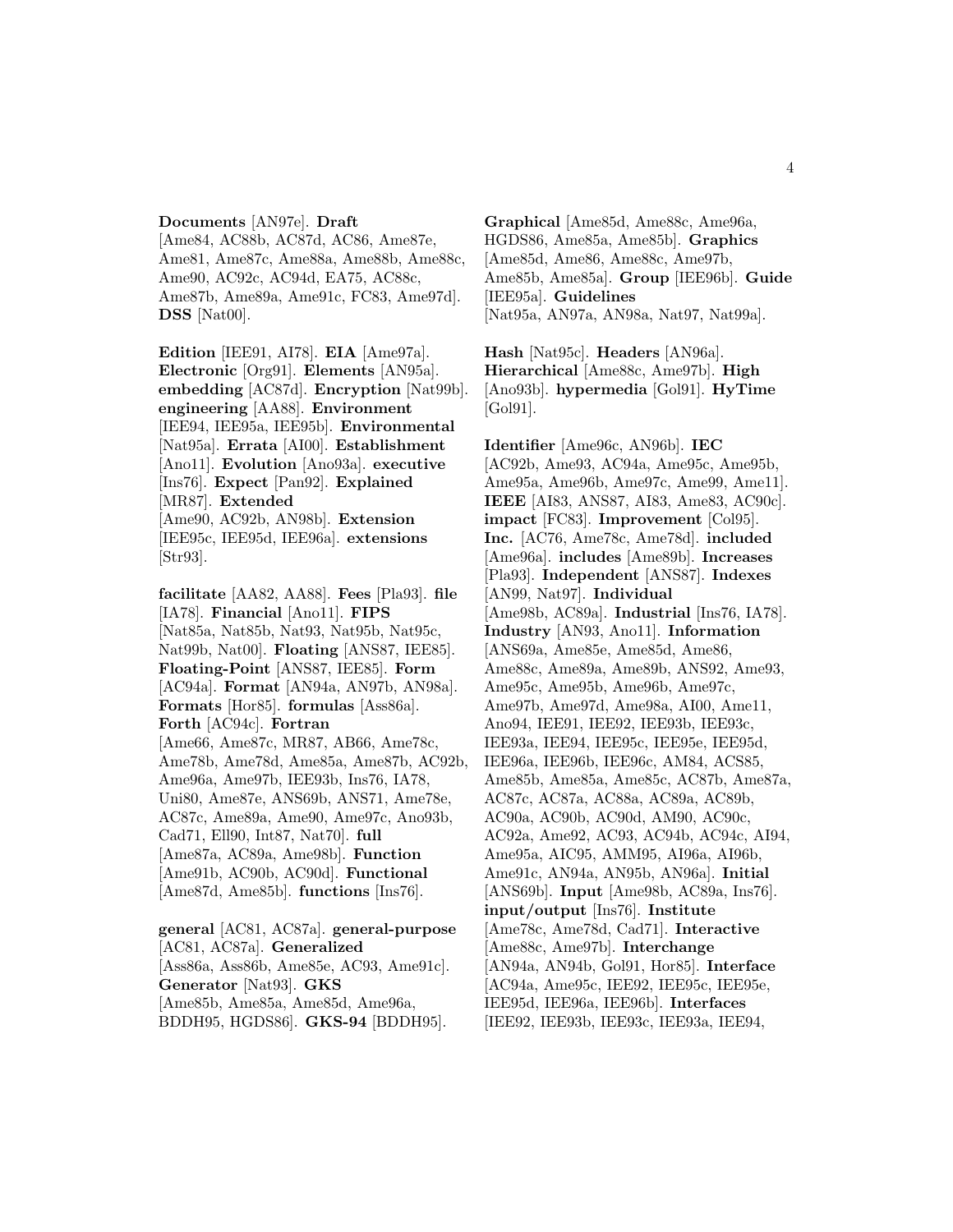IEE96a, Bur83]. **International** [Ass86a, Ass86b, Ame97d, Col95, Hor85, Pla89]. **Interpretations** [AI00]. **Intrinsic** [Ame91b, AC90b, AC90d]. **Introduction** [Ell90, HGDS86, Vil94]. **ISO** [AI78, ACS85, Ame93, AC94a, Ame95c, Ame95b, Ame95a, Ame96b, Ame97c, Ame99, Ame11, Ass86a, Ass86b, AC90c, ACII92, AC92b, Ame97b, PB92]. **ISO/IEC** [AC92b]. **Item** [AN96b, Ame96c]. **IV** [Cad71].

**July** [AI78].

**kernal** [Ame85a]. **Kernel** [Ame85b, Ame85d, Ame96a, HGDS86]. **Key** [Ano11].

**Language** [Ass86a, Ass86b, Ame83, Ame85e, Ame88a, Ame88b, Ame89b, Ame90, Ame97b, Ame97d, AI00, Dyb96, IEE92, IEE93b, IEE95c, IEE95d, IEE96a, Pan92, Ame84, AC88b, AC88c, AC86, Ame87e, Ame81, AC74a, Ame74b, Ame74a, AC74b, AI74, AC76, AC77, AI78, Ame78c, Ame78b, Ame78d, AC80, AC81, AM84, ACS85, AC85, Ame85c, AC87b, Ame87b, AC87c, AC87a, AC88a, AC89b, Ame89a, Ame89c, AC90a, AC90b, AC90d, AC90c, AC92a, AC92b, Ame92, AC92c, AC93, AC94b, AI94, AC94d, Ame95a, AIC95, AI96a, AI96b, Ame97c, Ame91c, EA75, FC83, IAJ83, Spe79, Spe81, Str93, Uni83, UA83a, UA83b, Uni80, AI83]. **Languages** [Ame91b, Ame91a, AN94b, Ame95c, Ame95b, Ame98a, Ame98b, Ame99, Ame11, Sch90, AC87d, Ame87a, AC89a, AM90, ACII92, AC94c, AC94a, AMM95, Ame96b, Ame97c]. **Latin** [AN98b]. **Lattice** [Ano11]. **Lattice-Based** [Ano11]. **layer** [ANS92]. **Letters** [Nat99a]. **Level** [Ame95c, Ame97a, Spe81]. **Libraries** [AN97e]. **Library** [AN99, Pla92, Vil94]. **linguagem** [Cad71]. **LISP** [AC92c, AC94d, AI96a]. **Local**

[Bur83, ANS92]. **Lot** [Ame97a].

**M** [AMM95]. **Maintaining** [Str93]. **Management** [AN98a]. **manipulation** [Ins76]. **manual** [Nat70, Uni83, UA83a, UA83b]. **Manuscript** [Org91]. **Marketplace** [Pla89]. **Markup** [Ass86a, Ass86b, Ame85e, Org91, AC93, Ame91c]. **material** [Ass86b]. **Materials** [AN99]. **mathematical** [Ass86a]. **May** [AI74, AI78]. **MDC** [AM84, AM90, AMM95]. **Measuring** [IEE91, IEE93c, IEE96c]. **Metafile** [Ame86]. **method** [ANS92]. **Methods** [IEE91, IEE93c, IEE96c]. **Microfiche** [AN96a]. **Micropublishing** [AN97c]. **MIL** [Ame95a]. **MIL-STD-1815A** [Uni83]. **MIL-STD-1815A-1983** [UA83a, UA83b]. **Minimal** [Hop83]. **Module** [Ame91b, AC90b, AC90d]. **Modules** [Ame96b, Ame98b, AC89a]. **Monolingual** [AN98a]. **multiple** [ANS92].

**N1043** [Ame97d]. **National** [ANS69a, ANS87, Ame88a, Ame88b, Ame90, Bur83, Cad71, FC83, Hon76, Hop83, New71, Spe79, Spe81, Sch90, Uni83]. **NCITS** [Ame98a]. **networks** [ANS92]. **NISO** [Ame96c, AN89, AN93, AN94a, AN94b, AN95a, AN95b, AN96a, AN96b, Ame96c, AN97e, AN97a, AN97b, AN97c, AN97d, AN98b, AN98a, AN99, Nat95a, Nat97, Nat99a]. **Number** [AN97b, Ame97d, AN93]. **Numerals** [Nat99a].

### **Office**

[Hor85, Ame85e, AC93, Ame91c, Hor85]. **Open** [IEE95a]. **Operating** [IEE93a, IEE94, IEE95c, IEE95e, IEE95d, IEE96b]. **Organization** [AN95a, Ano94]. **Other** [Nat99a]. **output** [Ins76]. **Overview** [BDDH95, Bur83].

**PANCM** [Ame85c]. **Paper**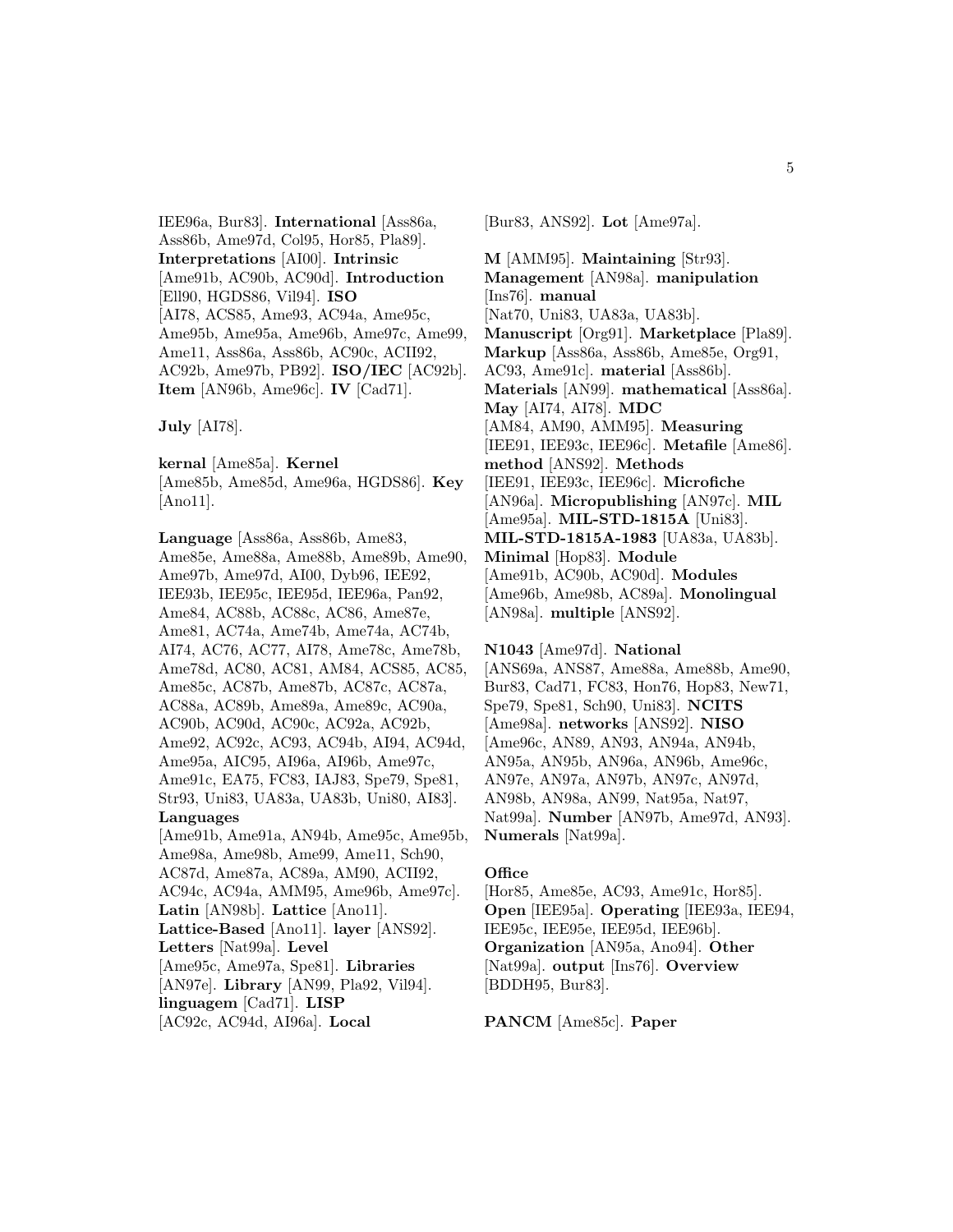[AN97e, Ame97d, Nat95a]. **Parallel** [Pan92]. **Part**

[ANS92, Ame93, Ame95c, Ame96b, Ame97c, Ame97b, IEE92, IEE93b, IEE93a, IEE94, IEE95e, IEE95d, IEE96a, IEE96b, IEE96c]. **Pascal** [AI83, AC90c, Ame83, IAJ83]. **Password** [Nat85a, Nat93]. **PBASIC** [Hop83]. **pelo** [Cad71]. **Performance** [Ano93b]. **Permanence** [AN97e]. **Persistent** [Ame96b]. **PFORT** [Ryd74]. **PHIGS** [Ame87d, Ame97b]. **physical** [ANS92]. **Picture** [Ame86]. **PL** [AC76, AC81, AC87a, AI94, EA75, Spe79, Spe81]. **PL/1** [EA75, Spe79]. **PL/1-ANSI** [Spe79]. **PL/B** [AI94]. **PL/I** [AC76, AC81, AC87a, Spe81]. **Point** [ANS87, IEE85]. **Polynomial** [Ano11]. **portability** [AA82, AA88]. **Portable** [IEE93a, IEE94, IEE95c, IEE95e, IEE95d, IEE96b]. **POSIX** [IEE91, IEE92, IEE93b, IEE93c, IEE93a, IEE94, IEE95a, IEE95c, IEE95e, IEE95b, IEE95d, IEE96a, IEE96b, IEE96c]. **PPM** [Ame97a]. **practices** [AA82, AA88]. **Preparation** [Org91]. **Preparing** [Rel87]. **Presentation** [ANS69a]. **Price** [AN99]. **Principal** [Nat95b]. **Print** [AN99]. **Printed** [AN97d]. **Procedure** [Ame97a]. **procedures** [Ins76, IA78]. **Process** [Col95, Ins76]. **Processing** [ANS69a, Ame97b, Ame85e, ANS92]. **Product** [AN97c]. **Profile** [IEE95b]. **Program** [Hop83, IEE92, IEE95c, IEE95d, IEE96a]. **Programmer** [Ame88c, Ame97b, PB92, Spe79, Spe81]. **Programming** [Ame83, Ame88a, Ame88b, Ame89c, Ame90, Ame91b, Ame91a, Ame95b, Ame97c, Ame97d, Ame98a, Ame98b, Ame99, AI00, Ame11, Dyb96, Ell90, Sch90, Ame84, AC88b, AC88c, AC87d, AC86, Ame87e, Ame81, AC74a, Ame74b, Ame74a, AC74b, AI74, AC76, AC77, AI78, Ame78c, Ame78b, Ame78d, AC80, AC81, AA82, AI83, AM84,

ACS85, AC85, Ame85c, AC87b, Ame87a, Ame87b, AC87c, AC87a, AC88a, AA88, AC89a, AC89b, Ame89a, AC90a, AC90b, AC90d, AM90, AC90c, ACII92, AC92a, AC92b, AC92c, AC94b, AC94c, AC94a, AI94, AC94d, Ame95a, AIC95, AMM95, AI96a, AI96b, EA75, FC83, FG84, Hon76, IAJ83, Nat70, New71, Spe79, Spe81, Uni83, UA83a, UA83b, Uni80]. **programs** [AA82, AA88]. **Progress** [ANS69b, Sak92]. **Project** [AC88c, AC87d, Ame87b, Col95, AC86]. **Proof** [AN89]. **proposal** [Ame88c]. **Proposed** [ANS69a, Ame87c, Ame88a, Ame88b, Ame90, Ame97d, Ame91c, Ame84, AC88b, AC88c, AC87d, AC86, Ame87e, Ame81, Ame87b, AC92c, AC94d, Bur83, EA75, FC83]. **proposta** [Cad71]. **Protocol** [AN95b]. **PSM** [Ame96b]. **PUB** [Nat85a, Nat85b, Nat93, Nat95b, Nat95c, Nat99b, Nat00]. **Public** [Ano11]. **Publications** [AN97e]. **Publishing** [AN93]. **purpose** [AC81, AC87a].

**Quality** [Ame97a].

**R** [Ame87b, IEE96b]. **R1990** [AC90c]. **R1991** [Ame91b, Ame91a]. **R1993** [AIC95]. **R1996** [Ame96a]. **R1997** [AN97e, Ame97a, Ame97b]. **R1998** [AN98b, AN98a, Ame98b]. **Radix** [ANS87]. **Radix-Independent** [ANS87]. **Rationale** [AC88c]. **Real** [IEE95d]. **Real-time** [IEE95d]. **Realtime** [IEE96a]. **recommended** [AA82, AA88]. **Records** [Nat95a]. **redesignation** [AC90c, ACII92, Ame95a]. **Ref** [AC88b]. **Reference** [UA83b, PB92, Spe79, Spe81, Uni83, UA83a]. **References** [Ame78a]. **Related** [Nat97]. **Remote** [Ame93]. **Report** [ANS71, AN97b]. **Reports** [AN95a]. **Representation** [AN94b]. **Retrieval** [AN95b, Nat97]. **revised** [Ame87e, Ame81, FC83]. **Revision**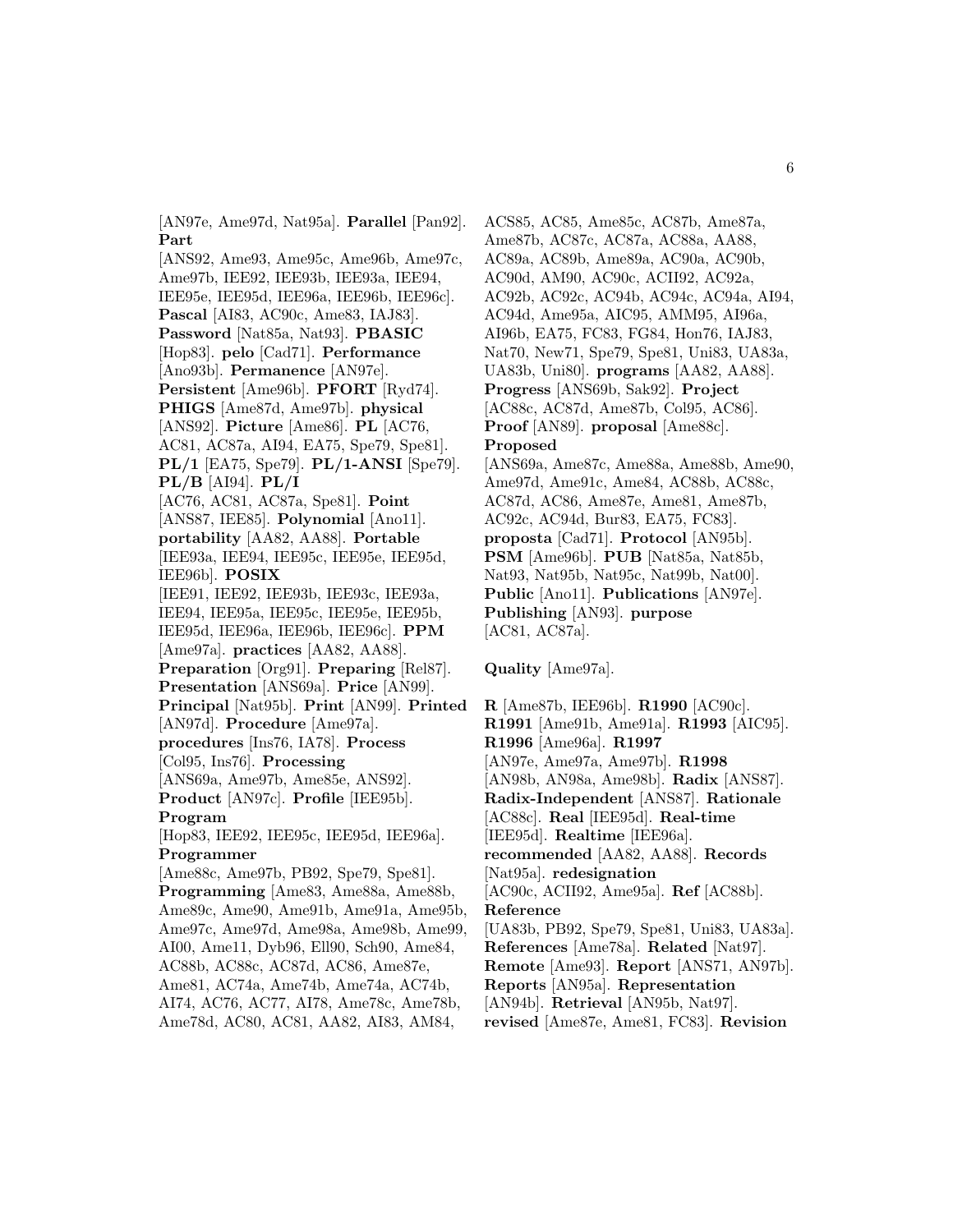[AC74b, Ame78c, Ame78d, ACS85, AC85, AC87c, AC87a, Ame87d, AC90c, Ame95a, AMM95, AI74, AI78, AC80, AC87b, Ame87b, ACII92, Ame96c, AIC95]. **REXX** [AI96b, AI00].

**S8** [AC87c]. **SAN** [AN93]. **Scheme** [Dyb96, Dyb96]. **scientific** [AA82, AA88, AN95a]. **Second** [ANS71]. **Secure** [Nat95c]. **sense** [ANS92]. **Serial** [Ame96c, AN96b]. **Service** [AN95b]. **Services** [Ano11]. **Set** [AN98b]. **SGML** [Ass86a, Ass86b, Ame85e, AC93, Ame91c]. **Shell** [IEE93a, IEE94, IEE96c]. **Should** [Pan92]. **SICI** [Ame96c, AN96b]. **Signature** [Nat00]. **Smalltalk** [Ame98a]. **Software** [Col95, IEE95e, Uni80]. **Sorting** [Nat99a]. **Sovereignty** [Nat95b]. **Special** [Nat95b]. **Specialization** [Ame93]. **Specification** [AN95b]. **specifications** [ANS92]. **Specified** [Ame97a]. **SPICE** [Col95]. **Spines** [AN97d]. **SQL** [AC87d, Ame89b, Ame92, Ame93, Ame95c, Ame96b, Ame97a]. **SQL/CLI** [Ame95c]. **SQL/PSM** [Ame96b]. **Standard** [Ass86a, Ass86b, AB66, AI83, Ame85e, ANS87, Ame88a, Ame88b, AC93, Ame97d, AI00, Ame91c, Bur83, Col95, Hop83, IEE85, IEE94, Nat70, Org91, Nat85a, Nat85b, Nat93, Nat95b, Nat95c, Nat99b, Nat00, New71, PB92, Sch90, Ame92, Gol91, IAJ83, IA78, Uni80, Pla89, Ame84, AC88b, AC88c, AC87d, AC86, Ame87e, Ame81, ANS69a, AC74a, Ame74b, Ame74a, AC74b, AI74, AC76, AC77, AI78, Ame78c, Ame78b, Ame78d, Ame78a, AC80, AC81, AA82, AM84, ACS85, AC85, Ame85b, Ame85a, Ame85c, AC87b, Ame87a, Ame87b, AC87c, AC87a, AC88a, AA88, AC89a, AC89b, Ame89a, AC90a, AC90b, AC90d, AM90, AC90c, Ame90, ACII92, AC92a, AC92b, AC92c, AN93, AC94b, AC94c, AC94a, AI94, AC94d, Ame95a, AIC95, AMM95, AI96a, AI96b, AN97b, EA75, Ell90, FC83, Hon76, IAJ83, Pla92, Spe79, Spe81, Uni83].

**Standard** [UA83a, Vil94]. **Standardization** [Hor85, Int87]. **Standards** [ANS69b, ANS71, Cad71, Gol91, Pan92, Pla93, Ano94]. **statements** [AC87d]. **Status** [Hor85]. **STD** [Uni83, UA83a, UA83b, ANS87]. **Storage** [Ame86, Nat95a]. **Stored** [Ame96b]. **Structured** [FG84, Gol91]. **study** [FC83]. **subcategory** [Uni80]. **subset** [AC81, AC87a]. **Supercomputing** [IEE95b]. **Supplement** [AC89a, AC90b, AC90d]. **Symbols** [Nat99a]. **System** [Ame85d, Ame88c, Ame96a, Ame97b, HGDS86, IEE92, IEE93b, IEE93c, IEE93a, IEE94, IEE95a, IEE95c, IEE95e, IEE95d, IEE96a, IEE96b, Ame85a, Ins76, IA78, Ame85b, AC94a]. **Systems** [Ame85d, Ame86, Ame88c, Ame89a, Ame89b, Ame97b, Ame97d, AM84, ACS85, Ame85b, Ame85a, Ame85c, Ame85e, AC87b, Ame87a, AC87c, AC87a, AC88a, AC89a, AC89b, AC90a, AC90b, AC90d, AM90, AC92a, Ame92, ANS92, AC93, AC94b, AC94c, AMM95, Ame91c].

**tabular** [Ass86b]. **Technical** [AN95a, AN97b, IEE95d]. **Technology** [Ame93, Ame95c, Ame95b, Ame96b, Ame98a, Ame11, IEE91, IEE92, IEE93b, IEE93c, IEE93a, IEE94, IEE95c, IEE95e, IEE95d, IEE96a, IEE96b, IEE96c, AC90c, AC93, AC94a, Ame95a, Ame97c, Ame91c]. **Template** [Vil94]. **Test** [IEE91, IEE93c, IEE96c, Ame91c]. **testing** [AC93, Ame91c]. **text** [Ame85e, AC93]. **Their** [Nat95b]. **Thesauri** [AN98a]. **Threads** [IEE95c]. **time** [IEE95d]. **TR** [Nat97, Nat99a]. **TR-02-1997** [Nat97]. **TR-03-1999** [Nat99a]. **TR01** [Nat95a]. **TR01-1995** [Nat95a]. **Transfer** [Ame86].

**unofficial** [Ame78e]. **update** [Sak92]. **Usage** [Nat85a]. **Use** [AN98b]. **User** [IEE96b]. **Utilities** [IEE93a, IEE94, IEE96c].

**Verifier** [Hop83, Ryd74]. **Verifying**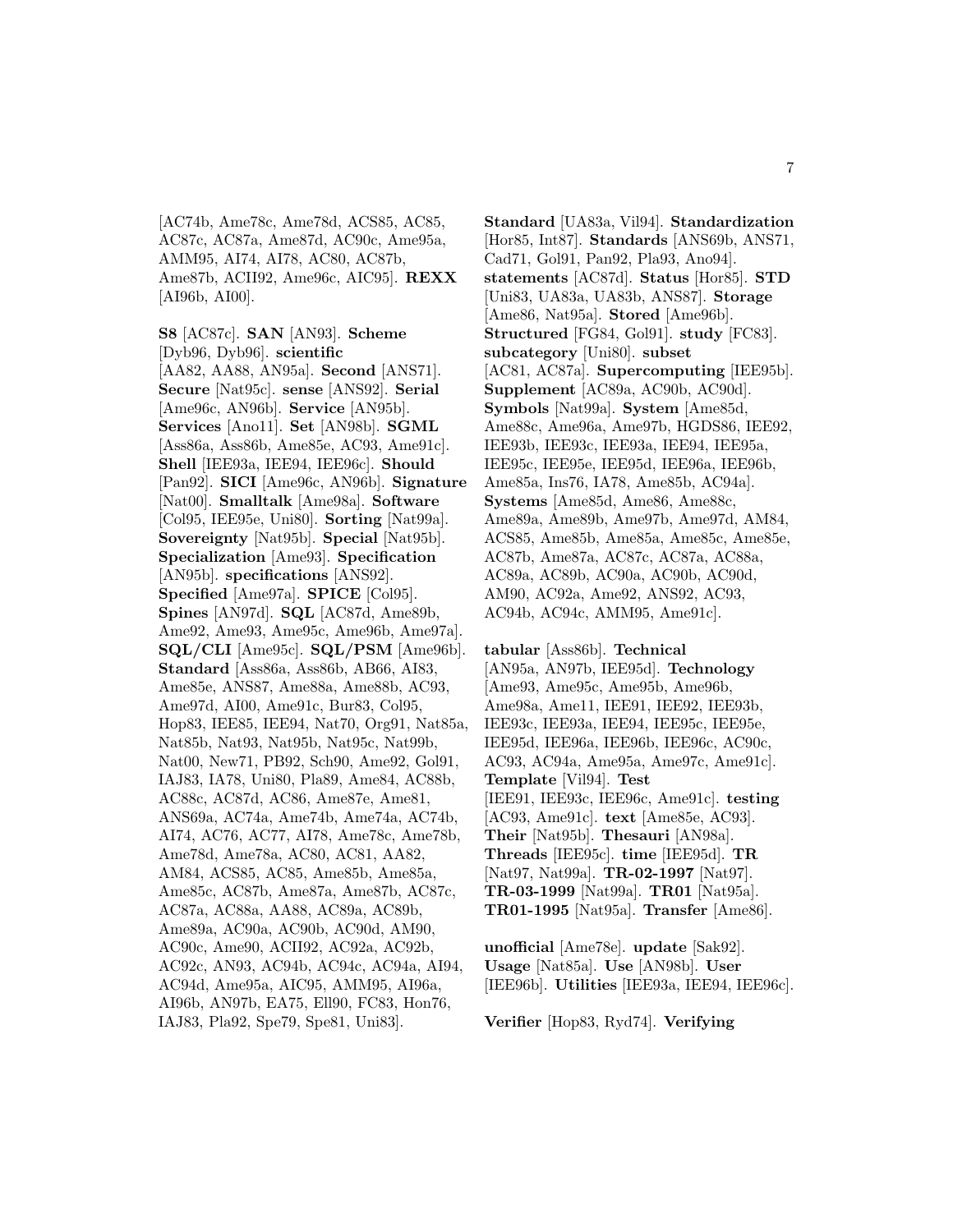[Ame97a]. **Volunteers** [Pla93].

**WG21** [Ame97d]. **WG21/N1043** [Ame97d]. **Working** [Ame97d]. **works** [Sak92].

**X11.1** [AM90, AMM95, AM84]. **X11.1-1984** [AM84]. **X11.1-1990** [AM90, AMM95]. **X11.1-1995** [AMM95]. **X3** [AC86, Ame87b]. **X3.10** [AB66]. **X3.10-1966** [AB66]. **X3.113** [Ame87a, AC89a]. **X3.113-1987** [Ame87a]. **X3.113-1989** [AC89a]. **X3.113a** [Ame98b, AC89a]. **X3.113a-1989** [Ame98b, AC89a]. **X3.122** [Ame86]. **X3.122-1986** [Ame86]. **X3.124** [Ame85d, Ame96a]. **X3.124-1985** [Ame85d, Ame96a]. **X3.124.1** [Ame96a]. **X3.124.1-1985** [Ame96a]. **X3.135** [Ame89b, Ame92]. **X3.135-1992** [Ame89b, Ame92]. **X3.144.1988** [Ame88c]. **X3.159** [AC86, AC89b, Ame89c, AC90a, ACII92]. **X3.159-1989** [AC89b, Ame89c, AC90a, ACII92]. **X3.159-198x.** [AC86]. **X3.165** [AC88a, AC92a]. **X3.165-1988** [AC88a]. **X3.165-1992** [AC92a]. **X3.168** [AC87d, Ame89b]. **X3.168-1989** [Ame89b]. **X3.168-198X.** [AC87d]. **X3.198** [Ame90, AC92b]. **X3.198-1992** [AC92b]. **X3.198-199x** [Ame90]. **X3.215-1994** [AC94c]. **X3.226** [AC92c, AC94d, AI96a]. **X3.226-1994** [AI96a]. **X3.226-199x** [AC92c]. **X3.23** [AC74b, AI74, AI78, ACS85, AC85, Ame91a, AC94b, Ame81, AC74b, AI74, AI78, ACS85, AC90b, AC90d, FC83]. **X3.23-1968** [AC74b, AI74, AI78]. **X3.23-1974** [AC74b, AI74, AI78, AC85, ACS85]. **X3.23-1985** [ACS85, AC85, Ame91a, AC94b, AC90b, AC90d]. **X3.238** [AI94]. **X3.238-1994** [AI94]. **X3.23a**

[Ame91b, AC90b, AC90d]. **X3.23a-1989**

[Ame91b, AC90b, AC90d]. **X3.23b-1993** [AC94b]. **X3.274** [AI96b]. **X3.274-1996** [AI96b]. **X3.32** [Ame74b]. **X3.32-1974** [Ame74b]. **X3.37** [AC80, AC87b, AIC95, AC74a, AC77, AC80, AC87b, AIC95]. **X3.37-1974** [AC74a]. **X3.37-1977** [AC77, AC80]. **X3.37-1980** [AC80, AC87b]. **X3.37-1987** [AC87b, AIC95]. **X3.37-1995** [AIC95]. **X3.53** [AC76, AC81, Spe79, Spe81]. **X3.53-1976** [AC76, AC81, Spe79, Spe81]. **X3.74** [AC81, AC87a]. **X3.74-1981** [AC81, AC87a]. **X3.74-1987** [AC87a]. **X3.9** [Ame78c, Ame78d, AC87c, Ame66, Ame78c, Ame78d, Ame87b, AC87c, Ame87c]. **X3.9-1966** [Ame66, Ame78c, Ame78d]. **X3.9-1978** [Ame78c, Ame78d, Ame87b, AC87c]. **X3.9-198X** [AC87c, Ame87c]. **X3.97** [AI83]. **X3.97-1983** [AI83]. **X3J11** [AC88b, AC88c]. **X3J11/88** [AC88b, AC88c]. **X3J11/88-090** [AC88b]. **X3J11/88-15** [AC88c]. **X3J11/88-158** [AC88b]. **X3J13** [AC92c, AC94d]. **X3J13/92** [AC92c]. **X3J13/92-102** [AC92c]. **X3J13/93** [AC94d]. **X3J13/93-102** [AC94d]. **X3J16** [Ame97d]. **X3J16/96** [Ame97d]. **X3J16/96-0225** [Ame97d]. **X3J3** [Ame78e]. **X3J3/** [Ame78e]. **X9.98** [Ano11]. **X9.98-2010**

[Ano11].

| $\mathbf{Z}39.14$ | $[ANS7a]$ .       | Z39.14-1997              | $[$ AN97a $].$    |
|-------------------|-------------------|--------------------------|-------------------|
| $\bf 239.18$      | $[$ AN95a $].$    | $\rm Z39.18\text{-}1995$ | $[$ AN95a $].$    |
| $\mathbf{Z39.19}$ | $[ANS8a]$ .       | Z39.19-1993              | $[ANS8a]$ .       |
| $\bf 239.2$       | $[AN94a]$ .       | Z39.2-1994               | $[$ AN94a $].$    |
| $\bf Z39.20$      | $[ANS9]$ .        | Z39.20-1999              | [ANS9].           |
| <b>Z39.22</b>     | $[ANS9]$ .        | Z39.22-1989              | $[ANS9]$ .        |
| $\bf Z39.23$      | $[$ AN97b $].$    | Z39.23-1997              | $[ANS7b]$ .       |
| $\bf Z39.26$      | $[{\rm AN97c}]$ . | $\rm Z39.26$ -1997       | $[{\rm AN}97c]$ . |
| $\bf Z39.32$      | $[AN96a]$ .       | Z39.32-1996              | $[AN96a]$ .       |
| $\bf Z39.41$      | [AN97d].          | Z39.41-1997              | $[$ AN97d].       |
| $\bf Z39.43$      | $[ANS3]$ .        | Z39.43-1993              | $[ANS3]$ .        |
| $\mathbf{Z}39.47$ | $[ANS8b]$ .       | Z39.47-1993              | $[ANS8b]$ .       |
| $\,239.48$        | [AN97e].          | Z39.48-1992              | [AN97e].          |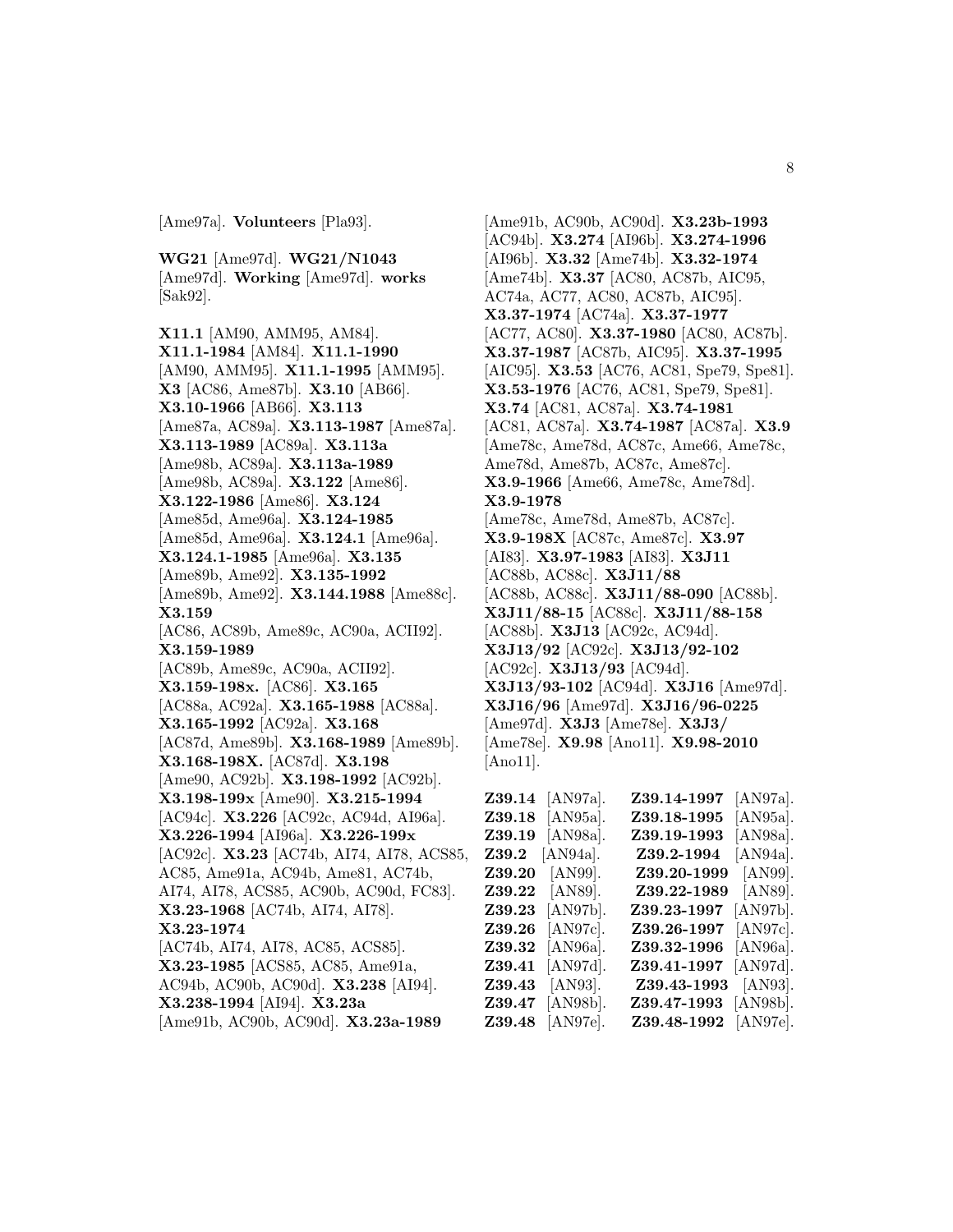| $Z39.50$ [AN95b].      |                                                   | Z39.50-1995 [AN95b].        |
|------------------------|---------------------------------------------------|-----------------------------|
| <b>Z39.53</b> [AN94b]. |                                                   | <b>Z39.53-1994</b> [AN94b]. |
|                        | <b>Z39.56</b> [Ame96c, AN96b]. <b>Z39.56-1991</b> |                             |
|                        | [Ame96c]. $Z39.56-1996$ [Ame96c, AN96b].          |                             |

# **References**

#### **ANSI:1982:ANS**

[AA82] American National Standards Institute and American Nuclear Society. American National Standard recommended programming practices to facilitate the portability of scientific computer programs. Technical Revision ANSI/ANS-10.2-1982, American Nuclear Society, La-Grange Park, IL, USA, March 12, 1982. 4 pp. Approved March 12, 1982 by the American National Standards Institute.

### **ANSI:1988:ANSb**

[AA88] American National Standards Institute and American Nuclear Society. American National Standard recommended programming practices to facilitate the portability of scientific and engineering computer programs: ANSI/ANS-10.2-1988. ???? ANSI/ANS-10.2- 1988, American Nuclear Society, LaGrange Park, IL, USA, April 18, 1988. 5 pp. Approved April 18, 1988.

### **ANSI:1966:ANS**

[AB66] American National Standards Institute and Business Equipment Manufacturers Association (U.S.). American National Standard Basic FORTRAN: X3.10-1966. American National Standards Institute, 1430

Broadway, New York, NY 10018, USA, 1966. 32 pp.

### **ANSI:1974:ANSa**

[AC74a] American National Standards Institute and Computer and Business Equipment Manufacturers Association. American National Standard programming language APT: ANSI X3.37-1974. American National Standards Institute, 1430 Broadway, New York, NY 10018, USA, 1974. 166 pp.

## **ANSI:1974:ANSd**

[AC74b] American National Standards Institute and Computer and Business Equipment Manufacturers Association. American National Standard programming language COBOL: ANSI X3.23-1974: Revision of X3.23-1968. American National Standards Institute, 1430 Broadway, New York, NY 10018, USA, 1974. various pp.

### **ANSI:1976:ANS**

[AC76] American National Standards Institute, Committee on Computers and Information Processing X3 and Computer and Business Equipment Manufacturers Association. American National Standard programming language PL/I: approved August 9, 1976, American National Standards Institute, Inc.: ANSI X3.53-1976. American National Standards Institute, 1430 Broadway, New York, NY 10018, USA, 1976. 403 pp.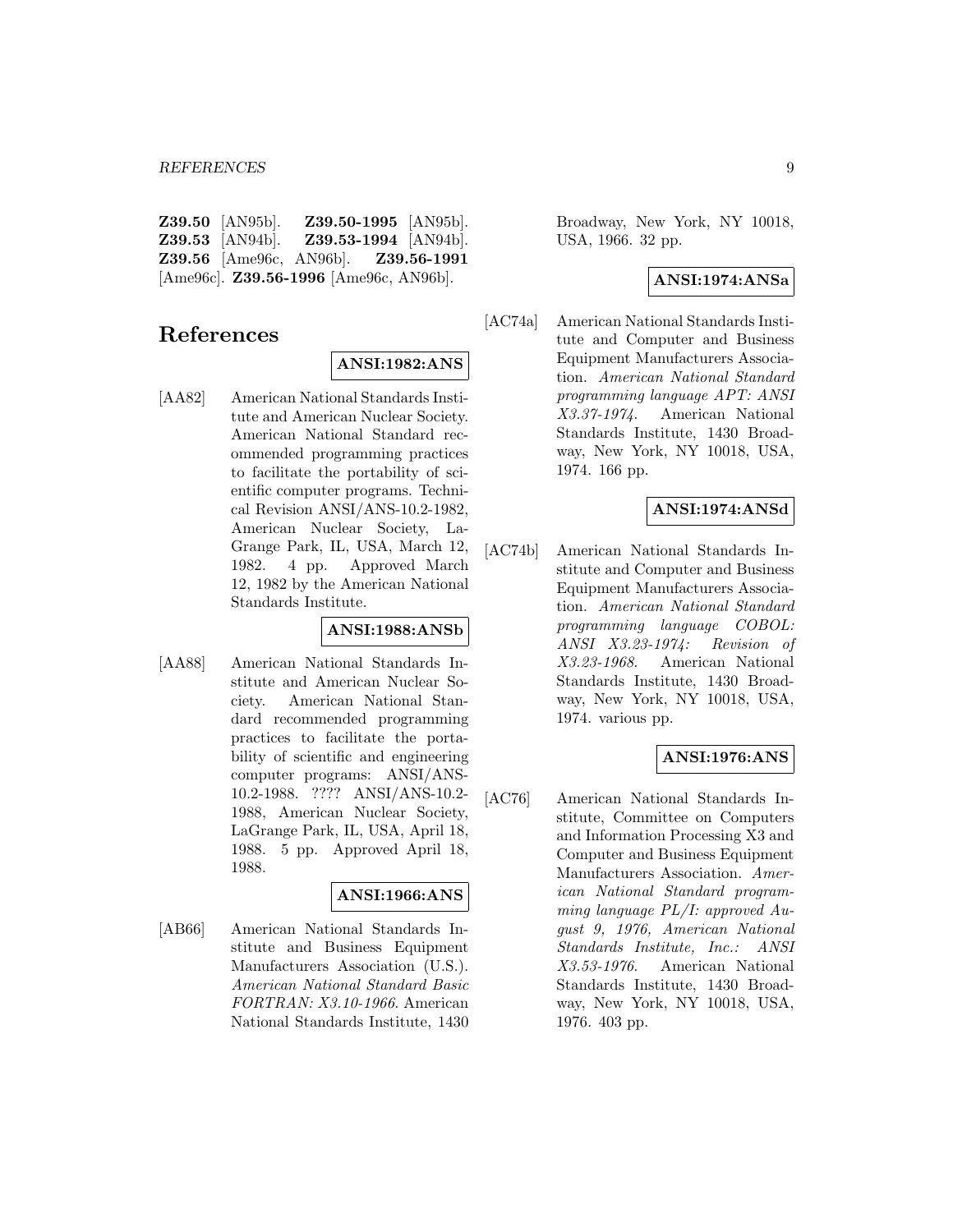### **ANSI:1977:ANS**

[AC77] American National Standards Institute and Computer and Business Equipment Manufacturers Association. American National Standard programming language APT: ANSI X3.37-1977. American National Standards Institute, 1430 Broadway, New York, NY 10018, USA, 1977. 244 pp.

# **ANSI:1980:ANS**

[AC80] American National Standards Institute and Computer and Business Equipment Manufacturers Association. American National Standard programming language APT: ANSI X3.37-1980, revision of ANSI X3.37-1977. American National Standards Institute, 1430 Broadway, New York, NY 10018, USA, 1980. 282 pp.

## **ANSI:1981:ANS**

[AC81] American National Standards Institute and Computer and Business Equipment Manufacturers Association. American National Standard programming language PL/I general-purpose subset: ANSI X3.74-1981: subset of ANSI X3.53- 1976. American National Standards Institute, 1430 Broadway, New York, NY 10018, USA, 1981. 43 pp.

### **ANSI:1985:ANSb**

[AC85] American National Standards Institute. Committee X3: Information Processing Systems and Computer and Business Equipment Manufacturers Association. American National Standard programming language COBOL: ANSI X3.23-1985 (Revision of ANSI X3.23-1974). Number 21-1 in FIPS PUB. American National Standards Institute, 1430 Broadway, New York, NY 10018, USA, 1985. various pp. Approved September 10, 1985, American National Standards Institute, Inc.

### **ANSI-X3J11:1986:DPA**

[AC86] American National Standards Institute. Technical Committee X3J11 and Computer and Business Equipment Manufacturers Association. Draft proposed American National Standard programming language C: X3.159-198x. X3 project: 381-D. Computer and Business Equipment Manufacturers Association, Washington, DC, USA, October 1, 1986. various pp.

# **ANSI:1987:ANSe**

[AC87a] American National Standards Institute and Computer and Business Equipment Manufacturers Association. American National Standard for information systems: programming language  $-PL/I$  generalpurpose subset: ANSI X3.74-1987: Revision of ANSI X3.74-1981. American National Standards Institute, 1430 Broadway, New York, NY 10018, USA, 1987. 449 pp. Approved September 4, l987.

### **ANSI:1987:ANSa**

[AC87b] American National Standards Institute and Computer and Business Equipment Manufacturers Association. American National Standard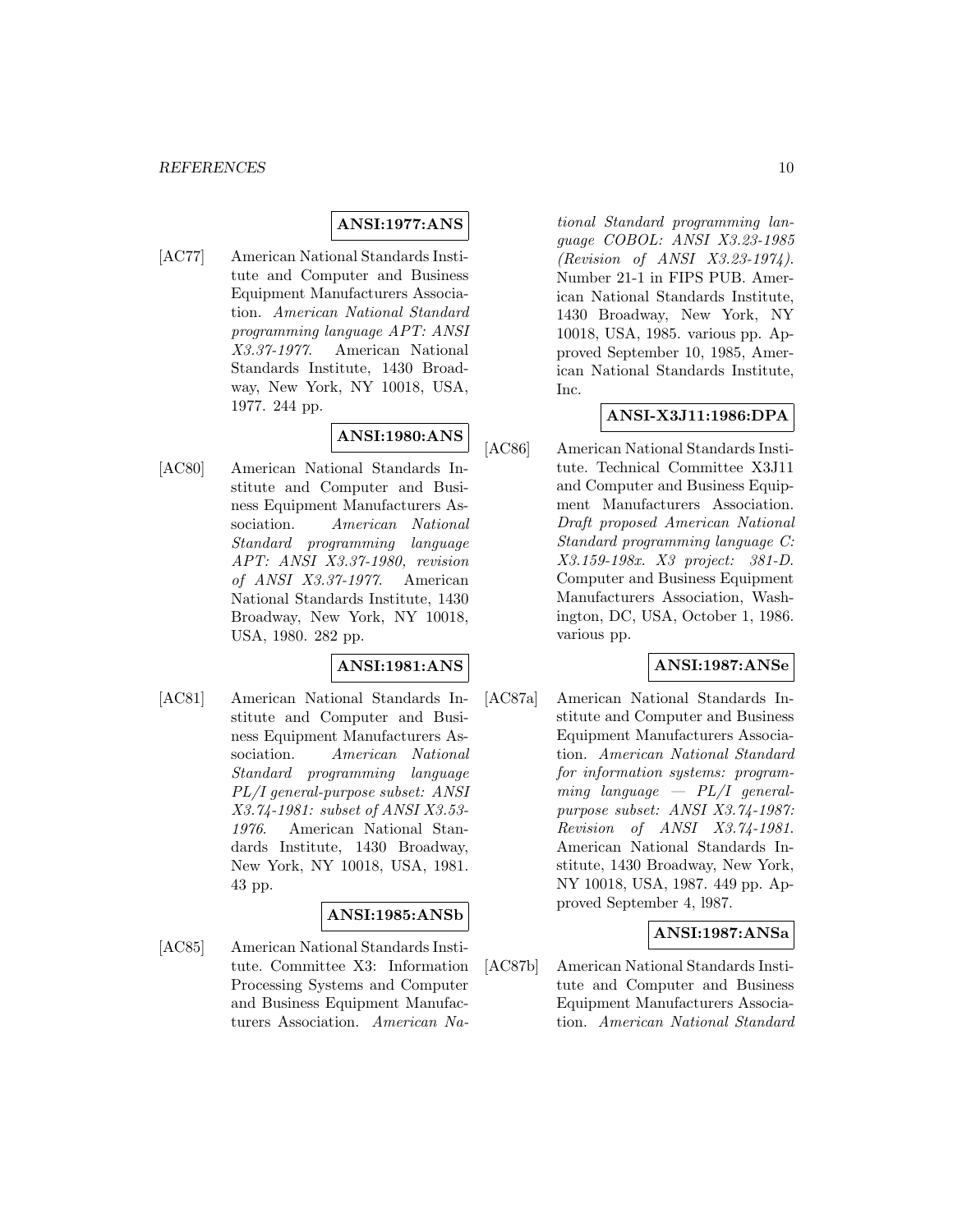#### *REFERENCES* 11

for information systems: programming language APT: ANSI X3.37- 1987, revision of ANSI X3.37-1980. American National Standards Institute, 1430 Broadway, New York, NY 10018, USA, March 20, 1987. various pp. Approved March 20, 1987.

# **ANSI:1987:ANSd**

[AC87c] American National Standards Institute and Computer and Business Equipment Manufacturers Association. American National Standard for information systems: programming language Fortran: S8 (X3.9- 198X): Revision of ANSI X3.9- 1978. American National Standards Institute, 1430 Broadway, New York, NY 10018, USA, 1987. various pp.

## **ANSI-X3H2:1987:DPA**

[AC87d] American National Standards Institute. Technical Committee X3H2. Data Base Committee X3 Information Processing Systems and Computer and Business Equipment Manufacturers Association. Draft proposed American National Standard embedding of SQL statements into programming languages: X3.168-198X. X3 Project 571-D. Computer and Business Equipment Manufacturers Association, Washington, DC, USA, 1987. 31 pp.

# **ANSI:1988:ANSa**

[AC88a] American National Standards Institute and Computer and Business Equipment Manufacturers Association. American National Standard for information systems: programming language DIBOL: ANSI X3.165-1988. American National Standards Institute, 1430 Broadway, New York, NY 10018, USA, May 3, 1988. 86 pp. ANSI X3.165- 1988: approved May 3, 1988.

### **ANSI-X3:1988:DPA**

[AC88b] American National Standards Institute. Information Processing Systems Committee X3 and Computer and Business Equipment Manufacturers Association. Draft proposed American National Standard for information systems: programming language C: X3J11/88-158: Ref. doc. X3J11/88-090. Technical report, Computer and Business Equipment Manufacturers Association, Washington, DC, USA, 1988. viii + 218 pp. December 7, 1988.

### **ANSI-X3:1988:RDP**

[AC88c] American National Standards Institute. Information Processing Systems Committee X3 and Computer and Business Equipment Manufacturers Association. Rationale for draft proposed American National Standard for information systems: programming language C: X3J11/88-15: Project: 381-D. Technical report, available from Global Engineering Documents, Computer and Business Equipment Manufacturers Association, 1988. vi  $+$  119 pp. 14 November 1988.

## **ANSI:1989:ANSa**

[AC89a] American National Standards Institute and Computer and Business Equipment Manufacturers Association. American National Standard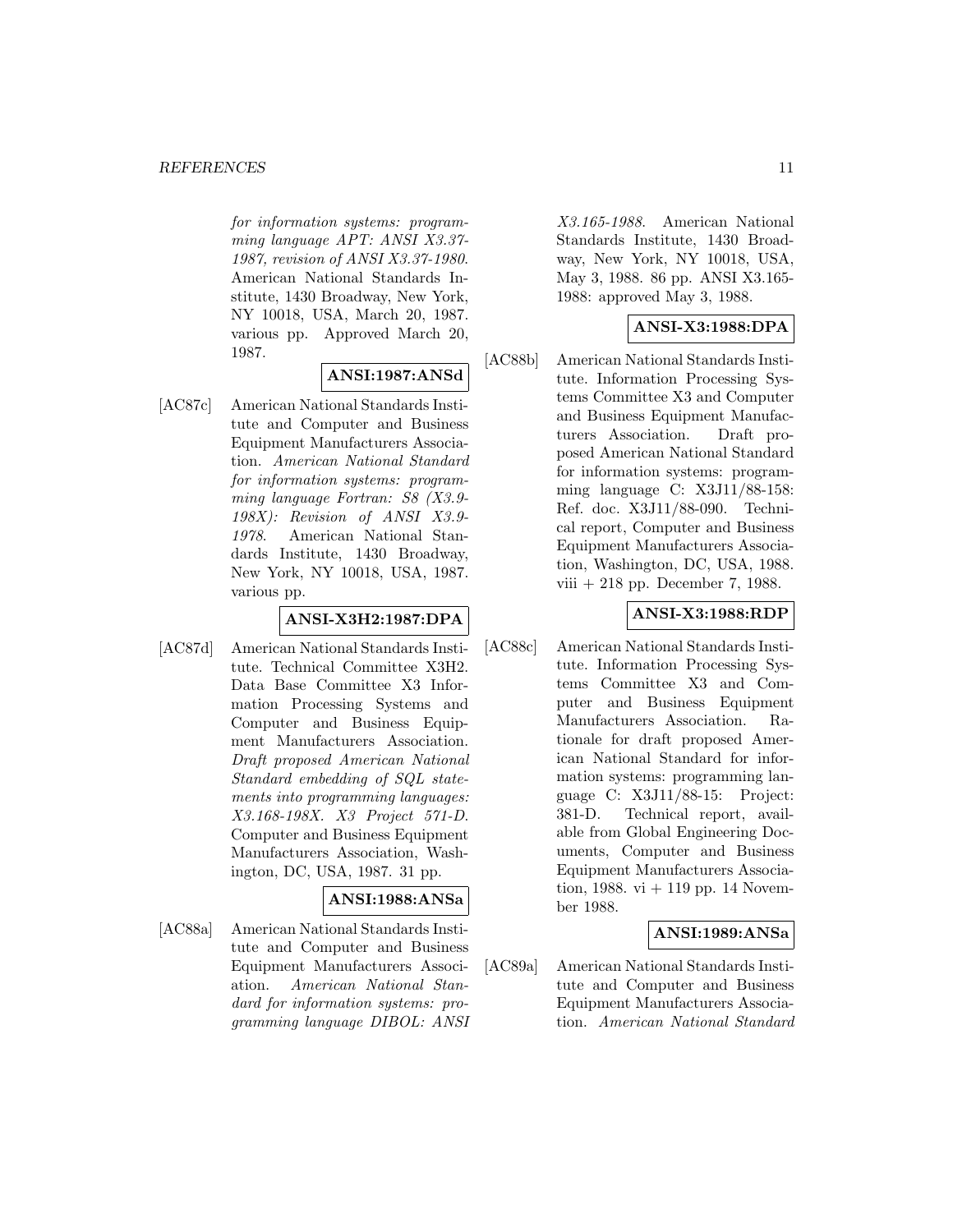#### *REFERENCES* 12

for information systems: programming languages: modules and individual character input for full BA-SIC: ANSI X3.113a-1989: Supplement to ANSI X3.113-1989. American National Standards Institute, 1430 Broadway, New York, NY 10018, USA, July 26, 1989. 14 pp. Approved July 26, 1989.

# **ANSI:1989:ANSb**

[AC89b] American National Standards Institute and Computer and Business Equipment Manufacturers Association and Secretariat. American National Standard for information systems: programming language: C: ANSI X3.159-1989. American National Standards Institute, 1430 Broadway, New York, NY 10018, USA, December 14, 1989. 219 +  $vi + 119$  pp.

### **ANSI:1990:ANSa**

[AC90a] American National Standards Institute and Computer and Business Equipment Manufacturers Association. American National Standard for information systems: pro $gamma\; language\; -\; C: \; ANSI$ X3.159-1989. American National Standards Institute, 1430 Broadway, New York, NY 10018, USA, 1990.  $219 + vi + 119$  pp. Approved December 14, 1989.

### **ANSI:1990:ANSb**

[AC90b] American National Standards Institute and Computer and Business Equipment Manufacturers Association. American National Standard for information systems: programming language: intrinsic function module for COBOL: ANSI X3.23a-1989: Supplement to ANSI X3.23- 1985. American National Standards Institute, 1430 Broadway, New York, NY 10018, USA, 1990. ii + 16 pp. Approved September 13, 1989.

### **ANSI:1990:ANSe**

[AC90c] American National Standards Institute and Computer and Business Equipment Manufacturers Association. American National Standard for information technology: programming language PASCAL: ANSI/ISO 7185-1990: Revision and redesignation of ANSI/IEEE 770.X3.97-1983 (R1990). American National Standards Institute, 1430 Broadway, New York, NY 10018, USA, revised edition, 1990.  $v + 78$  (printed), vi + 92 (online) pp. Available in PostScript for personal use only at http://pascal.miningco.com/msub1.htm.

### **ANSI:1990:ANSc**

[AC90d] American National Standards Institute and Computer and Business Equipment Manufacturers Association Secretariat. American National Standard for information systems: programming language: intrinsic function module for COBOL: ANSI X3.23a-1989, supplement to ANSI X3.23-1985. American National Standards Institute, 1430 Broadway, New York, NY 10018, USA, 1990. ii + 76 pp.

### **ANSI:1992:ANSb**

[AC92a] American National Standards Institute and Computer and Business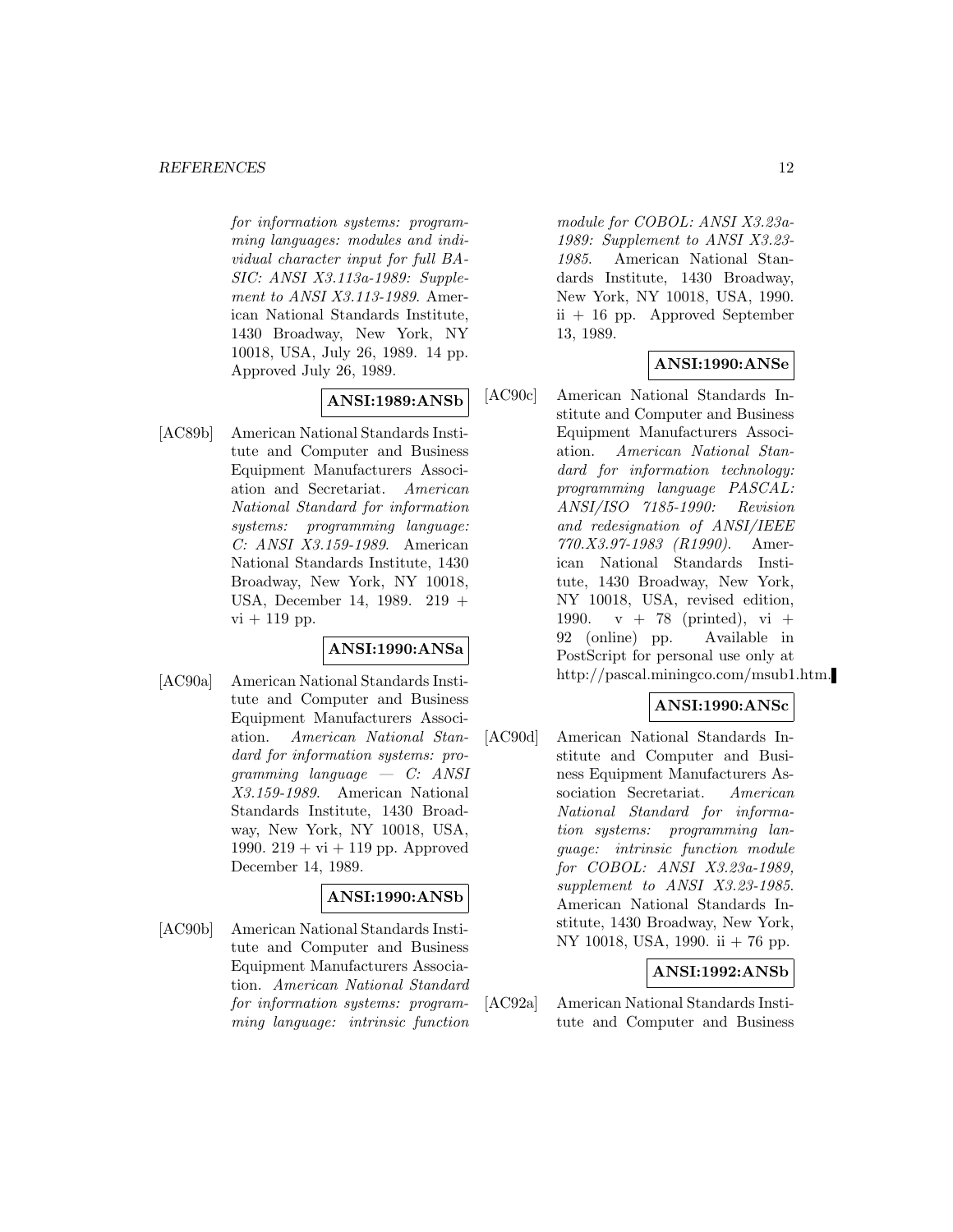Equipment Manufacturers Association. American National Standard for information systems: programming language: DIBOL: ANSI X3.165-1992. American National Standards Institute, 1430 Broadway, New York, NY 10018, USA, 1992.  $x + 134$  pp.

### **ANSI:1992:ANSc**

[AC92b] American National Standards Institute and Computer and Business Equipment Manufacturers Association. American National Standard for programming language, FOR-TRAN — extended: ANSI X3.198- 1992: ISO/IEC 1539: 1991 (E). American National Standards Institute, 1430 Broadway, New York, NY 10018, USA, September 21, 1992.  $xix + 369$  pp.

## **ANSI:1992:DPA**

[AC92c] American National Standards Institute and Computer and Business Equipment Manufacturers Association. Draft proposed American National Standard programming language Common LISP: X3.226- 199x: Draft 12.24, X3J13/92-102. Computer and Business Equipment Manufacturers Association, Washington, DC, USA, July 1, 1992. ???? pp. July 1, 1992.

## **ANSI:1993:ANS**

[AC93] American National Standards Institute and Computer and Business Equipment Manufacturers Association. American National Standard for information technology text and office systems: conformance testing for standard generalized markup language (SGML) systems. American National Standards Institute, 1430 Broadway, New York, NY 10018, USA, 1993. ISBN ????  $v + 28$  pp. LCCN ????

### **ANSI:1994:ANSc**

[AC94a] American National Standards Institute and CODASYL Form Information Management Committee. American National Standard for information technology: programming languages: Form Interface Management System: ANSI/ISO/IEC 11730-1994. American National Standards Institute, 1430 Broadway, New York, NY 10018, USA, 1994. xi + 508 pp. US\$18.00. URL http:// webstore.ansi.org/ansidocstore/ product.asp?sku=ANSI%2FISO% 2FIEC+11730%2D1994. Approved December 8, 1994.

### **ANSI:1994:ANSa**

[AC94b] American National Standards Institute and Computer and Business Equipment Manufacturers Association. American National Standard for information systems: programming language: correction amendment for COBOL (ANSI X3.23- 1985): ANSI/X3.23b-1993. American National Standards Institute, 1430 Broadway, New York, NY 10018, USA, January 31, 1994. various pp. Approved January 31, 1994.

### **ANSI:1994:ANSb**

[AC94c] American National Standards Institute and Computer and Business Equipment Manufacturers Association. American National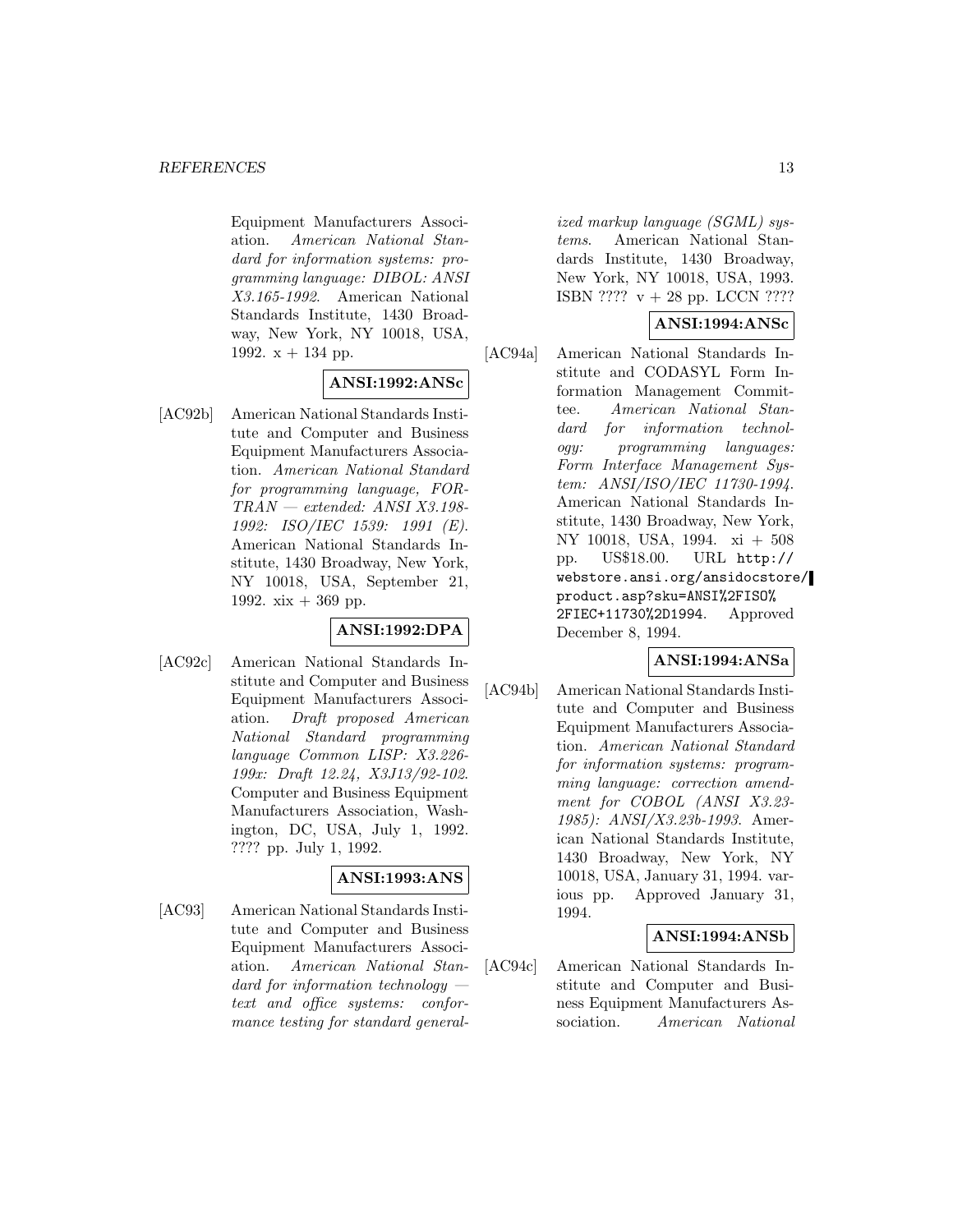Standard for information systems: programming languages: Forth: ANSI/X3.215-1994. American National Standards Institute, 1430 Broadway, New York, NY 10018, USA, March 24, 1994. vii + 211 pp. Approved March 24, 1994.

# **ANSI:1994:DPA**

[AC94d] American National Standards Institute. Information Processing Systems Committee X3 and Computer and Business Equipment Manufacturers Association. Draft proposed American National Standard programming language Common LISP: X3.226:199x: Draft 14.10, X3J13/93-102. X3 Secretariat/CBEMA, Washington, DC, USA, January 10, 1994. ???? pp. January 10, 1994.

## **ANSI:1992:ANSa**

[ACII92] American National Standards Institute, Computer and Business Equipment Manufacturers Association Secretariat, International Organization for Standardization, and International Electrotechnical Commission. American National Standard for programming languages: C: ANSI/ISO 9899- 1990 (revision and redesignation of ANSI X3.159-1989). American National Standards Institute, 1430 Broadway, New York, NY 10018, USA, 1992. viii  $+219$  pp. Approved August 3, 1992.

## **ANSI:1985:ANSa**

[ACS85] American National Standards Institute, Computer and Business Equipment Manufacturers Association, and Secretariat, International Organization for Standardization. American National Standard for information systems — programming language COBOL: ANSI X3.23- 1985, ISO 1989-1985: Revision of ANSI X3.23-1974. American National Standards Institute, 1430 Broadway, New York, NY 10018, USA, revised edition, 1985. various pp.

# **ANSI:1974:ANSe**

[AI74] American National Standards Institute and International Organization for Standardization. American National Standard programming language COBOL, approved May 10, 1974: ANSI X3.23-1974: revision of X3.23-1968, volume 21- 1 of Federal Information Processing Standards publication. American National Standards Institute, 1430 Broadway, New York, NY 10018, USA, 1974. 531 pp.

### **ANSI:1978:ANSa**

[AI78] American National Standards Institute and International Organization for Standardization. American National Standard programming language COBOL, approved May 10, 1974: ANSI X3.23-1974: ISO 1989-1978 corrected edition, July, 1978: revision of X3.23-1968, volume 21-1 of Federal Information Processing Standards publication. American National Standards Institute, 1430 Broadway, New York, NY 10018, USA, corrected edition, 1978. 531 pp.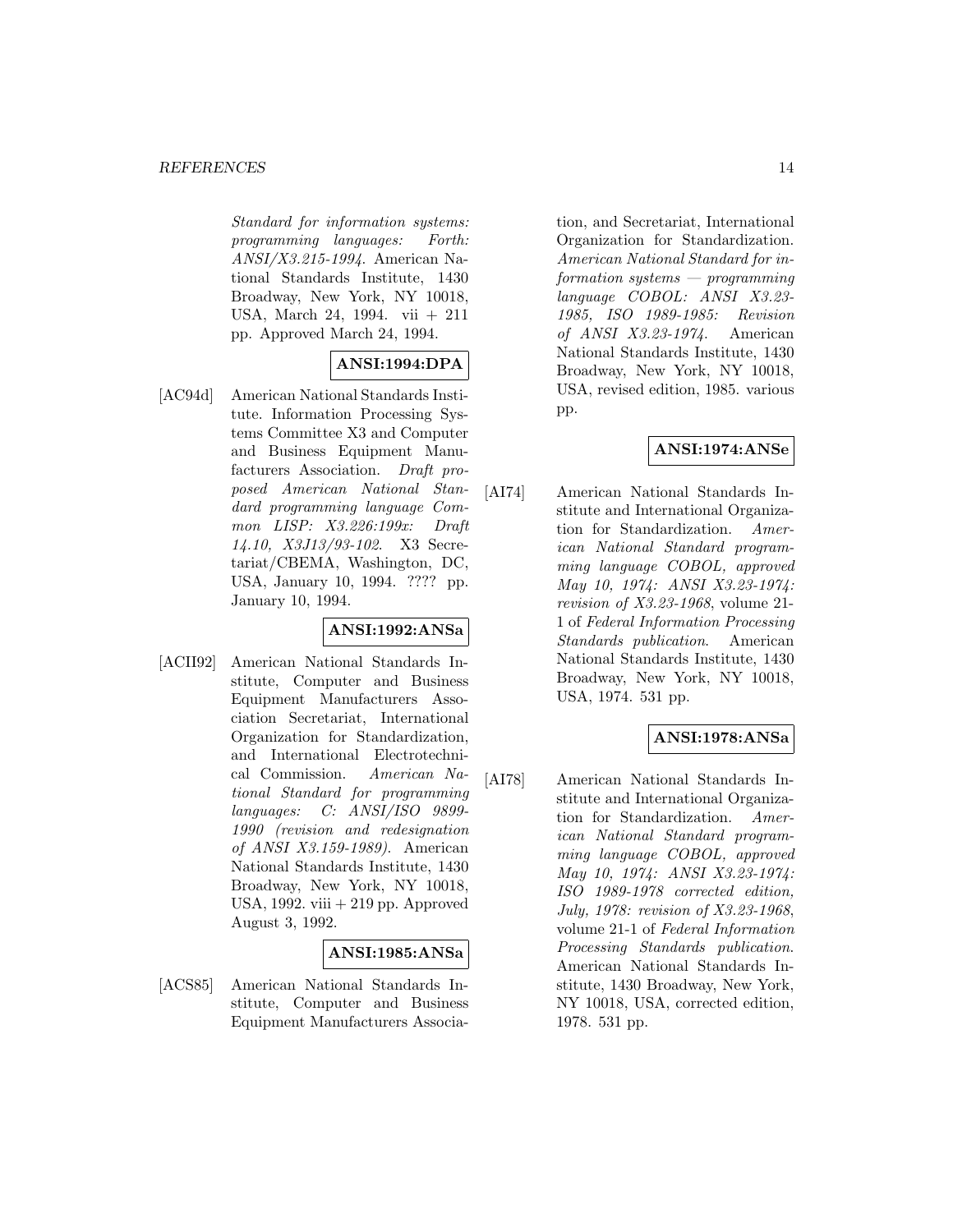### **ANSI:1983:AIX**

[AI83] American National Standards Institute and Institute of Electrical and Electronics Engineers. ANSI/ IEEE 770 X3.97-1983: An American National Standard: IEEE Standard Pascal computer programming language. IEEE, New York, NY, USA, 1983. ISBN 0-471-88944-X. 128 pp. LCCN QA76.73.P2 A43 1983.

### **ANSI:1994:ANSd**

[AI94] American National Standards Institute and Information Technology Industry Council. American National Standard for information technology: programming language PL/B: ANSI X3.238-1994. American National Standards Institute, 1430 Broadway, New York, NY 10018, USA, 1994. various pp. ANSI X3.238-1994: approved December 8, 1994.

### **ANSI:1996:ANSa**

[AI96a] American National Standards Institute and Information Technology Industry Council. American National Standard for information technology: programming language — Common LISP: ANSI X3.226- 1994. American National Standards Institute, 1430 Broadway, New York, NY 10018, USA, 1996. various pp.

### **ANSI:1996:ANSb**

[AI96b] American National Standards Institute and Information Technology Industry Council. American National Standard for information technology: programming language

REXX: ANSI X3.274-1996. American National Standards Institute, 1430 Broadway, New York, NY 10018, USA, 1996. iv + 167 pp.

### **ANSI:2000:ANS**

[AI00] American National Standards Institute and Information Technology Industry Council. American National Standard for Information Technology: Programming Language REXX — Amendments, Errata and Interpretations. 1430 Broadway, New York, NY 10018, USA, 2000. 14 pp. ANSI X3.274- 1996/AM 1-2000. Approved December 13, 2000. Supplement to ANSI X3.274-1996.

## **ANSI:1995:ANSb**

[AIC95] American National Standards Institute, Information Technology Industry Council, and Computer and Business Equipment Manufacturers Association. American National Standard for information technology: programming language APT: ANSI X3.37-1995: Revision of ANSI X3.37-1987 (R1993). American National Standards Institute, 1430 Broadway, New York, NY 10018, USA, 1995. various pp.

## **ANSI:1984:ANS**

[AM84] American National Standards Institute and MUMPS Development Committee. American National Standard for information systems: programming language: MUMPS: ANSI/MDC X11.1-1984. MUMPS Development Committee, Davis, CA, USA, revised edition, 1984. ISBN 0-918118-30-1. 138 pp. LCCN ????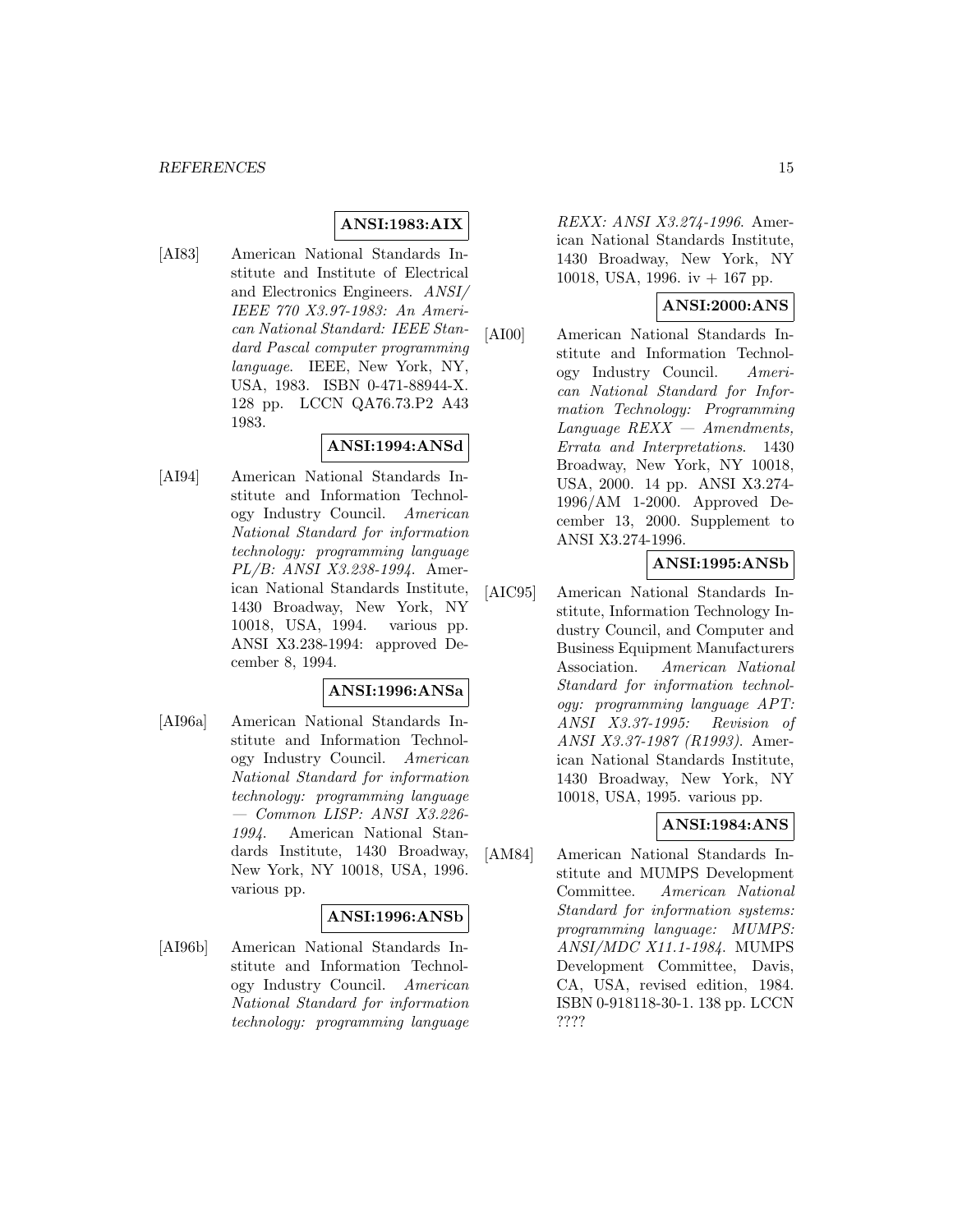### **ANSI:1990:ANSd**

[AM90] American National Standards Institute and MUMPS Development Committee. American National Standard for information systems: programming languages: MUMPS: ANSI/MDC X11.1-1990. MUMPS Users' Group, College Park, MD, USA, November 11, 1990. 8 + 86 pp.

## **ANSI:1966:AF**

[Ame66] American National Standards Institute. ANSI Fortran X3.9-1966. American National Standards Institute, 1430 Broadway, New York, NY 10018, USA, 1966. ?? pp. Approved March 7, 1966 (also known as Fortran 66). See also subsequent clarifications [ANS69b] and [ANS71].

## **ANSI:1974:ANSc**

[Ame74a] American National Standards Institute. American National Standard programming language COBOL. American National Standards Institute, 1430 Broadway, New York, NY 10018, USA, 1974. 543 pp.

# **ANSI:1974:ANSb**

[Ame74b] American National Standards Institute. American National Standard programming language: COBOL: ANSI X3.32-1974. American National Standards Institute, 1430 Broadway, New York, NY 10018, USA, revised edition, 1974. 531 pp.

### **ANSI:1978:ANSe**

[Ame78a] American National Standards Institute. American National Standard for Bibliographic References.

American National Standards Institute, 1430 Broadway, New York, NY 10018, USA, 1978. ???? pp.

### **ANSI:1978:ANSc**

[Ame78b] American National Standards Institute. American National Standard programming language, FOR-TRAN. American National Standard; ANSI X3.9-1978 CSA standard; Z243.18-1980 American National Standards Institute. American National Standard; ANSI X3.9- 1978. Canadian Standard Association. CSA standard; Z243.18- 1980. American National Standards Institute, 1430 Broadway, New York, NY 10018, USA, revised edition, 1978. 438 pp. Available on the World-Wide Web at http://observer.gsfc. nasa.gov/iteams/doc/ansi\_f77. ps, http://observer.gsfc.nasa. gov/iteams/doc/f77.doc, http:/ /observer.gsfc.nasa.gov/iteams/ doc/f77\_cov.pdf, and http:// observer.gsfc.nasa.gov/iteams/ doc/f77\_doc.pdf.

## **ANSI:1978:ANSb**

[Ame78c] American National Standards Institute. American National Standard programming language FOR-TRAN: approved April 3, 1978, American National Standards Institute, Inc.: ANSI X3.9-1978. Revision of ANSI X3.9-1966. American National Standards Institute, 1430 Broadway, New York, NY 10018, USA, revised edition, 1978. 438 pp.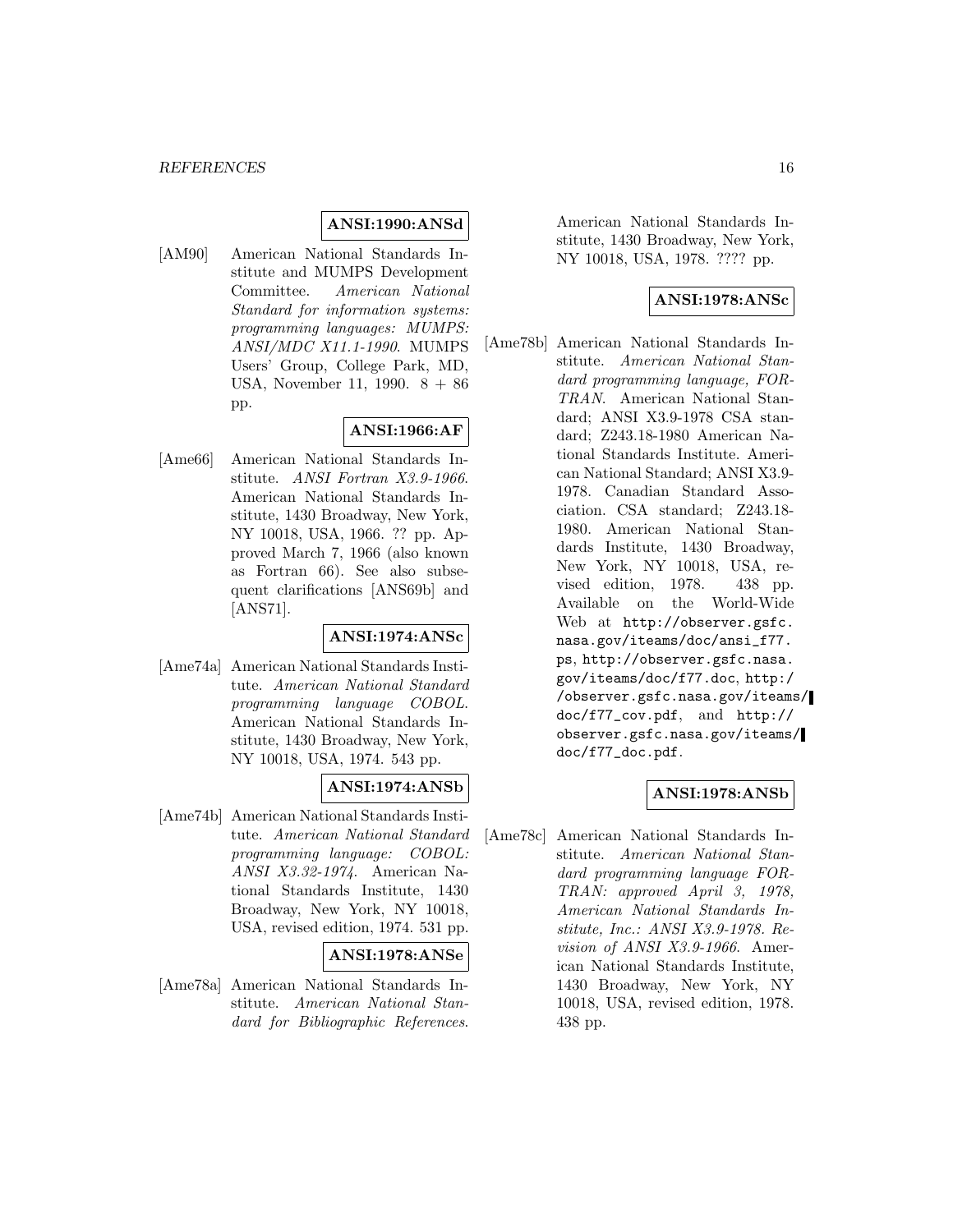# **ANSI:1978:ANSd**

[Ame78d] American National Standards Institute. American National Standard programming language FORTRAN: approved April 3, 1978, American National Standards Institute, Inc.: ANSI X3.9- 1978. Revision of ANSI X3.9- 1966. World-Wide Web document., 1978. URL http://www. fortran.com/fortran/F77\_std/ rjcnf0001.html. This is an online hypertext of the Fortran 77 Standard.

### **ANSI:1978:FUX**

[Ame78e] American National Standards Institute. Committee on Computers X3 Information Processing. Fortran 77: unofficial, X3J3/ 90.5, (78- 06-01). American National Standards Institute, 1430 Broadway, New York, NY 10018, USA, 1978. 371 pp.

# **ANSI-X3J4:1981:DPA**

[Ame81] American National Standards Institute. Technical Committee X3J4. Draft proposed revised X3.23 American National Standard programming language COBOL. Computer and Business Equipment Manufacturers Association, Washington, DC, USA, 1981. various pp.

#### **ANSI:1983:PPL**

[Ame83] American National Standards Institute. The Pascal Programming Language. ANSI/IEEE 770X3.97- 1983. American National Standards Institute, 1430 Broadway, New York, NY 10018, USA, 1983. ISBN ???? ???? pp. LCCN ????

### **ANSI-X3:1984:DPA**

[Ame84] American National Standards Institute. Committee X3: Information Processing Systems. Draft proposed American National Standard programming language BA-SIC. Computer and Business Equipment Manufacturers Association, Washington, DC, USA, June 15, 1984. 319 pp.

### **ANSI:1985:ANSd**

[Ame85a] American National Standards Institute. American National Standard for information systems: computer graphics — graphical kernal system (GKS) FORTRAN binding. American National Standards Institute, 1430 Broadway, New York, NY 10018, USA, 1985. ISBN ???? 106 pp. LCCN ????

# **ANSI:1985:ANSc**

[Ame85b] American National Standards Institute. American National Standard for information systems: computer graphics — Graphical Kernel System (GKS) functional description. American National Standards Institute, 1430 Broadway, New York, NY 10018, USA, 1985. ISBN ???? 268 + 106 pp. LCCN ????

#### **ANSI:1985:ANSe**

[Ame85c] American National Standards Institute. American National Standard for information systems: programming language PANCM. American National Standards Institute, 1430 Broadway, New York, NY 10018, USA, 1985. ???? pp.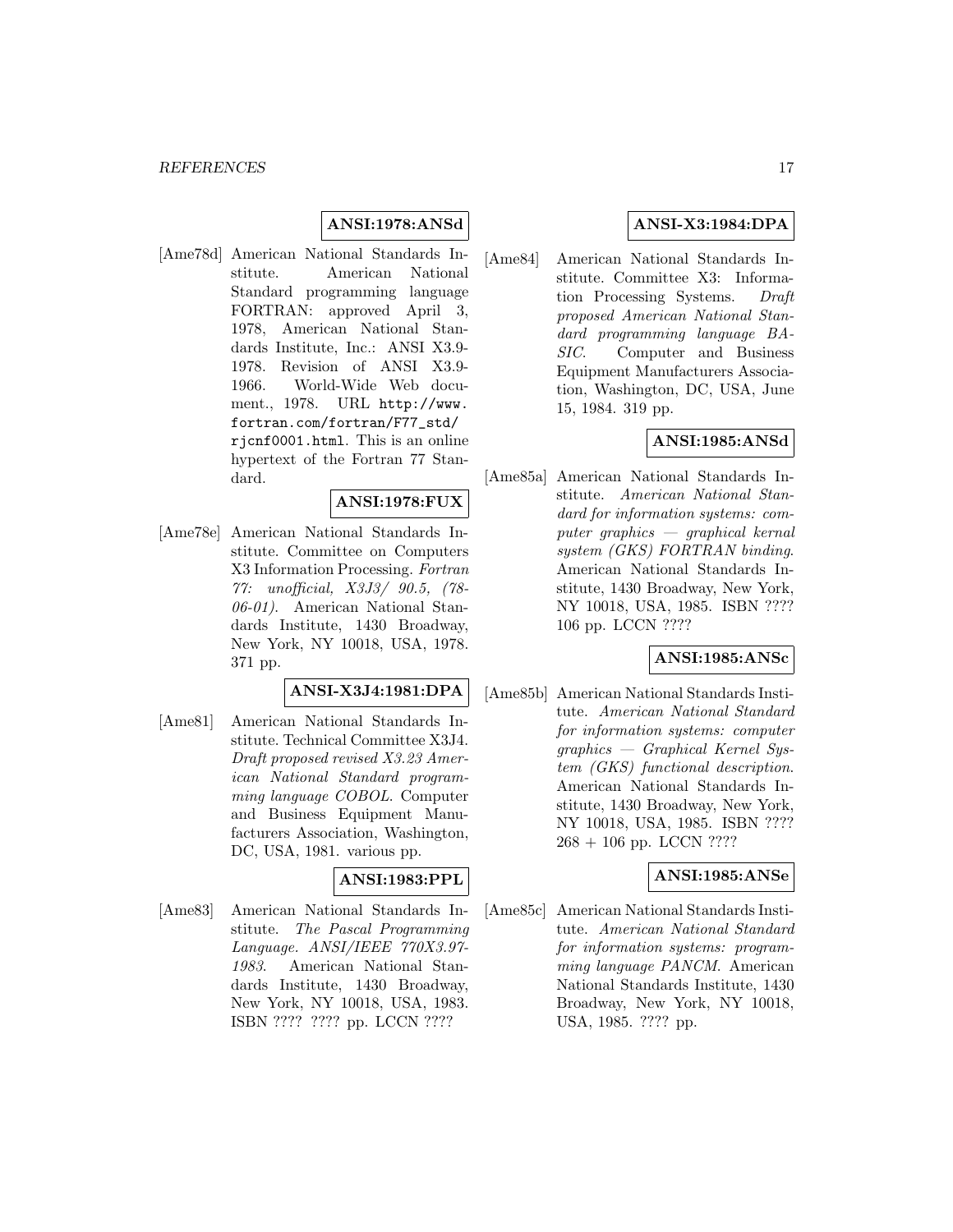### **ANSI:1985:ISC**

[Ame85d] American National Standards Institute, 1430 Broadway, New York, NY 10018, USA. Information Systems—Computer Graphics— Graphical Kernel System (GKS). ANSI X3.124-1985, 1985. Includes Fortran bindings to GKS.

### **ANSI:1985:IPT**

[Ame85e] American National Standards Institute and International Organization for Standardization. Information processing: text and office systems: Standard Generalized Markup Language (SGML). American National Standards Institute, 1430 Broadway, New York, NY 10018, USA, 1985. ISBN ???? viii + 158 pp. LCCN ????

### **ANSI:1986:ISC**

[Ame86] American National Standards Institute. Information Systems—Computer Graphics—Metafile for the Storage and Transfer of Picture Description Information. ANSI X3.122-1986. American National Standards Institute, 1430 Broadway, New York, NY 10018, USA, 1986. ???? pp.

## **ANSI:1987:ANSb**

[Ame87a] American National Standards Institute. American National Standard for information systems: programming languages, full BASIC: ANSI X3.113-1987. Number 68-2 in FIPS PUB. American National Standards Institute, 1430 Broadway, New York, NY 10018, USA, 1987. 360 pp.

### **ANSI:1987:ANSc**

[Ame87b] American National Standards Institute. American National Standard programming language, FOR-TRAN: draft proposed: revision of ANSI X3.9-1978. X3 Project 67- R. Global Engineering Documents, Washington, DC, USA, revised edition, 1987. various pp.

### **ANSI:1987:DPA**

[Ame87c] American National Standards Institute, 1430 Broadway, New York, NY 10018, USA. Draft Proposed ANSI Fortran X3.9-198x, September 18, 1987. See also [MR87].

#### **ANSI:1987:PFD**

[Ame87d] American National Standards Institute. PHIGS+ Functional Description, Revision 2.0. American National Standards Institute, 1430 Broadway, New York, NY 10018, USA, July 20, 1987. ?? pp.

#### **ANSI-X3J3:1987:DPR**

[Ame87e] American National Standards Institute. Technical Committee X3J3. Draft proposed revised American National Standard programming language Fortran. X3 Secretariat/CBEMA, Washington, DC, USA, version 104 edition, 1987. various pp.

### **ANSI:1988:DPAa**

[Ame88a] American National Standards Institute, 1430 Broadway, New York, NY 10018, USA. Draft Proposed American National Standard Programming Language C, January 11 1988.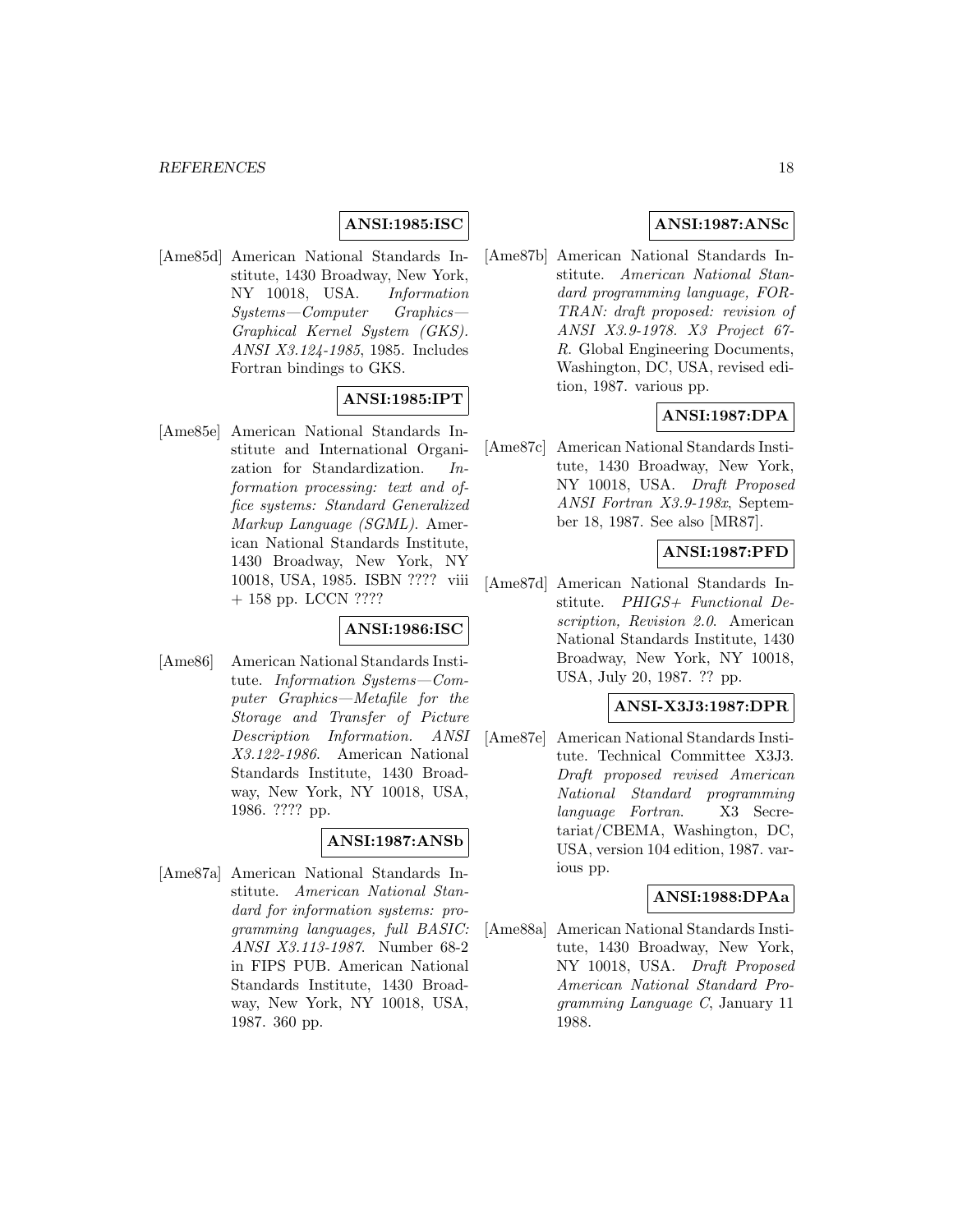### **ANSI:1988:DPAb**

[Ame88b] American National Standards Institute, 1430 Broadway, New York, NY 10018, USA. Draft Proposed American National Standard Programming Language C, October 31 1988.

### **ANSI:1988:ISC**

[Ame88c] American National Standards Institute, 1430 Broadway, New York, NY 10018, USA. Information Systems—Computer Graphics—Programmer's Hierarchical Interactive Graphical System. Draft proposal X3.144.1988, 1988.

### **ANSI:1989:ANSc**

[Ame89a] American National Standards Institute. American National Standard for Information Systems programming and language: Fortran 8X draft, volume 8(4) of Fortran Forum. ACM Press, New York, NY 10036, USA, May 1989. various pp. Revision of X3.9-1978.

#### **ANSI:1989:AXI**

[Ame89b] American National Standards Institute. ANSI X3.135-1992: Information Systems — Database Language — SQL (includes ANSI X3.168- 1989). American National Standards Institute, 1430 Broadway, New York, NY 10018, USA, 1989. ISBN ???? ???? pp. LCCN ???? US\$220. URL http://www.ansi. org/.

### **ANSI:1989:PLC**

[Ame89c] American National Standards Institute. Programming language, C: ANSI X3.159-1989. Number 160 in FIPS Publication. American National Standards Institute, 1430 Broadway, New York, NY 10018, USA, 1989. 119 pp.

### **ANSI:1990:DPA**

[Ame90] American National Standards Institute, 1430 Broadway, New York, NY 10018, USA. Draft Proposed American National Standard Programming Language Fortran Extended X3.198-199x, September 24, 1990. See also [MR87].

### **ANSI:1991:AXRb**

[Ame91a] American National Standards Institute. ANSI X3.23-1985 (R1991): Programming Languages — COBOL. American National Standards Institute, 1430 Broadway, New York, NY 10018, USA, 1991. ISBN ???? ???? pp. LCCN ???? US\$18.00. URL http:// webstore.ansi.org/ansidocstore/ product.asp?sku=ANSI+X3%2E23% 2D1985+%28R1991%29.

#### **ANSI:1991:AXRa**

[Ame91b] American National Standards Institute. ANSI X3.23a-1989 (R1991): Programming Languages — Intrinsic Function Module for COBOL. American National Standards Institute, 1430 Broadway, New York, NY 10018, USA, 1991. ISBN ????? ???? pp. LCCN ???? US\$18.00. URL http:// webstore.ansi.org/ansidocstore/ product.asp?sku=ANSI+X3%2E23a% 2D1989+%28R1991%29.

### **ANSIX3:1991:PAN**

[Ame91c] American National Standards Institute Committee X3. Proposed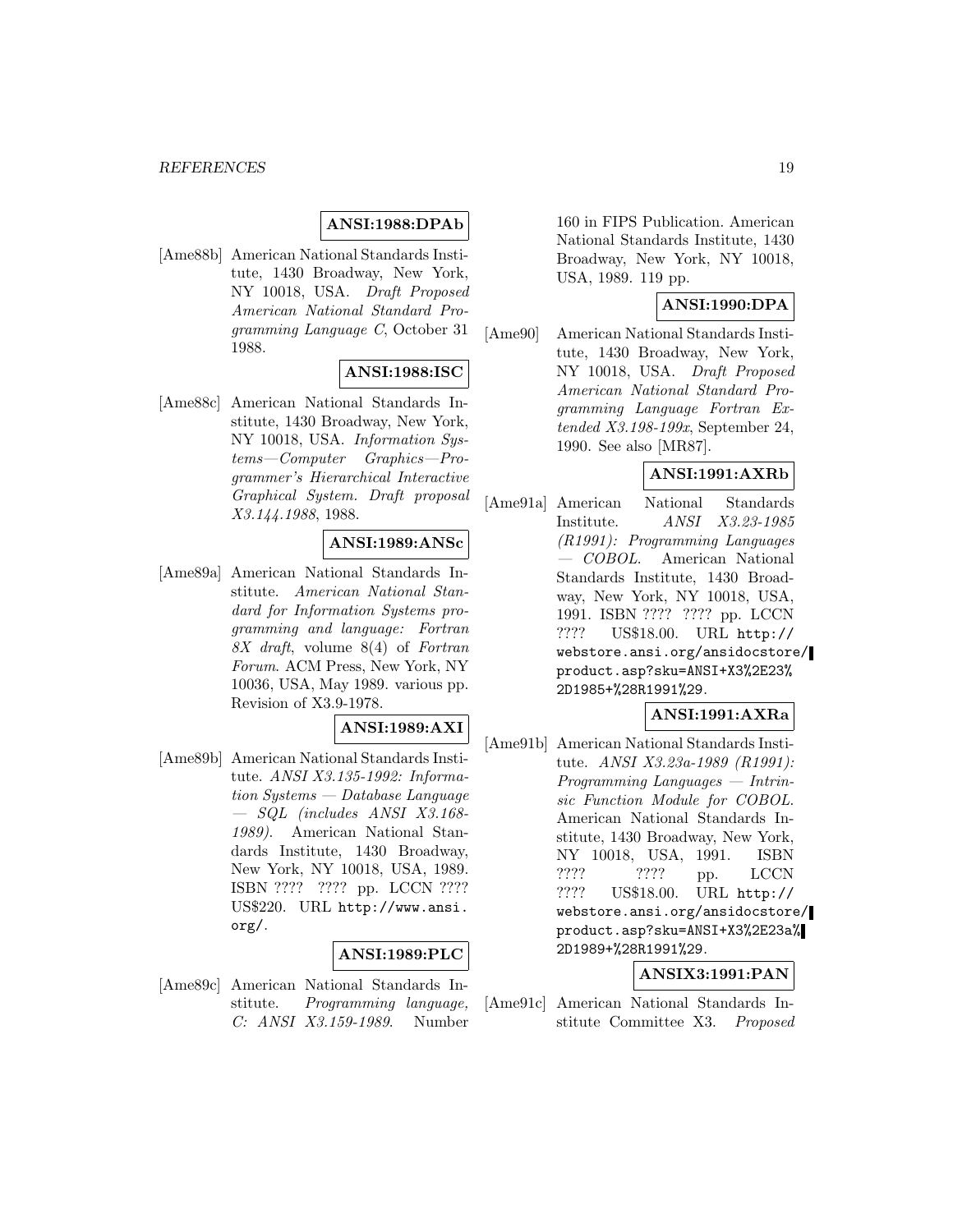American National Standard: information technology: test and office systems: conformance testing for standard generalized markup language (SGML) systems: draft  $3/\frac{1}{991}$ . American National Standards Institute, 1430 Broadway, New York, NY 10018, USA, 1991. ISBN ???? 28 pp. LCCN ????

# **ANSI:1992:ANSd**

[Ame92] American National Standards Institute. American national standard for information systems: database  $language - SQL: ANSI X3.135-$ 1992. American National Standards Institute, 1430 Broadway, New York, NY 10018, USA, 1992.  $xiv + 580$  pp. Revision and consolidation of ANSI X3.135-1989 and ANSI X3.168-1989, Approved October 3, 1989.

# **ANSI:1993:AII**

[Ame93] American National Standards Institute. ANSI/ISO/IEC 9579-2-1993: Information Technology — Remote Database Access — Part 2: SQL Specialization. American National Standards Institute, 1430 Broadway, New York, NY 10018, USA, 1993. ISBN ???? ???? pp. LCCN ???? US\$72. URL http://www. ansi.org/.

### **ANSI:1995:ANSa**

[Ame95a] American National Standards Institute. American National Standard for information technology: programming language ADA: ANSI/ISO/IEC 8652-1995: Revision and redesignation of ANSI/MIL 1815A-1983. Number 119-1 in FIPS PUB. American National Standards Institute, 1430 Broadway, New York, NY 10018, USA, revised edition, April 10, 1995. various pp.

### **ANSI:1995:AIIb**

[Ame95b] American National Standards Institute. ANSI/ISO/IEC 8652- 1995: Information Technology — Programming Languages — Ada. American National Standards Institute, 1430 Broadway, New York, NY 10018, USA, 1995. ISBN ???? ???? pp. LCCN ???? US\$18.00. URL http:// webstore.ansi.org/ansidocstore/ product.asp?sku=ANSI%2FISO% 2FIEC+8652%2D1995.

#### **ANSI:1995:AIIa**

[Ame95c] American National Standards Institute. ANSI/ISO/IEC 9075-3- 1995: Information Technology —  $Database$  Languages  $-$  SQL  $-$ Part 3: Call-Level Interface (SQL/ CLI). American National Standards Institute, 1430 Broadway, New York, NY 10018, USA, 1995. ISBN ???? ???? pp. LCCN ???? US\$110. URL http://www.ansi. org/.

### **ANSI:1996:AXR**

[Ame96a] American National Standards Institute. *ANSI X3.124.1-1985* (R1996): Graphical Kernel System (GKS) FORTRAN Binding (included in ANSI X3.124-1985). American National Standards Institute, 1430 Broadway, New York, NY 10018, USA, 1996. ISBN ????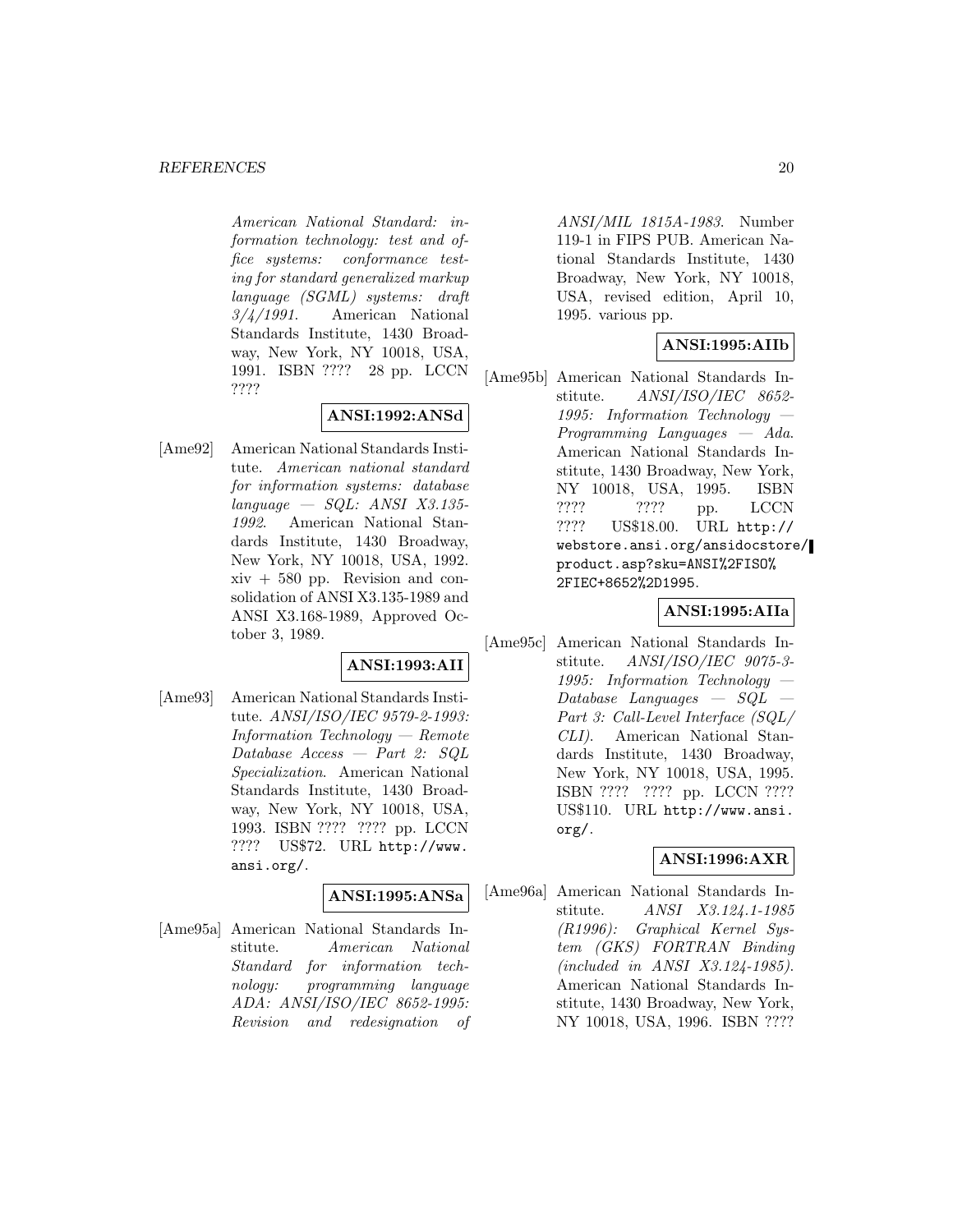.

???? pp. LCCN ???? US\$32. URL http://www.ansi.org/.

# **ANSI:1996:AII**

[Ame96b] American National Standards Institute. ANSI/ISO/IEC 9075-4- 1996: Information Technology —  $Database$  languages  $-$  SQL Part 4: Persistent Stored Modules (SQL/PSM). American National Standards Institute, 1430 Broadway, New York, NY 10018, USA, 1996. ISBN ???? ???? pp. LCCN ???? URL http://www.ansi.org/

## **ANSI:1996:ANZc**

[Ame96c] American National Standards Institute. ANSI/NISO Z39.56-1996: Serial Item and Contribution Identifier (SICI) (revision of ANSI/ NISO Z39.56-1991). American National Standards Institute, 1430 Broadway, New York, NY 10018, USA, August 14, 1996. ???? pp. URL https://webstore.ansi. org/ansidocstore/product.asp? sku=ANSI%2FNISO+Z39%2E56%2D1996.

#### **ANSI:1997:AER**

[Ame97a] American National Standards Institute. ANSI/EIA 555-1988 (R1997): Lot Acceptance Procedure for Verifying Compliance with the Specified Quality Level (SQL) in PPM. EIA (CEMA), ????, 1997. ISBN ???? ???? pp. LCCN ???? US\$32. URL http://www.ansi. org/.

### **ANSI:1997:AIR**

[Ame97b] American National Standards Institute. ANSI/ISO 9593-1-1990

(R1997): Information Processing  $Systems - Computer Graphics -$ Programmer's Hierarchical Interactive Graphics System (PHIGS) Language Bindings (Part 1: FOR-TRAN). American National Standards Institute, 1430 Broadway, New York, NY 10018, USA, 1997. ISBN ???? ???? pp. LCCN ???? US\$80. URL http://www.ansi. org/.

# **ANSI:1997:AII**

[Ame97c] American National Standards Institute. ANSI/ISO/IEC 1539- 1:1997: Information technology — Programming languages — Fortran — Part 1: Base language. American National Standards Institute, 1430 Broadway, New York, NY 10018, USA, 1997. ISBN ???? ???? pp. LCCN ???? US\$18.00. URL http:// webstore.ansi.org/ansidocstore/ product.asp?sku=ANSI%2FISO% 2FIEC+1539%2D1%3A1997.

### **ANSI:1997:WPD**

[Ame97d] American National Standards Institute. Working paper for Draft Proposed International Standard for Information Systems — Programming Language C++: Document number X3J16/96- 0225 WG21/N1043, December 2, 1997. URL http://www. maths.warwick.ac.uk/c++/pub/ ; http://www.setech.com/x3. html. This is the first freelyavailable release of the Draft ANSI C++ Standard. This document is the second draft released for public review.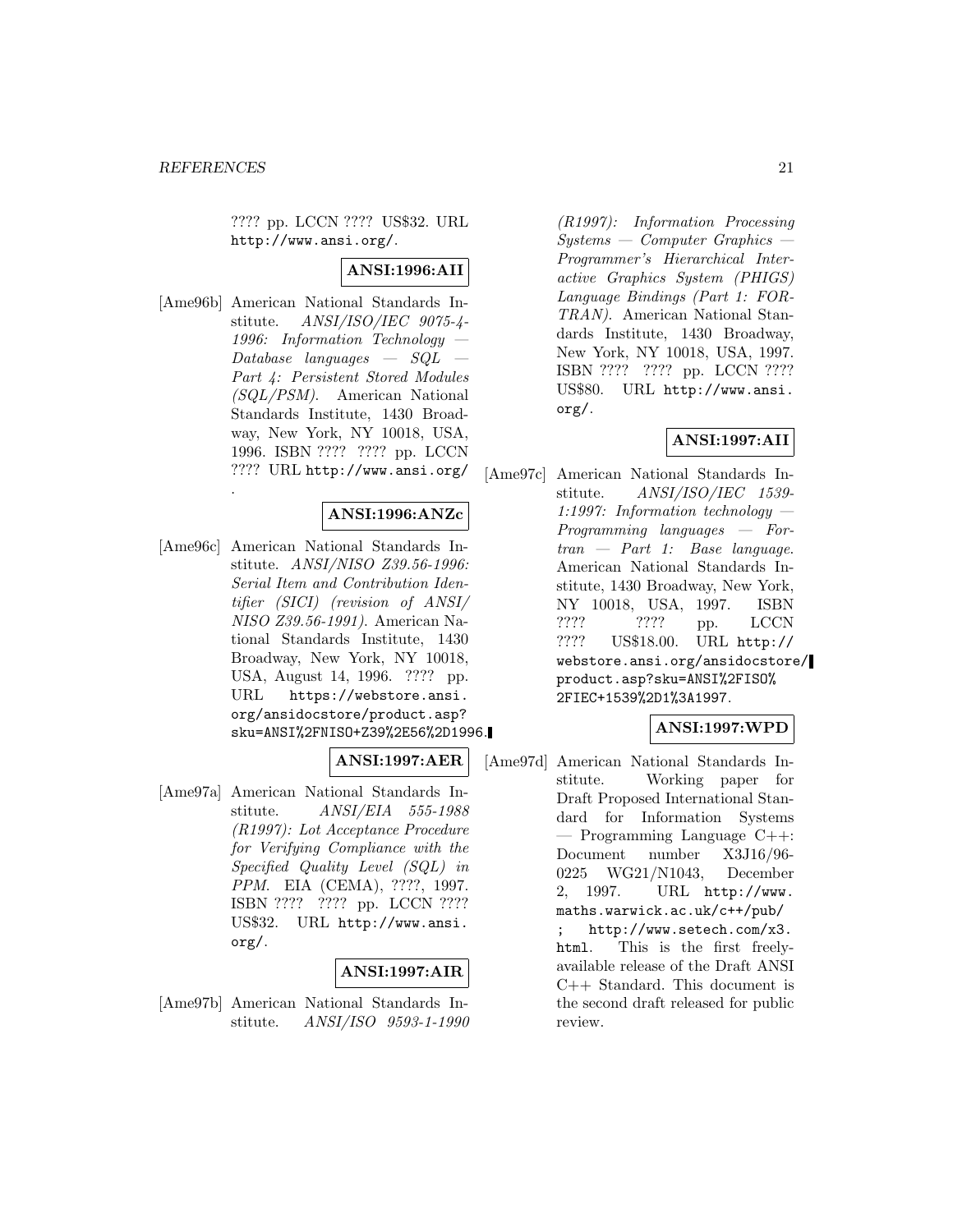### **ANSI:1998:ANI**

[Ame98a] American National Standards Institute. ANSI NCITS 319-1998: Information Technology — Programming Languages — Smalltalk. American National Standards Institute, 1430 Broadway, New York, NY 10018, USA, 1998. ISBN ???? ???? pp. LCCN ???? US\$18.00. URL http:// webstore.ansi.org/ansidocstore/ product.asp?sku=ANSI+NCITS+ 319%2D1998.

### **ANSI:1998:AXR**

[Ame98b] American National Standards Institute. ANSI X3.113a-1989 (R1998): Programming Languages — Modules and Individual Character Input for Full BASIC. American National Standards Institute, 1430 Broadway, New York, NY 10018, USA, 1998. ISBN ???? ???? pp. LCCN ???? US\$18.00. URL http:// webstore.ansi.org/ansidocstore/ product.asp?sku=ANSI+X3%2E113a% 2D1989+%28R1998%29.

# **ANSI:1999:AII**

[Ame99] American National Standards Institute. ANSI/ISO/IEC 9899- 1999: Programming Languages — C. American National Standards Institute, 1430 Broadway, New York, NY 10018, USA, 1999. ISBN ???? ???? pp. LCCN ???? US\$18.00. URL http:// webstore.ansi.org/ansidocstore/ product.asp?sku=ANSI%2FISO% 2FIEC+9899%2D1999.

### **ANSI:2011:AII**

[Ame11] American National Standards In-

stitute. ANSI/ISO/IEC 9899:2011: Information Technology: Program $minq$  Languages  $-$  C. American National Standards Institute, 1430 Broadway, New York, NY 10018, USA, 2011. ISBN ???? ???? pp. LCCN ???? US\$232.00. URL https://webstore.ansi. org/RecordDetail.aspx?sku=ISO% 2fIEC+9899%3a2011.

### **ANSI:1995:ANSc**

[AMM95] American National Standards Institute, MUMPS Development Committee, and M. Technology Association. American National Standard for information systems: programming languages: M: ANSI/MDC X11.1-1995: Revision of ANSI/MDC X11.1-1990. M Technology Association, Silver Spring, MD, USA, 1995. ISBN 0- 918118-40-9. xi + 115 pp. LCCN ????

### **ANSI:1989:ANZ**

American National Standards Institute and National Information Standards Organization. ANSI/ NISO Z39.22-1989: Proof Corrections. National Information Standards Organization, 4733 Bethesda Avenue, Suite 300, Bethesda, MD 20814, USA (Tel: +1 301 654- 2512, FAX: +1 301 654-1721), 1989. ISBN ???? ???? pp. LCCN ???? URL ????.

#### **ANSI:1993:ANZ**

[AN93] American National Standards Institute and National Information Standards Organization. ANSI/ NISO Z39.43-1993: Standard Address Number (SAN) for the Pub-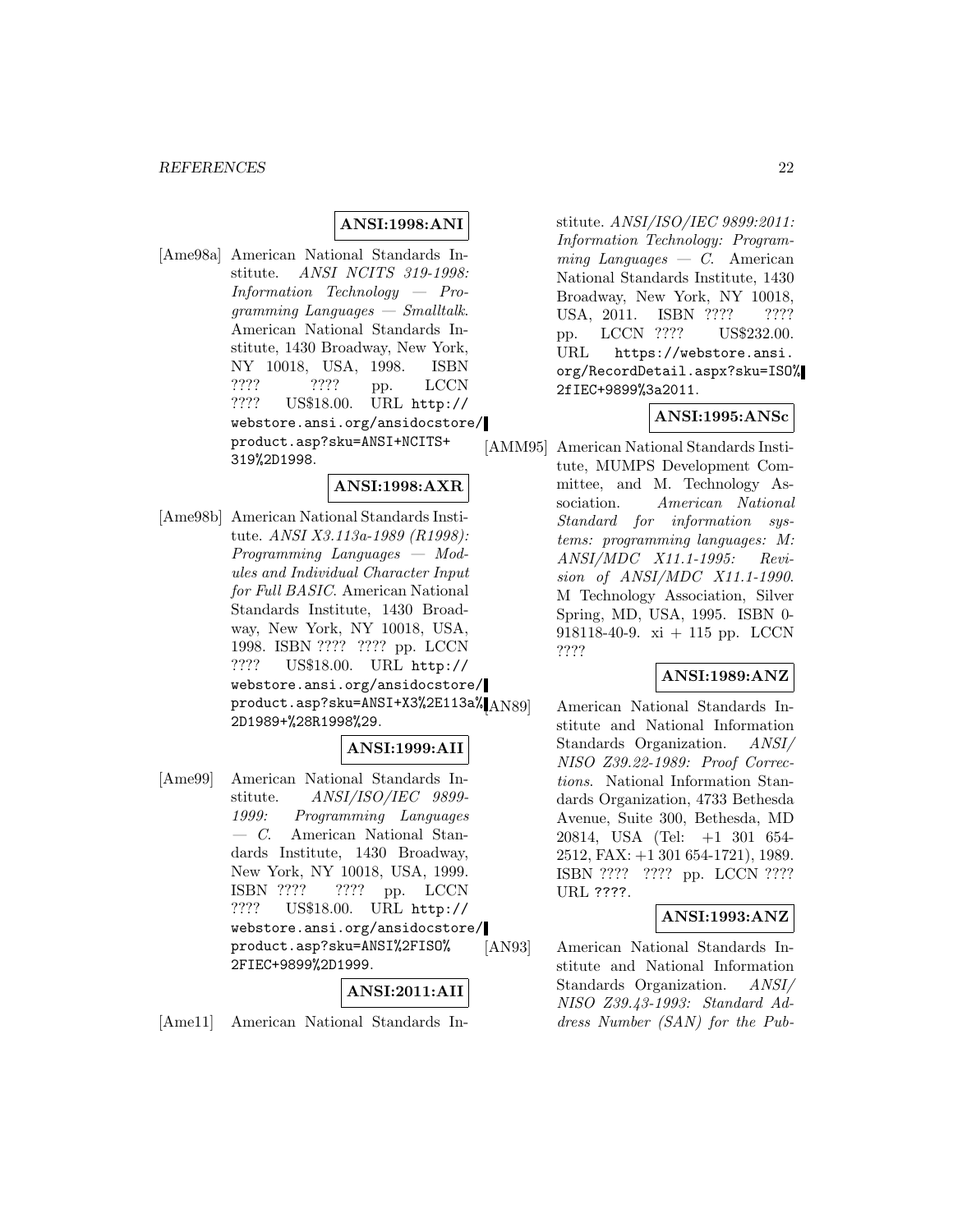lishing Industry. National Information Standards Organization, 4733 Bethesda Avenue, Suite 300, Bethesda, MD 20814, USA (Tel: +1 301 654-2512, FAX: +1 301 654- 1721), 1993. ISBN 1-880124-14-9. 16 pp. LCCN ???? URL http: //www.techstreet.com/cgi-bin/ pdf/free/152624/z39-43.pdf.

# **ANSI:1994:ANZa**

[AN94a] American National Standards Institute and National Information Standards Organization. ANSI/ NISO Z39.2-1994: Information Interchange Format. National Information Standards Organization, 4733 Bethesda Avenue, Suite 300, Bethesda, MD 20814, USA (Tel: +1 301 654-2512, FAX: +1 301 654- 1721), 1994. ISBN 1-880124-08-4. 12 pp. LCCN ???? URL http: //www.techstreet.com/cgi-bin/ pdf/free/149295/z39-2.pdf.

## **ANSI:1994:ANZb**

[AN94b] American National Standards Institute and National Information Standards Organization. ANSI/ NISO Z39.53-1994: Codes for the Representation of Languages for Information Interchange. National Information Standards Organization, 4733 Bethesda Avenue, Suite 300, Bethesda, MD 20814, USA (Tel: +1 301 654- 2512, FAX: +1 301 654-1721), 1994. ISBN 1-880124-10-6. 18 pp. LCCN ???? URL http: //www.techstreet.com/cgi-bin/ pdf/free/152628/z39-53.pdf.

# **ANSI:1995:ANSd**

[AN95a] American National Standards Institute and National Information Standards Organization. ANSI/ NISO Z39.18-1995: Scientific & Technical Reports: Elements, Organization, & Design. National Information Standards Organization, 4733 Bethesda Avenue, Suite 300, Bethesda, MD 20814, USA (Tel:  $+1$  301 654-2512, FAX: +1 301 654-1721), 1995. ISBN 1-880124-24-6. 30 + 16 pp. LCCN ???? URL http: //www.techstreet.com/cgi-bin/ pdf/free/228864/z39-18a.pdf; http://www.techstreet.com/ cgi-bin/pdf/free/228865/z39- 18b.pdf.

### **ANSI:1995:ANZ**

[AN95b] American National Standards Institute and National Information Standards Organization. ANSI/ NISO Z39.50-1995: Information Retrieval: Application Service Definition & Protocol Specification. National Information Standards Organization, 4733 Bethesda Avenue, Suite 300, Bethesda, MD 20814, USA (Tel: +1 301 654- 2512, FAX:  $+1$  301 654-1721), 1995. ISBN 1-880124-22-X. 17 pp. LCCN ???? URL http: //www.techstreet.com/cgi-bin/ pdf/free/228859/z39-50a.pdf.

### **ANSI:1996:ANZa**

[AN96a] American National Standards Institute and National Information Standards Organization. ANSI/ NISO Z39.32-1996: Information on Microfiche Headers. National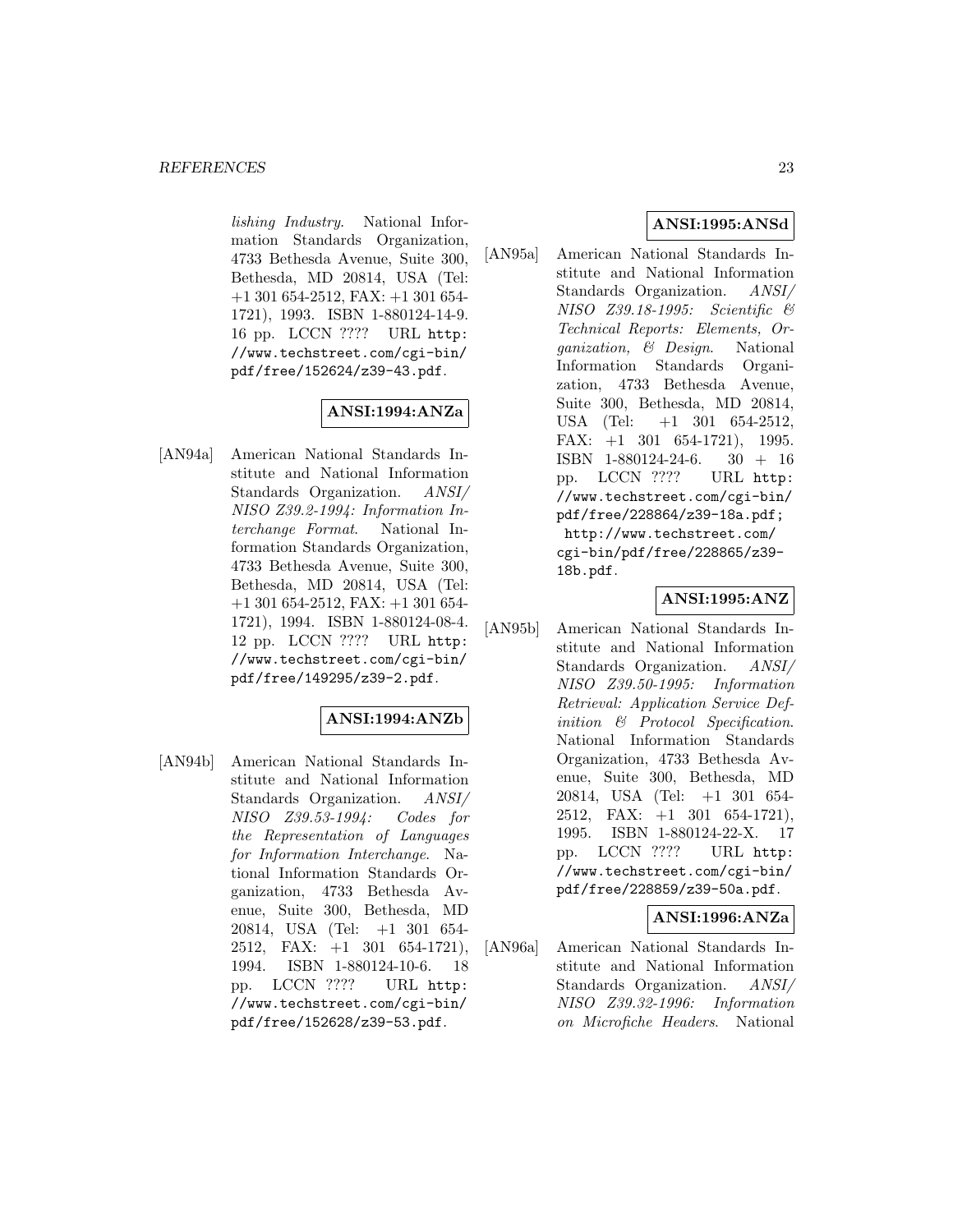Information Standards Organization, 4733 Bethesda Avenue, Suite 300, Bethesda, MD 20814, USA (Tel:  $+1$  301 654-2512, FAX:  $+1$ 301 654-1721), 1996. ISBN 1- 880124-25-4. 14 pp. LCCN ???? URL http://www.techstreet. com/cgi-bin/pdf/free/152622/ z39-32.pdf.

# **ANSI:1996:ANZb**

[AN96b] American National Standards Institute and National Information Standards Organization. ANSI/ NISO Z39.56-1996: Serial Item & Contribution Identifier (SICI). National Information Standards Organization, 4733 Bethesda Avenue, Suite 300, Bethesda, MD 20814, USA (Tel: +1 301 654- 2512, FAX: +1 301 654-1721), 1996. ISBN 1-880124-28-9. 35 pp. LCCN ???? URL http: //www.techstreet.com/cgi-bin/ pdf/free/152629/z39-56.pdf.

### **ANSI:1997:ANZa**

[AN97a] American National Standards Institute and National Information Standards Organization. ANSI/ NISO Z39.14-1997: Guidelines for *Abstracts*. National Information Standards Organization, 4733 Bethesda Avenue, Suite 300, Bethesda, MD 20814, USA (Tel: +1 301 654-2512, FAX: +1 301 654- 1721), 1997. ISBN 1-880124-31-9. 21 pp. LCCN ???? URL http: //www.techstreet.com/cgi-bin/ pdf/free/152600/z39-14.pdf.

# **ANSI:1997:ANZb**

[AN97b] American National Standards In-

stitute and National Information Standards Organization. ANSI/ NISO Z39.23-1997: Standard Technical Report Number Format  $\mathcal{C}$  Creation. National Information Standards Organization, 4733 Bethesda Avenue, Suite 300, Bethesda, MD 20814, USA (Tel: +1 301 654-2512, FAX: +1 301 654- 1721), 1997. ISBN 1-880124-30-0. 11 pp. LCCN ???? URL http: //www.techstreet.com/cgi-bin/ pdf/free/152603/z39-23.pdf.

# **ANSI:1997:ANZc**

[AN97c] American National Standards Institute and National Information Standards Organization. ANSI/ NISO Z39.26-1997: Micropublishing Product Information. National Information Standards Organization, 4733 Bethesda Avenue, Suite 300, Bethesda, MD 20814, USA (Tel: +1 301 654- 2512, FAX: +1 301 654-1721), 1997. ISBN 1-880124-38-6. 11 pp. LCCN ???? URL http: //www.techstreet.com/cgi-bin/ pdf/free/152621/z39-26.pdf.

## **ANSI:1997:ANZd**

[AN97d] American National Standards Institute and National Information Standards Organization. ANSI/ NISO Z39.41-1997: Printed Information of Spines. National Information Standards Organization, 4733 Bethesda Avenue, Suite 300, Bethesda, MD 20814, USA (Tel: +1 301 654-2512, FAX: +1 301 654- 1721), 1997. ISBN 1-880124-32-7. 15 pp. LCCN ???? URL http: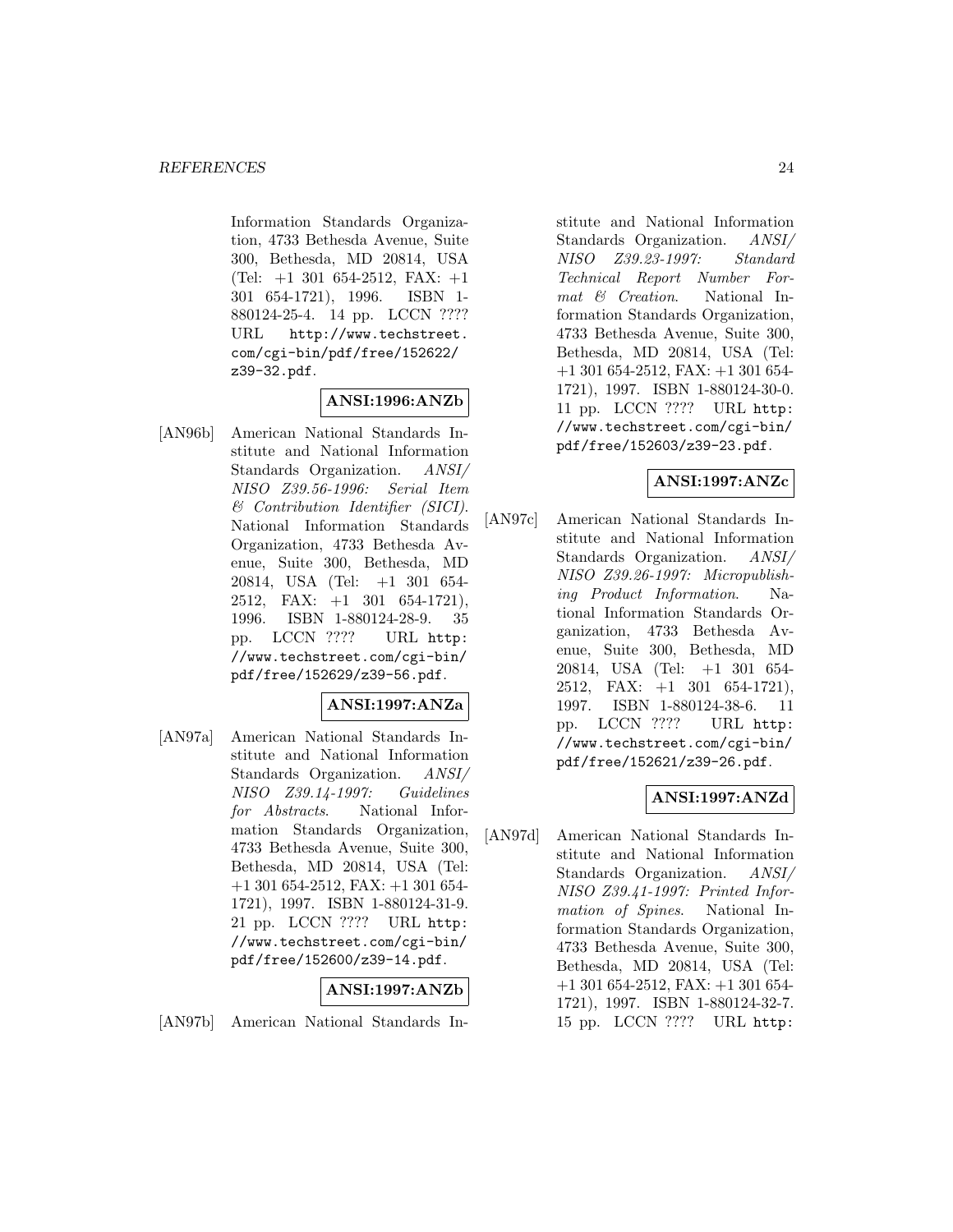//www.techstreet.com/cgi-bin/ pdf/free/152623/z39-41.pdf.

## **ANSI:1997:ANZ**

[AN97e] American National Standards Institute and National Information Standards Organization. ANSI/ NISO Z39.48-1992 (R1997): Permanence of Paper for Publications and Documents in Libraries and Archives. National Information Standards Organization, 4733 Bethesda Avenue, Suite 300, Bethesda, MD 20814, USA (Tel: +1 301 654-2512, FAX: +1 301 654- 1721), 1997. ISBN 1-880124-00-9. 10 pp. LCCN ???? URL http: //www.techstreet.com/cgi-bin/ pdf/free/136497/z39-48.pdf.

### **ANSI:1998:ANZb**

[AN98a] American National Standards Institute and National Information Standards Organization. ANSI/ NISO Z39.19-1993(R1998): Guidelines for the Construction, Format, and Management of Monolingual Thesauri. National Information Standards Organization, 4733 Bethesda Avenue, Suite 300, Bethesda, MD 20814, USA (Tel: +1 301 654-2512, FAX: +1 301 654- 1721), 1998. ISBN 1-880124-04-1. 33 pp. LCCN ???? URL http: //www.techstreet.com/cgi-bin/ pdf/free/228866/z39-19a.pdf.

## **ANSI:1998:ANZa**

[AN98b] American National Standards Institute and National Information Standards Organization. ANSI/ NISO Z39.47-1993(R1998): Extended Latin Alphabet Coded Character Set for Bibliographic Use (ANSEL). National Information Standards Organization, 4733 Bethesda Avenue, Suite 300, Bethesda, MD 20814, USA (Tel: +1 301 654-2512, FAX: +1 301 654- 1721), 1998. ISBN 1-880124-02-5. 27 pp. LCCN ???? URL http: //www.techstreet.com/cgi-bin/ pdf/free/152626/z39-47.pdf.

### **ANSI:1999:ANZ**

[AN99] American National Standards Institute and National Information Standards Organization. ANSI/ NISO Z39.20-1999: Criteria for Price Indexes for Print Library Materials. National Information Standards Organization, 4733 Bethesda Avenue, Suite 300, Bethesda, MD 20814, USA (Tel: +1 301 654- 2512, FAX: +1 301 654-1721), 1999. ISBN 1-880124-46-7. 19 pp. LCCN ???? URL http: //www.techstreet.com/cgi-bin/ pdf/free/201273/z39-20.pdf.

### **Anonymous:1993:EA**

[Ano93a] Anonymous. Evolution of ada 9X. ACM SIGADA Ada Letters, 13(6): 66–158, November–December 1993. CODEN AALEE5. ISSN 1094-3641 (print), 1557-9476 (electronic).

#### **Anonymous:1993:HPF**

[Ano93b] Anonymous. High Performance Fortran. Scientific Programming, 2 (1-2):1–170, Spring–Summer 1993. CODEN SCIPEV. ISSN 1058-9244 (print), 1875-919X (electronic).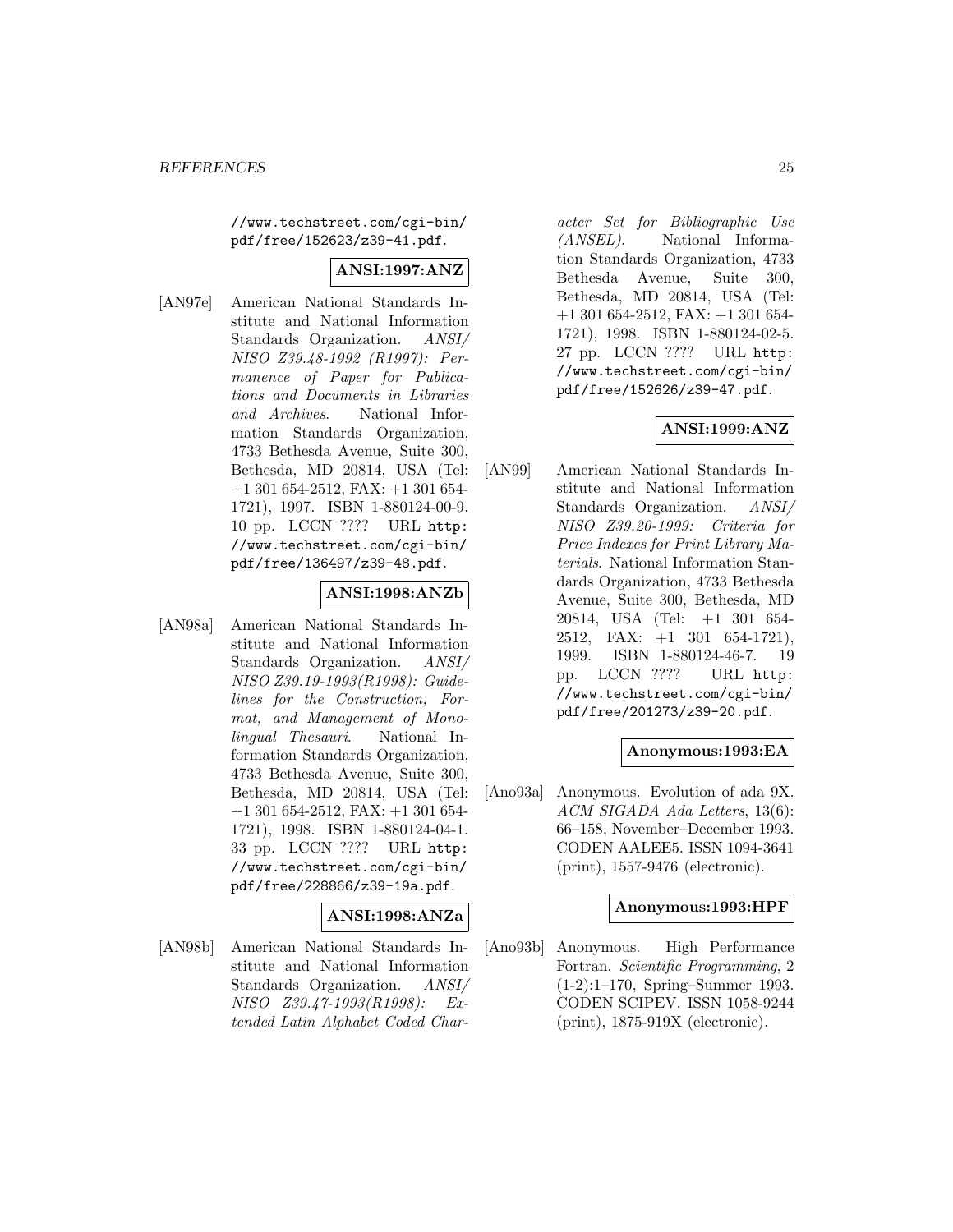#### **Anonymous:1994:SIO**

[Ano94] Anonymous. Standards information. organization of Standards Committees. ACM Fortran Forum, 13(1):4–??, March 1, 1994. ISSN 1061-7264.

#### **Anonymous:2011:AXL**

[Ano11] Anonymous. *ANSI X9.98-2010:* Lattice-Based Polynomial Public Key Establishment Algorithm for the Financial Services Industry. American National Standards Institute, 1430 Broadway, New York, NY 10018, USA, April 2011. US\$100. URL http://webstore. ansi.org/RecordDetail.aspx? sku=ANSI+X9.98-2010.

### **ANSI:1969:PAN**

[ANS69a] ANSI. Proposed American National Standard: Presentation of alphameric characters for information processing. Communications of the ACM, 12(12):696–698, December 1969. CODEN CACMA2. ISSN 0001-0782 (print), 1557-7317 (electronic).

#### **ANSI:1969:CFS**

[ANS69b] ANSI Subcommittee X3J3. Clarification of Fortran standards—initial progress. Communications of the ACM, 12:289–294, 1969. CO-DEN CACMA2. ISSN 0001-0782 (print), 1557-7317 (electronic). See also [Ame66, ANS71].

#### **ANSI:1971:CFS**

[ANS71] ANSI Subcommittee X3J3. Clarification of Fortran standards second report. Communications of the ACM, 14:628–642, 1971. CO-DEN CACMA2. ISSN 0001-0782 (print), 1557-7317 (electronic). See also [Ame66, ANS69b].

# **ANSI:1987:AIS**

[ANS87] ANSI/IEEE. ANSI/IEEE Std 854- 1987: An American National Standard: IEEE Standard for Radix-Independent Floating-Point Arithmetic. IEEE, New York, NY, USA, October 5, 1987. ISBN 0-7381- 1167-8. v + 14 pp. US\$44.00. URL http://ieeexplore.ieee.org/ iel1/2502/1121/00027840.pdf; http://ieeexplore.ieee.org/ xpl/standardstoc.jsp?isnumber= 1121&isYear=1987. Revised 1994. INSPEC Accession Number: 3095617.

#### **ANSI:1992:IPS**

[ANS92] ANSI. Information processing systems: local area networks — Part 3. Carrier sense multiple access with collision detection (CSMA/CD) access method and physical layer specifications. American National Standards Institute, 1430 Broadway, New York, NY 10018, USA, ANSI/ IEEE Std 802.3-1990 edition. International standard ISO/IEC 8802- 3, IEEE product number: SH13482 edition, 1992. ISBN 1-55937-049-1. 220 pp. LCCN TK5105.7.I54 1990.

### **AAP:1986:MMF**

[Ass86a] Association of American Publishers, Electronic Manuscript and Project. Markup of mathematical formulas: an SGML application conforming to International Standard ISO 8879, Standard Gener-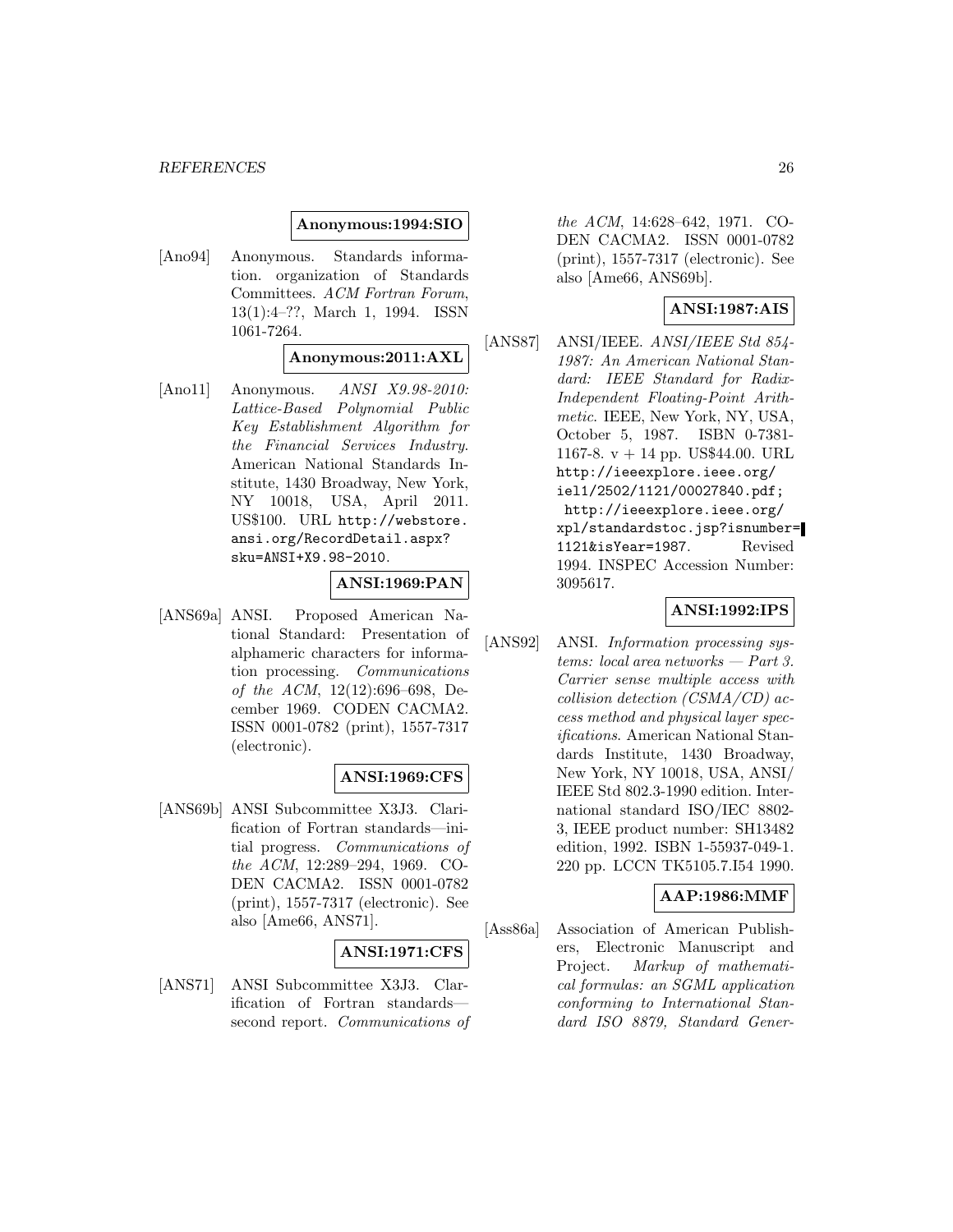alized Markup Language. Electronic manuscript series / Association of American Publishers. Association of American Publishers, Dublin, OH, USA, 1986. ISBN ???? 79 pp. LCCN Z 286 E43 M36 1989.

# **AAP:1986:MTM**

[Ass86b] Association of American Publishers, Electronic Manuscript and Project. Markup of tabular material: an SGML application conforming to International Standard ISO 8879, Standard Generalized Markup Language. Electronic manuscript series / Association of American Publishers. Association of American Publishers, Dublin, OH, USA, 1986. ISBN 1-55653-085- 4.  $19 + 4 + 1$  pp. LCCN Z 286 E43 M37 1989.

# **Brodlie:1995:GO**

[BDDH95] Ken W. Brodlie, Ljiljana B. Damnjanovic, David A. Duce, and F. Robert A. Hopgood. GKS-94: An overview. IEEE Computer Graphics and Applications, 15(6): 64–71, November 1995. CODEN ICGADZ. ISSN 0272-1716 (print), 1558-1756 (electronic).

# **Burr:1983:OPA**

[Bur83] William E. Burr. An overview of the proposed American National Standard for Local Distributed Data Interfaces. Communications of the ACM, 26(8):554–561, August 1983. CODEN CACMA2. ISSN 0001-0782 (print), 1557-7317 (electronic).

## **Cadete:1971:LFI**

[Cad71] Maria Odete Rodrigues Cadete. A linguagem Fortran IV; analise da definicao proposta pelo American National Standards Institute. Technical Report ????, Instituto Gulbenkian de Ciencia, Centro de Calculo Cientifico, Oeiras, Portugal, 1971. vii + 176 pp.

### **Coletta:1995:SPI**

[Col95] A. Coletta. The SPICE project: An international standard for software process assessment, improvement and capability determination. Lecture Notes in Computer Science, 926:49–??, 1995. CODEN LNCSD9. ISSN 0302-9743.

### **Dybvig:1996:SPL**

[Dyb96] R. Kent Dybvig. The SCHEME Programming Language: ANSI Scheme. Prentice-Hall, Upper Saddle River, NJ 07458, USA, second edition, 1996. ISBN 0-13-454646-6. xii + 248 pp. LCCN QA76.73.S34 D93 1996. US\$64.00. URL http:/ /www.scheme.com/tspl2d/.

## **ECMA-TC:1975:DPA**

[EA75] European Computer Manufacturers Association. Technical Committee, TC10-PL/1 and American National Standards Institute. Draft proposed American National Standard, programming language PL/1. Computer and Business Equipment Manufacturers Association, Washington, DC, USA,  $1975. vi + 380$ pp.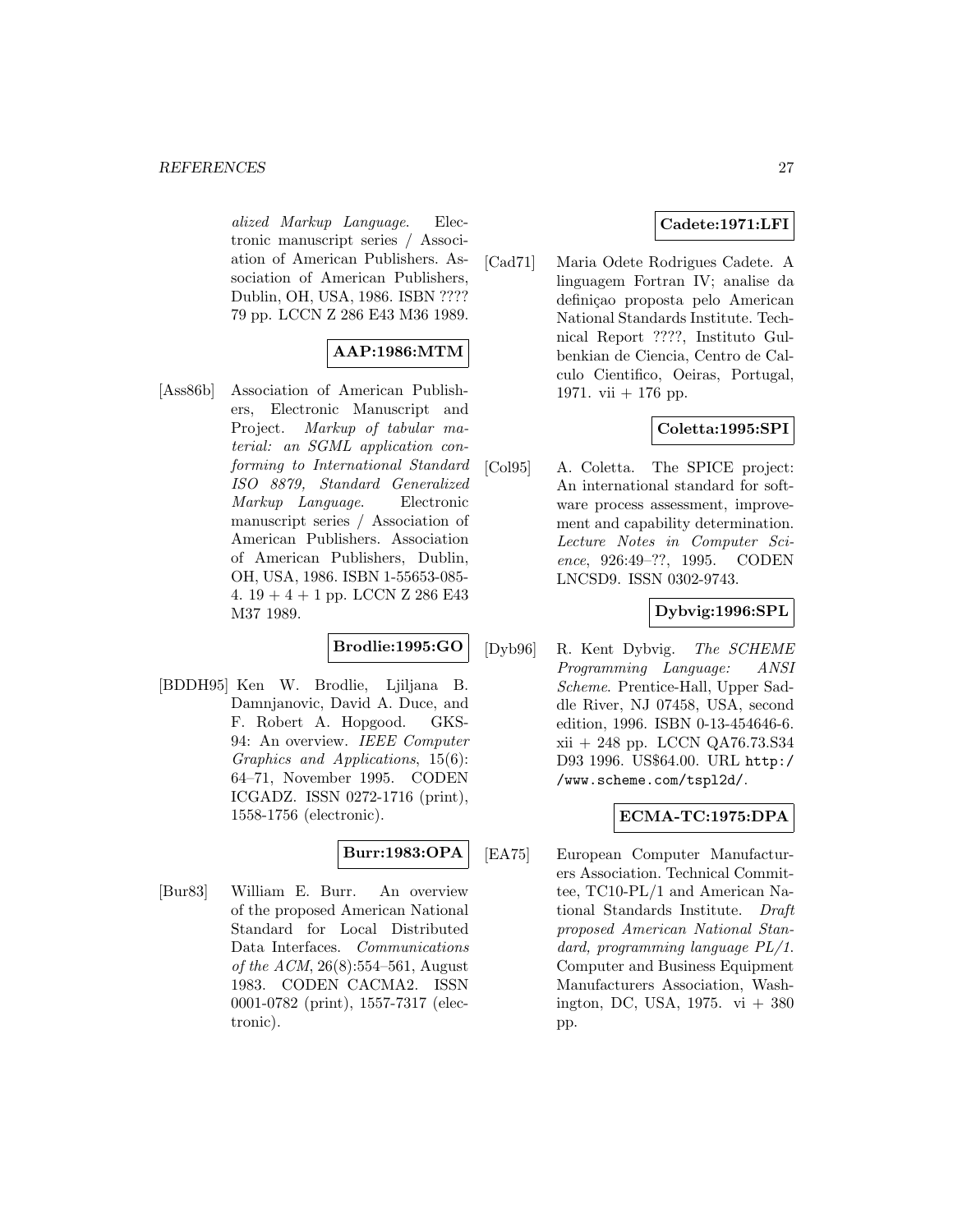# **Ellis:1990:FPI**

[Ell90] T. M. R. Ellis. Fortran 77 Programming: With an Introduction to Fortran 90 Standard. International Computer Science Series. Addison-Wesley, Reading, MA, USA, second edition, 1990. ISBN 0- 201-41638-7 (paperback). xxi + 641 pp. LCCN QA76.73.F25 E43 1990. US\$38.75. URL http: //www.cbooks.com/sqlnut/SP/ search/gtsumt?source=&isbn=0- 201-41638-7. Rev. ed. of: A structured approach to FORTRAN 77 programming.

#### **Fiorello:1983:CIS**

[FC83] Marco R. Fiorello and John V. Cugini. Cost-benefit impact study on the adoption of the draft proposed revised X3.23 American National Standard programming language COBOL. Technical Report NBSIR 83-2639, U.S. National Bureau of Standards, Gaithersburg, MD, USA, March 1983. 44 pp.

#### **Fuori:1984:SAC**

[FG84] William M. Fuori and Stephen Gaughran. Structured ANS COBOL programming. Prentice-Hall, Upper Saddle River, NJ 07458, USA, second edition, 1984. ISBN 0-13-854430-1 (paperback). x + 468 pp. LCCN ????

### **Goldfarb:1991:SHS**

[Gol91] Charles F. Goldfarb. Standards: HyTime: a standard for structured hypermedia interchange. Computer, 24(8):81–84, August 1991. CODEN CPTRB4. ISSN 0018-9162 (print), 1558-0814 (electronic).

### **Hopgood:1986:IGK**

[HGDS86] F. Robert A. Hopgood, Julian R. Gallop, David A. Duce, and Dale C. Sutcliffe. Introduction to the Graphical Kernel System (GKS). Academic Press, New York, NY, USA, second edition, 1986. ISBN 0-12-355571-X (paperback). xii + 250 pp. LCCN T385 .I571 1986. UK $£12.50.$  Revised for the International Standard. A. P. I. C. Studies in Data Processing No. 28.

### **HIS:1976:CPA**

[Hon76] Honeywell Information Systems, Inc., Wellesley Hills, MA, USA. COBOL programming: American National Standard, 1976. 3 books, 51 control sheets, 2 filmstrips, 2 guides, 2 sound recordings (tape cassettes).

### **Hopkins:1983:APV**

[Hop83] T. R. Hopkins. Algorithm 605: PBASIC: a verifier program for American National Standard Minimal BASIC. ACM Transactions on Mathematical Software, 9(4): 391–394, December 1983. CODEN ACMSCU. ISSN 0098-3500.

### **Horak:1985:ODA**

[Hor85] Wolfgang Horak. Office Document Architecture and Office Document Interchange formats: Current status of international standardization. Computer, 18(10):50–60, October 1985. CODEN CPTRB4. ISSN 0018-9162 (print), 1558-0814 (electronic).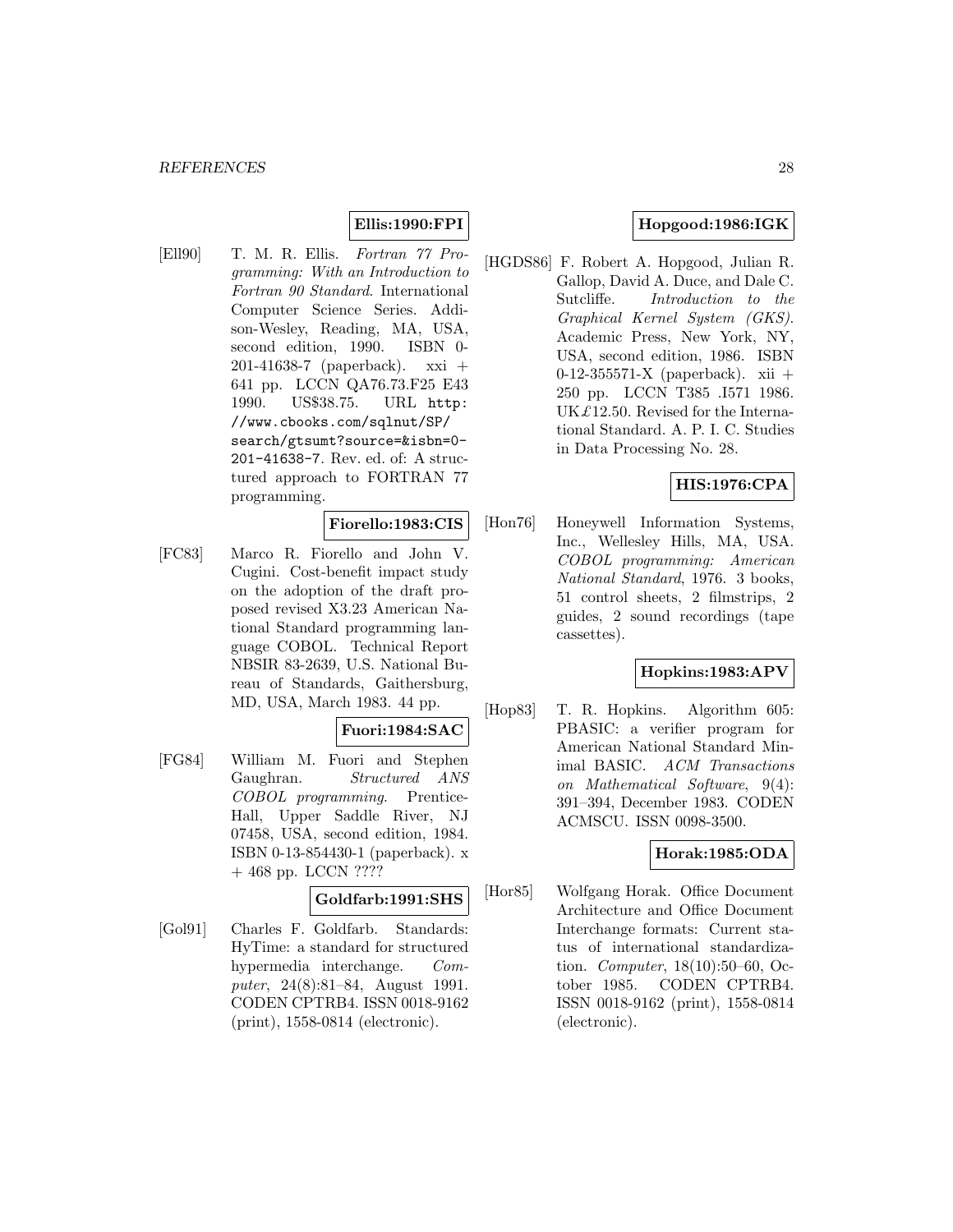### **ISA:1978:ICS**

[IA78] Instrument Society of America and American National Standards Institute. Industrial computer system FORTRAN procedures for file access and the control of file contention: standard. Instrument Society of America, Pittsburgh, PA, USA, 1978. iv + 7 pp.

### **IEEE-PSC:1983:ISP**

[IAJ83] IEEE standard Pascal computer programming language: an American National Standard, page various, 1983. IEEE Computer Society Press, 1109 Spring Street, Suite 300, Silver Spring, MD 20910, USA.

# **IEEE:1985:AIS**

[IEE85] IEEE Task P754. ANSI/IEEE 754-1985, Standard for Binary Floating-Point Arithmetic. IEEE, New York, NY, USA, August 12, 1985. ISBN 1-55937-653- 8. 20 pp. US\$35.00. URL http://ieeexplore.ieee.org/ iel1/2355/1316/00030711.pdf; http://standards.ieee.org/ reading/ieee/std/busarch/754- 1985.pdf; http://standards. ieee.org/reading/ieee/std\_public/ description/busarch/754-1985\_ desc.html; http://www.iec. ch/cgi-bin/procgi.pl/www/iecwww. p?wwwlang=E&wwwprog=cat-det. p&wartnum=019113. Revised 1990. A preliminary draft was published in the January 1980 issue of IEEE Computer, together with several companion articles [**?**, **?**, **?**, **?**, **?**, **?**, **?**]. The final version was republished in [**?**, **?**]. See also [**?**]. Also standardized as IEC 60559 (198901) Binary floating-point arithmetic for microprocessor systems.

#### **IEEE:1991:IEI**

[IEE91] IEEE. IEEE 1003.3-1991 Edition: Information Technology — Test Methods for Measuring Conformance to POSIX. IEEE Computer Society Press, 1109 Spring Street, Suite 300, Silver Spring, MD 20910, USA, 1991. ISBN ???? ???? pp. LCCN ???? US\$54. URL http: //www.ansi.org/.

### **IEEE:1992:IIT**

[IEE92] IEEE. IEEE 1003.5-1992: Information Technology — POSIX Ada Language Interfaces — Part 1: Binding for System Application Program Interface (API). IEEE Computer Society Press, 1109 Spring Street, Suite 300, Silver Spring, MD 20910, USA, 1992. ISBN ???? ???? pp. LCCN ???? US\$110. URL http://www.ansi. org/.

### **IEEE:1993:ITI**

[IEE93a] IEEE. IEEE 1003.2-1993: Information Technology — Portable Operating System Interfaces (POSIX) - Part 2: Shell and Utilities. IEEE Computer Society Press, 1109 Spring Street, Suite 300, Silver Spring, MD 20910, USA, 1993. ISBN ???? ???? pp. LCCN ???? US\$325. URL http://www.ansi. org/.

### **IEEE:1993:IITa**

[IEE93b] IEEE. IEEE 1003.9-1993: Information Technology — POSIX FORTRAN 77 Language Interfaces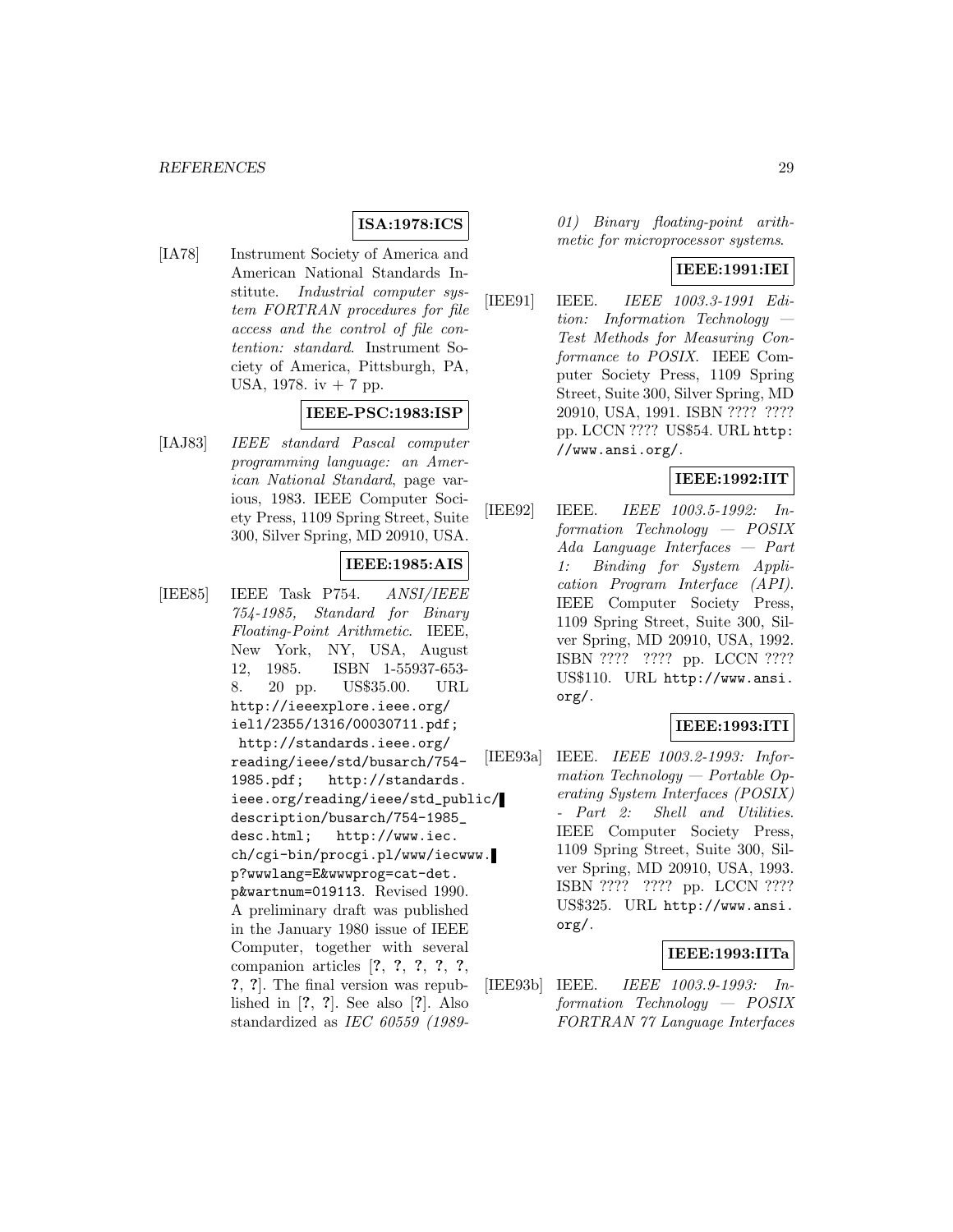— Part 1: Binding for System API. IEEE Computer Society Press, 1109 Spring Street, Suite 300, Silver Spring, MD 20910, USA, 1993. ISBN ???? ???? pp. LCCN ???? US\$72. URL http://www. ansi.org/.

### **IEEE:1993:IITb**

[IEE93c] IEEE. IEEE 2003.1-1993: Information Technology — Test Methods for Measuring Conformance to POSIX — System Interfaces. IEEE Computer Society Press, 1109 Spring Street, Suite 300, Silver Spring, MD 20910, USA, 1993. ISBN ???? ???? pp. LCCN ???? US\$120. URL http://www.ansi. org/.

### **IEEE:1994:ISI**

[IEE94] IEEE. IEEE 1003.2d-1994: Standard for Information Technology — Portable Operating System Inter $faces (POSIX) - Part 2: Shell and$ Utilities — Amendment: Batch Environment. IEEE Computer Society Press, 1109 Spring Street, Suite 300, Silver Spring, MD 20910, USA, 1994. ISBN ???? ???? pp. LCCN ???? URL http://www.ansi.org/ .

## **IEEE:1995:IGP**

[IEE95a] IEEE. IEEE 1003.0-1995: Guide to the POSIX Open System Environment. IEEE Computer Society Press, 1109 Spring Street, Suite 300, Silver Spring, MD 20910, USA, 1995. ISBN ???? ???? pp. LCCN ???? URL http://www.ansi.org/

.

### **IEEE:1995:IPS**

[IEE95b] IEEE. IEEE 1003.10-1995: POSIX Supercomputing Application Environment Profile. IEEE Computer Society Press, 1109 Spring Street, Suite 300, Silver Spring, MD 20910, USA, 1995. ISBN ???? ???? pp. LCCN ???? URL http://www. ansi.org/.

## **IEEE:1995:IITa**

[IEE95c] IEEE. IEEE 1003.1c-1995: Information Technology — Portable Operating System Interface (POSIX) - System Application Program Interface (API) Amendment 2: Threads Extension (C Language). IEEE Computer Society Press, 1109 Spring Street, Suite 300, Silver Spring, MD 20910, USA, 1995. ISBN ???? ???? pp. LCCN ???? URL http://www.ansi.org/.

### **IEEE:1995:ITI**

[IEE95d] IEEE. IEEE 1003.1I-1995: Information Technology — Portable Operating System Interface (POSIX) - Part 1: System Applications Program Interface (API) — Amendment: Technical Corrigenda to Real-time Extension (C Language). IEEE Computer Society Press, 1109 Spring Street, Suite 300, Silver Spring, MD 20910, USA, 1995. ISBN ???? ???? pp. LCCN ???? URL http://www.ansi.org/.

### **IEEE:1995:IITb**

[IEE95e] IEEE. IEEE 1387.2-1995: Information Technology — Portable Operating System Interface (POSIX) System Administration — Part 2: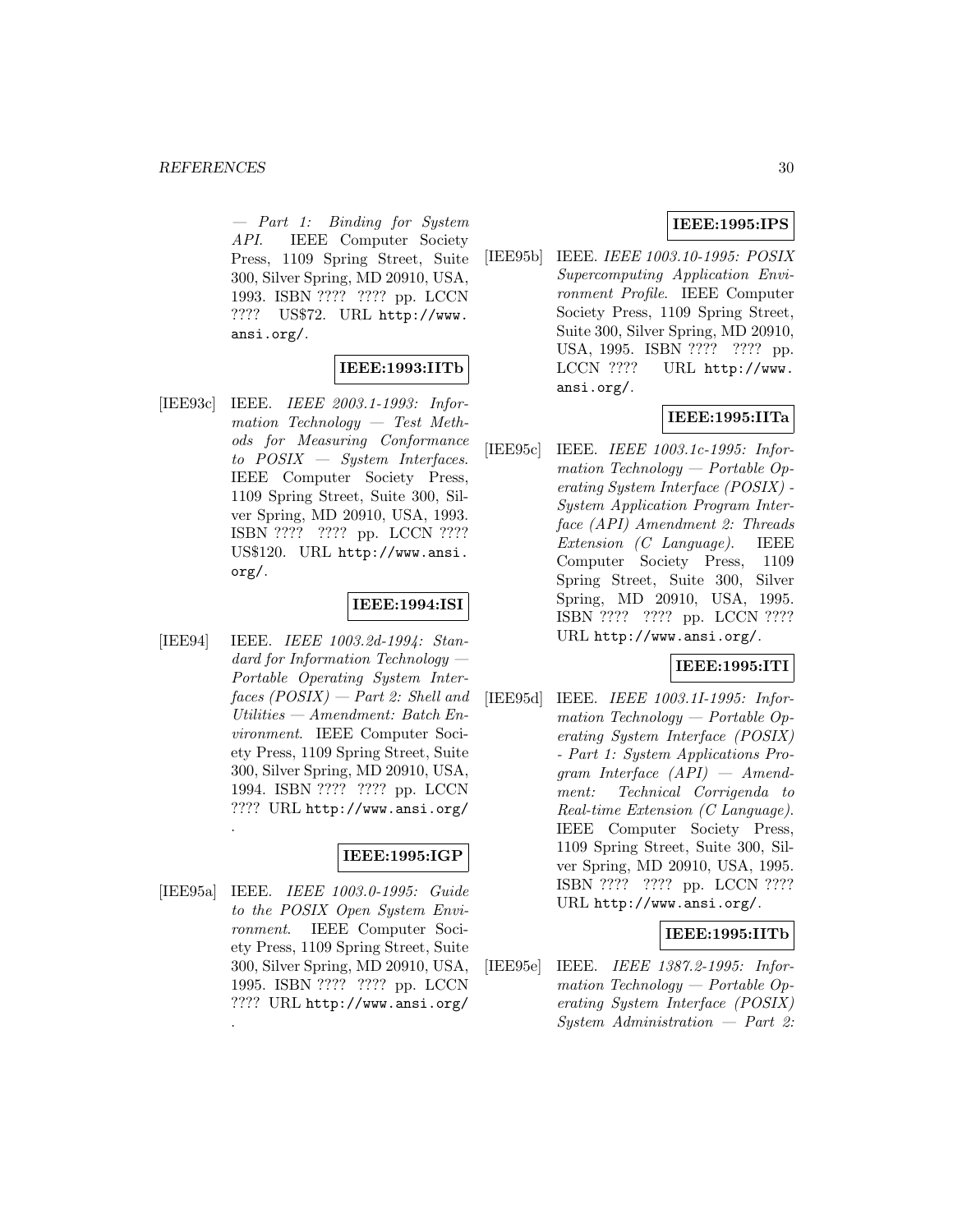Software Administration. IEEE Computer Society Press, 1109 Spring Street, Suite 300, Silver Spring, MD 20910, USA, 1995. ISBN ???? ???? pp. LCCN ???? US\$95. URL http://www.ansi. org/.

### **IEEE:1996:IITa**

[IEE96a] IEEE. IEEE 1003.5b-1996: Information Technology — POSIX Ada Language Interfaces — Part 1: Binding for System Application Program Interface (API) — Amendment 1: Realtime Extension. IEEE Computer Society Press, 1109 Spring Street, Suite 300, Silver Spring, MD 20910, USA, 1996. ISBN ???? ???? pp. LCCN ???? US\$195. URL http://www. ansi.org/.

### **IEEE:1996:IITb**

[IEE96b] IEEE. IEEE 1387.3-1996: Information Technology — Portable Operating System Interface (POSIX R ) System Administration — Part 3: User and Group Account Administration. IEEE Computer Society Press, 1109 Spring Street, Suite 300, Silver Spring, MD 20910, USA, 1996. ISBN ???? ???? pp. LCCN ???? US\$75. URL http://www. ansi.org/.

### **IEEE:1996:IITc**

[IEE96c] IEEE. IEEE 2003.2-1996: Information Technology — Test Methods for Measuring Conformance to POSIX — Part 2: Shell and Utilities. IEEE Computer Society Press, 1109 Spring Street, Suite 300, Silver Spring, MD 20910, USA, 1996.

ISBN ???? ???? pp. LCCN ???? US\$125. URL http://www.ansi. org/.

### **ISA:1976:ICSa**

[Ins76] Instrument Society of America. Industrial computer system FOR-TRAN procedures for executive functions, process input/output, and bit manipulation. American National Standards Institute, 1430 Broadway, New York, NY 10018, USA, revised: February 1976 edition, 1976. ISBN 0-87664-393-4. 11 pp.

**IBM:1987:FS**

[Int87] International Business Machines Corporation. Fortran standardization. IBM Corporation, San Jose, CA, USA, 1987. 43 pp.

### **Metcalf:1987:FE**

[MR87] Michael Metcalf and John Reid. Fortran 8x Explained. Clarendon Press, Oxford, UK, 1987. ISBN 0-19-853751-4 (hardcover), 0-19- 853731-X (paperback). xiv + 262 pp. LCCN QA76.73.F26 M48 1987. See also [Ame87c, Ame90].

### **NCCL:1970:SFP**

[Nat70] National Computing Centre Limited. Standard Fortran programming manual. Computer standards series. National Computing Centre, Manchester, UK, 1970. ISBN 0- 85012-021-7.  $[3] + 152$  pp. LCCN QA76.73.F25 N37. Distributed in the U.S.A. by Science Associates/International, Inc., 23 East 26th Street, New York, N.Y. 10010. Errata sheet (3 p.) inserted.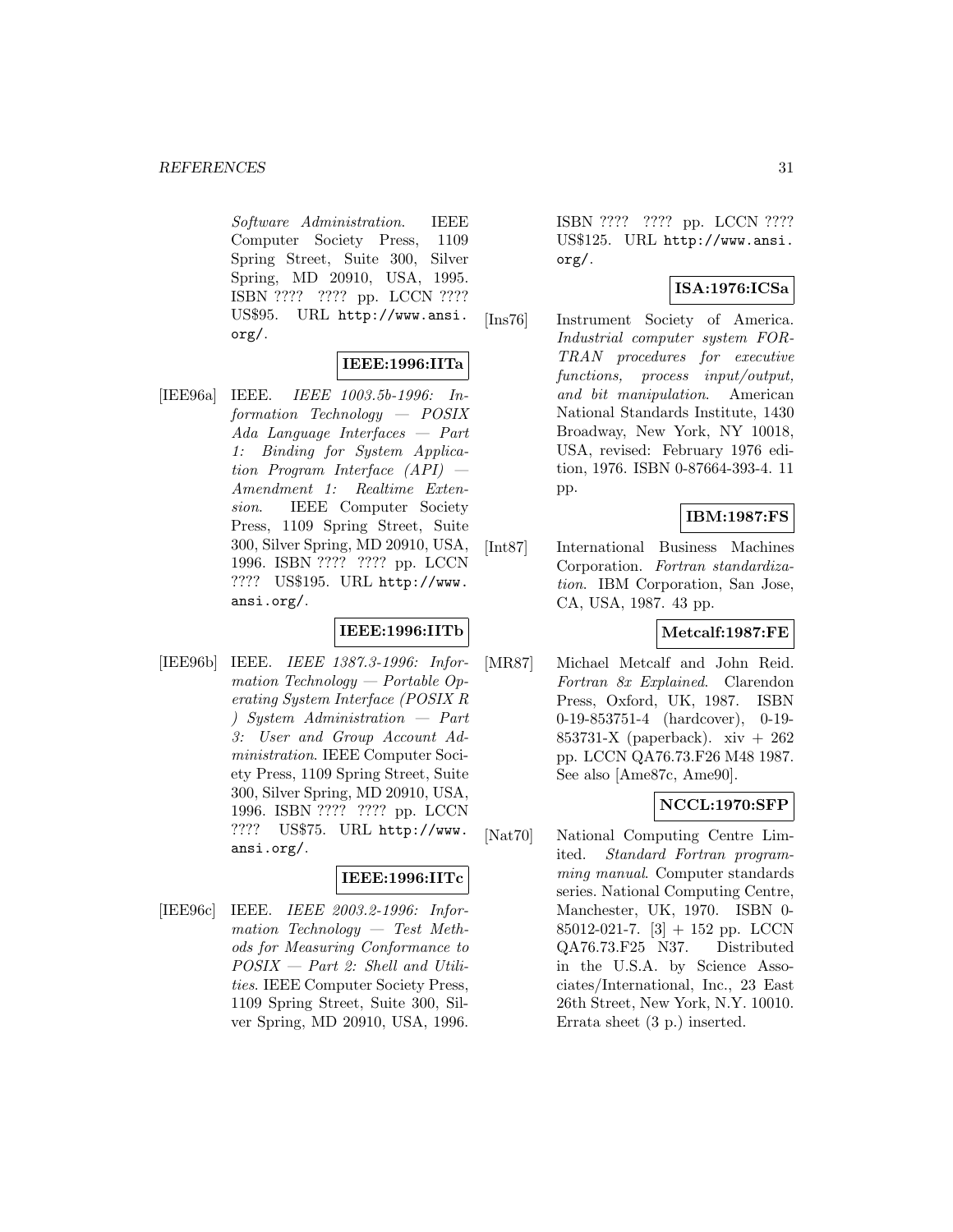### **NIST:1985:FPSa**

[Nat85a] National Institute of Standards and Technology. FIPS PUB 112: Standard for Password Usage. National Institute for Standards and Technology, Gaithersburg, MD, USA, May 30, 1985. URL http://www.itl.nist.gov/ fipspubs/fip112.htm.

### **NIST:1985:FPSb**

[Nat85b] National Institute of Standards and Technology. FIPS PUB 113: Standard for Computer Data Authentication. National Institute for Standards and Technology, Gaithersburg, MD, USA, May 30, 1985. URL http://www.itl.nist.gov/ fipspubs/fip113.htm.

### **NIST:1993:FPS**

[Nat93] National Institute of Standards and Technology. FIPS PUB 181: Standard for Automated Password Generator (APG). National Institute for Standards and Technology, Gaithersburg, MD, USA, October 5, 1993. URL http://www.itl. nist.gov/fipspubs/fip181.htm.

#### **NISO:1995:NTE**

[Nat95a] National Information Standards Organization. NISO TR01-1995: Environmental Guidelines for the Storage of Paper Records. National Information Standards Organization, 4733 Bethesda Avenue, Suite 300, Bethesda, MD 20814, USA (Tel: +1 301 654- 2512, FAX: +1 301 654-1721), 1995. ISBN 1-880124-21-1. 26 pp. LCCN ???? URL http:

//www.techstreet.com/cgi-bin/ pdf/free/152641/tr01.pdf.

#### **NIST:1995:FPSa**

[Nat95b] National Institute of Standards and Technology. FIPS PUB 10-4: Standard for Countries, Dependencies, Areas of Special Sovereignty, and Their Principal Administrative Divisions. National Institute for Standards and Technology, Gaithersburg, MD, USA, April 1995. URL http://www. itl.nist.gov/fipspubs/fip10- 4.htm; http://www.nima.mil/ gns/html/FIPS/FIP10-4.html; http://www.nima.mil/gns/html/ FIPS/FIPS\_Files.html. Supersedes FIPS PUB 10-3 1984 February 9. See related international standards ISO 3166-1:1997, ISO 3166-2:1998, and ISO 3166-3:1999.

### **NIST:1995:FPSb**

[Nat95c] National Institute of Standards and Technology. FIPS PUB 180-1: Secure Hash Standard. National Institute for Standards and Technology, Gaithersburg, MD, USA, April 17, 1995. URL http://www. itl.nist.gov/fipspubs/fip180- 1.htm. Supersedes FIPS PUB 180 1993 May 11.

### **NISO:1997:NTG**

[Nat97] National Information Standards Organization. NISO TR-02-1997: Guidelines for Indexes and Related Information Retrieval Devices. National Information Standards Organization, 4733 Bethesda Avenue, Suite 300, Bethesda, MD 20814, USA (Tel: +1 301 654-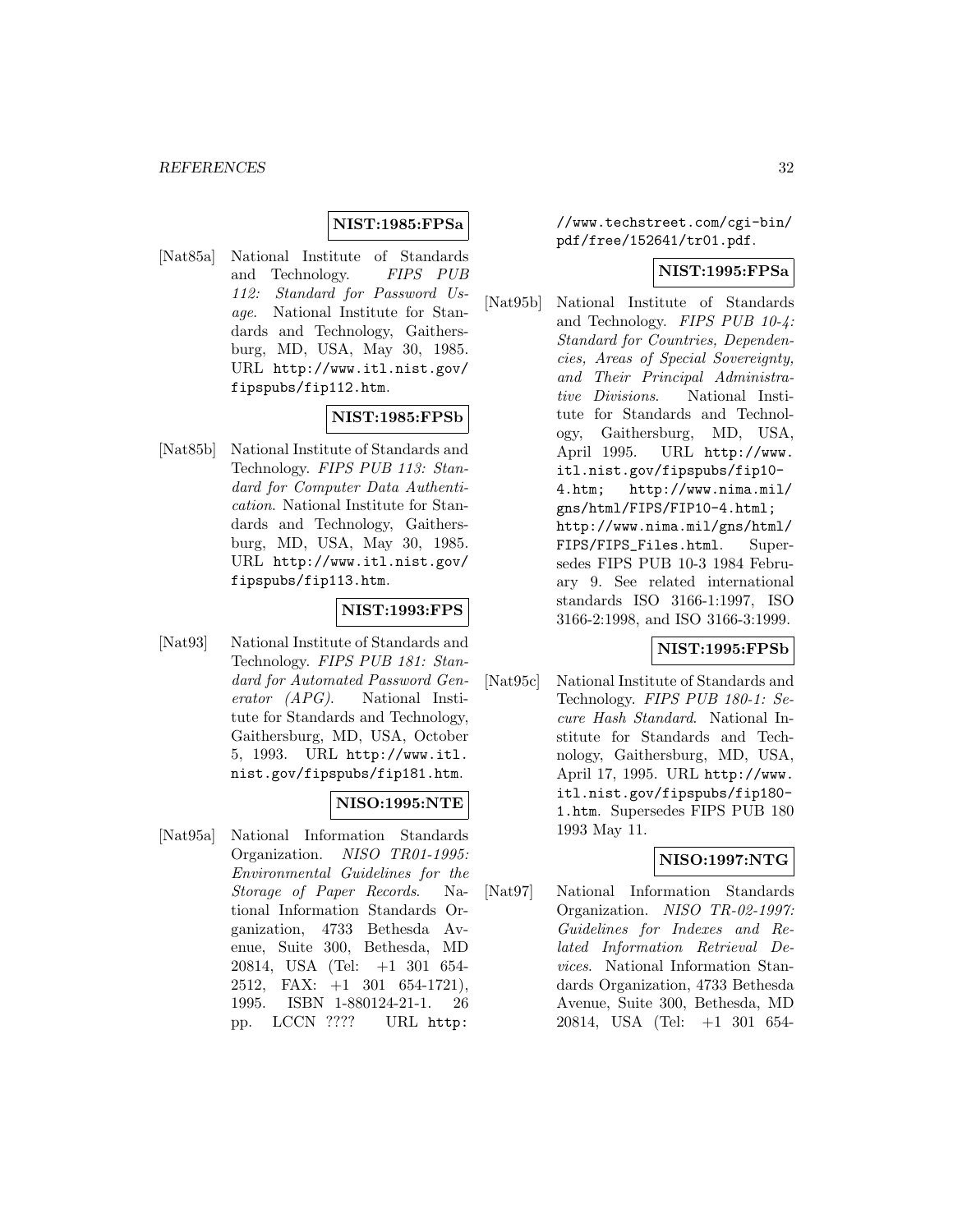2512, FAX: +1 301 654-1721), 1997. ISBN 1-880124-36-X. 59 pp. LCCN ???? URL http: //www.techstreet.com/cgi-bin/ pdf/free/152642/tr02.pdf.

### **NISO:1999:NTG**

[Nat99a] National Information Standards Organization. NISO TR-03-1999: Guidelines for Alphabetical Arrangement of Letters & Sorting of Numerals & Other Symbols. National Information Standards Organization, 4733 Bethesda Avenue, Suite 300, Bethesda, MD 20814, USA (Tel: +1 301 654- 2512, FAX: +1 301 654-1721), 1999. ISBN 1-880124-41-6. 28 pp. LCCN ???? URL http: //www.techstreet.com/cgi-bin/ pdf/free/200346/tr03.pdf.

### **NIST:1999:FPD**

[Nat99b] National Institute of Standards and Technology. FIPS PUB 46-3: Data Encryption Standard (DES). National Institute for Standards and Technology, Gaithersburg, MD, USA, October 25, 1999. URL http://www.itl.nist.gov/ fipspubs/fip186-2.pdf. supersedes FIPS 46-2.

### **NIST:2000:FPD**

[Nat00] National Institute of Standards and Technology. FIPS PUB 186-2: Digital Signature Standard (DSS). National Institute for Standards and Technology, Gaithersburg, MD, USA, January 27, 2000. URL http://www.itl.nist.gov/ fipspubs/fip186-2.pdf.

### **Newell:1971:ANS**

[New71] John C. Newell. American National Standard COBOL programming. Holt, Rinehart and Winston, New York, NY, USA, 1971. ISBN 0-03-086312-0. 239 pp. LCCN ????

### **NISO:1991:EMP**

[Org91] National Information Standards Organization. Electronic Manuscript Preparation and Markup: American National Standard for Electronic Manuscript Preparation and Markup. Transaction Publishers, Rutgers University, New Brunswick, NJ 08903, USA, 1991. ISBN 0-88738-945-7. xv + 167 pp. LCCN Z286.E43 E428 1991. ANSI/NISO Z39.59-1988. Approved December 1, 1988, by American National Standards Institute. Developed by The National Information Standards Organization.

### **Pancake:1992:WSW**

[Pan92] C. M. Pancake. What should we expect from parallel language standards? The International Journal of Supercomputer Applications, 6(1):112–117, Spring 1992. CO-DEN IJSAE9. ISSN 0890-2720.

#### **Plauger:1992:AIS**

[PB92] P. J. Plauger and Jim Brodie. ANSI and ISO Standard C: programmer's reference. Microsoft programming series. Microsoft Press, Bellevue, WA, USA, 1992. ISBN 1-55615- 359-7. vii  $+$  278 pp. LCCN ????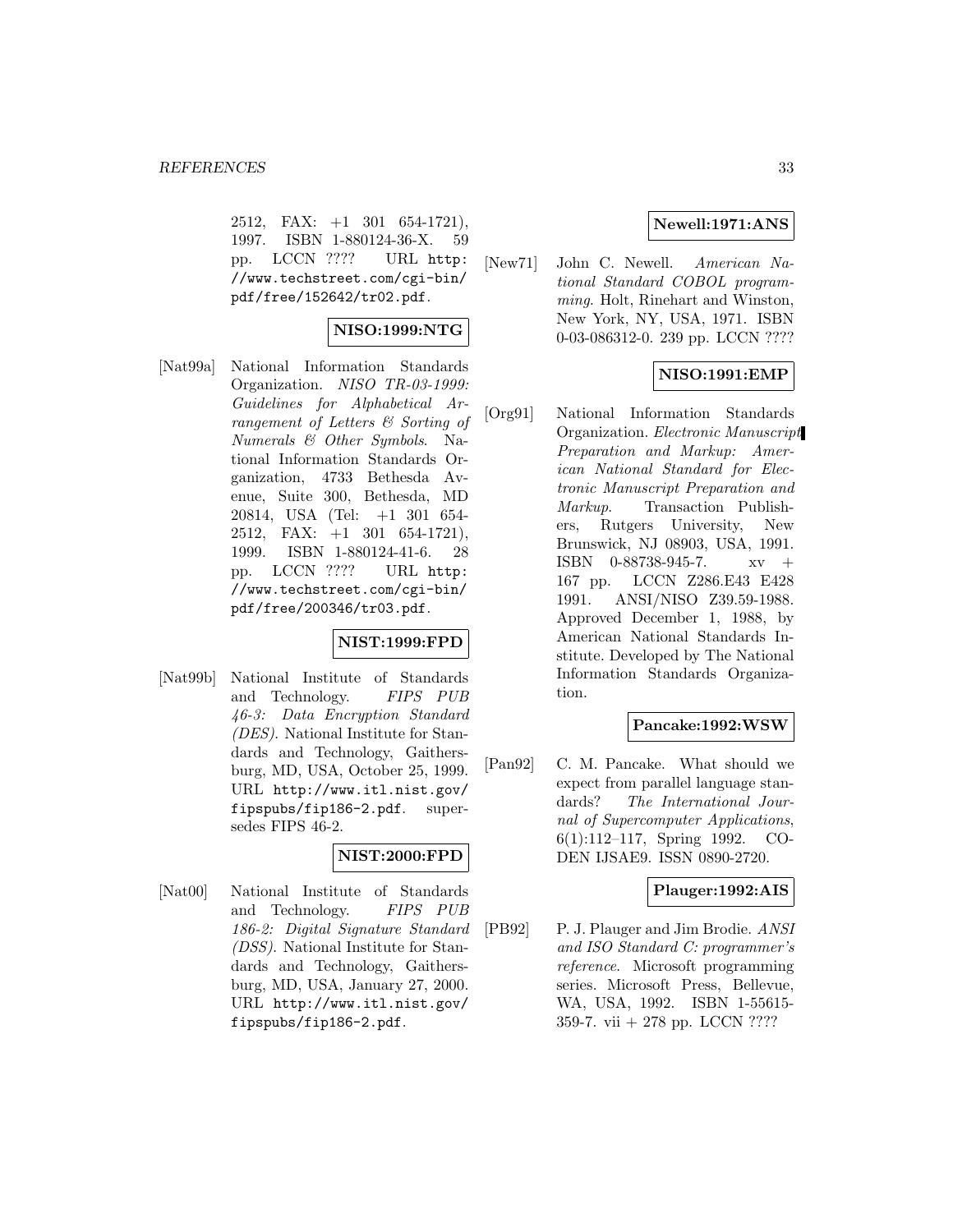#### *REFERENCES* 34

### **Plauger:1989:SCA**

[Pla89] P. J. Plauger. STANDARD C addresses challenge of the international marketplace. C Users Journal, 7(1):9–??, January 1989. ISSN 0898-9788.

#### **Plauger:1992:SCL**

 $[Pa92]$  P. J. Plauger. The Standard C Library. Prentice-Hall, Upper Saddle River, NJ 07458, USA, 1992. ISBN 0-13-838012-0. xiv + 498 pp. LCCN QA76.73.C15 P563 1991.

#### **Plauger:1993:CIF**

[Pla93] P. J. Plauger. CBEMA increases fees for standards volunteers. C Users Journal, 11(1):8–??, January 1993. ISSN 0898-9788.

### **Relph:1987:PAC**

[Rel87] Richard Relph. Preparing for ANSI C. Dr. Dobb's Journal of Software Tools, 12(8):16–18, 20, 22–23, August 1987. CODEN DDJOEB. ISSN 0888-3076.

**Ryder:1974:PV**

[Ryd74] Barbara G. Ryder. The PFORT verifier. Software—Practice and Experience, 4(4):359–377, October– December 1974. CODEN SPEXBL. ISSN 0038-0644 (print), 1097-024X (electronic).

### **Saks:1992:ACU**

[Sak92] D. Saks. ANSI C++ update: works in progress.  $C++$  Report, 4(1): 11–14, January 1992. CODEN CRPTE7. ISSN 1040-6042.

### **Schildt:1990:AAC**

[Sch90] Herbert Schildt. The Annotated ANSI C Standard: American National Standard for Programming Languages: C. Osborne/McGraw-Hill, Berkeley, CA, USA, 1990. ISBN 0-07-881952-0. xvi + 219 pp. LCCN QA76.73.C15S356 1990. US\$39.95.

#### **SRC-UD:1979:PAN**

[Spe79] Sperry Rand Corporation. Univac Division. PL/1: American National Standard programming language (PL/1-ANSI X3.53-1976): programmer reference. Sperry Rand Corp., New York, NY, USA, 1979. various pp.

### **SRC-UD:1981:PLA**

[Spe81] Sperry Rand Corporation. Univac Division. PL/I level 9R1: American National Standard programming language PL/I, ANSI X3.53-1976: programmer reference. Sperry Univac, St. Paul, MN, USA, 1981. various pp.

### **Stroustrup:1993:WCL**

[Str93] B. P. Stroustrup. Why consider language extensions? maintaining a delicate balance.  $C++$  Report, 5(7): 44–51, September 1993. CODEN CRPTE7. ISSN 1040-6042.

# **US-DOD:1983:ANS**

[UA83a] United States. Dept. of Defense and American National Standards Institute. American National Standard reference manual for the Ada programming language: ANSI/MIL-STD-1815A-1983. American National Standards Institute, 1430 Broadway, New York, NY 10018, USA, February 17, 1983. various pp.